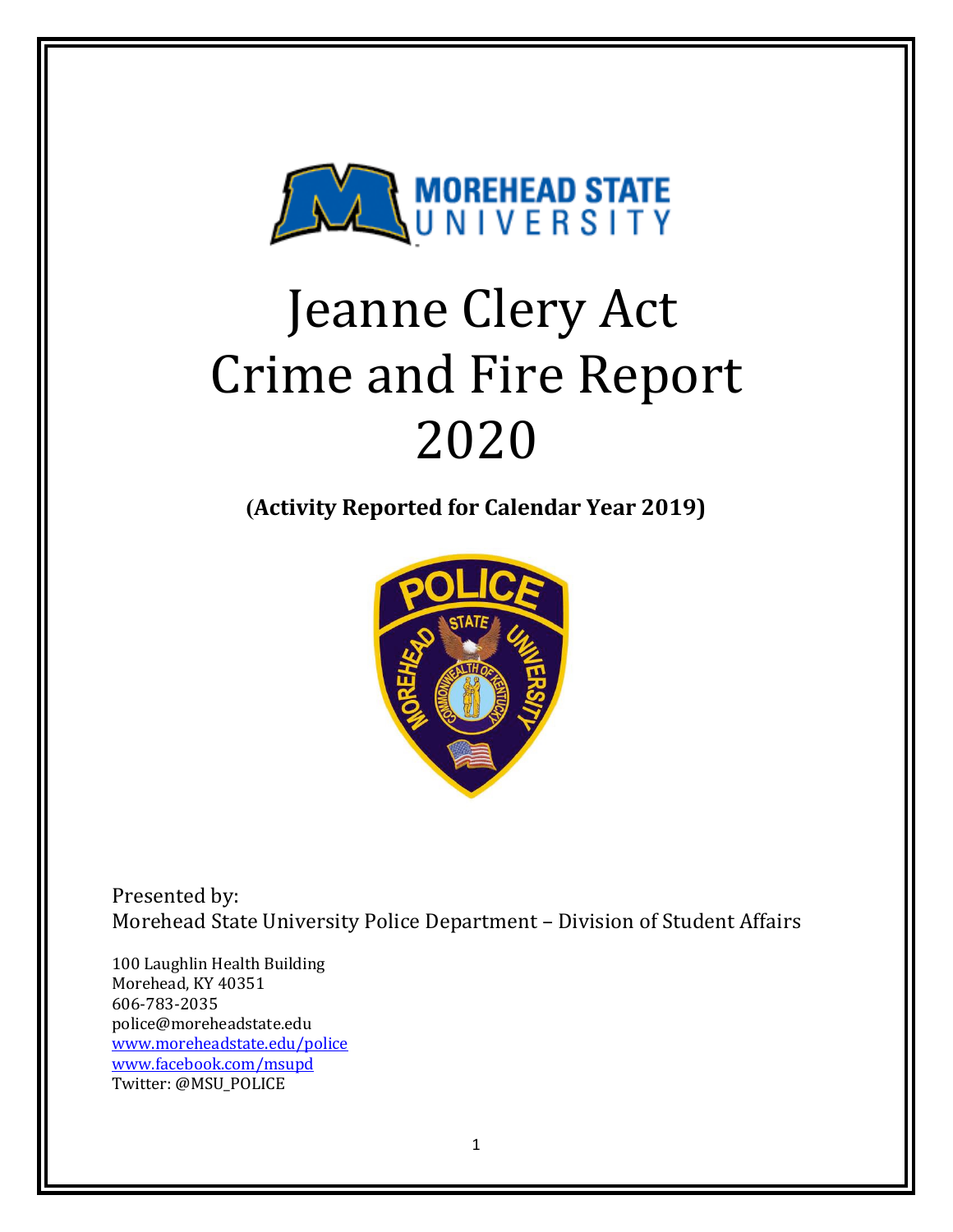# **Morehead State University**

# The 2020 **Jeanne Clery Act Crime & Fire Report Activity Reported for Calendar Year 2019**

#### **PREPARATION OF THE ANNUAL SECURITY REPORT**

#### **AND DISCLOSURE OF CRIME STATISTICS**

The Morehead State University Police Department publishes the Annual Security and Fire Safety Reports to inform the Morehead State University community about campus security policies, initiatives to prevent and respond to crime and emergencies, the occurrence of crime on campus and required fire safety and education information. This report complies with the Jeanne Clery Act and uses information maintained by the University Police, information provided by other University offices such as Student Affairs, Athletics, Human Resources/Title IX Coordinator, Residence Life, and information provided by local law enforcement agencies surrounding MSU campuses. Each of these offices provides updated policy information and crime data.

This report provides statistics for the previous three years concerning reported crimes that occurred on campus, in certain off-campus buildings or property owned, leased, or controlled by MSU. This report also includes institutional policies concerning campus security, such as policies regarding sexual assault, alcohol, and other drugs.

The University distributes a notice of the availability of this Annual Security and Fire Safety Report by October 1st of each year to every member of the University community. Anyone, including prospective students and employees, may obtain a paper copy of this report by contacting the University Police at  $(606)$  783-2035 or by visiting: http://www.moreheadstate.edu/crime\_stats

Morehead State University is located in the scenic natural beauty of the foothills of eastern Kentucky. The University and surrounding city of Morehead is a safe community. It is an ideal setting to live, work, study and raise a family. However, bad things can occur in even the safest places. With this in mind, MSU has and continues to take action to reduce, and prevent crime, fires and other life threating incidents.

MSU is a "Storm Ready University" through the National Weather Service, indicating that MSU is better prepared to save lives from severe weather through advanced planning, education and awareness. MSU maintains, updates and exercises an Emergency Operation Plan in order to respond to major incidents, both natural and man-made.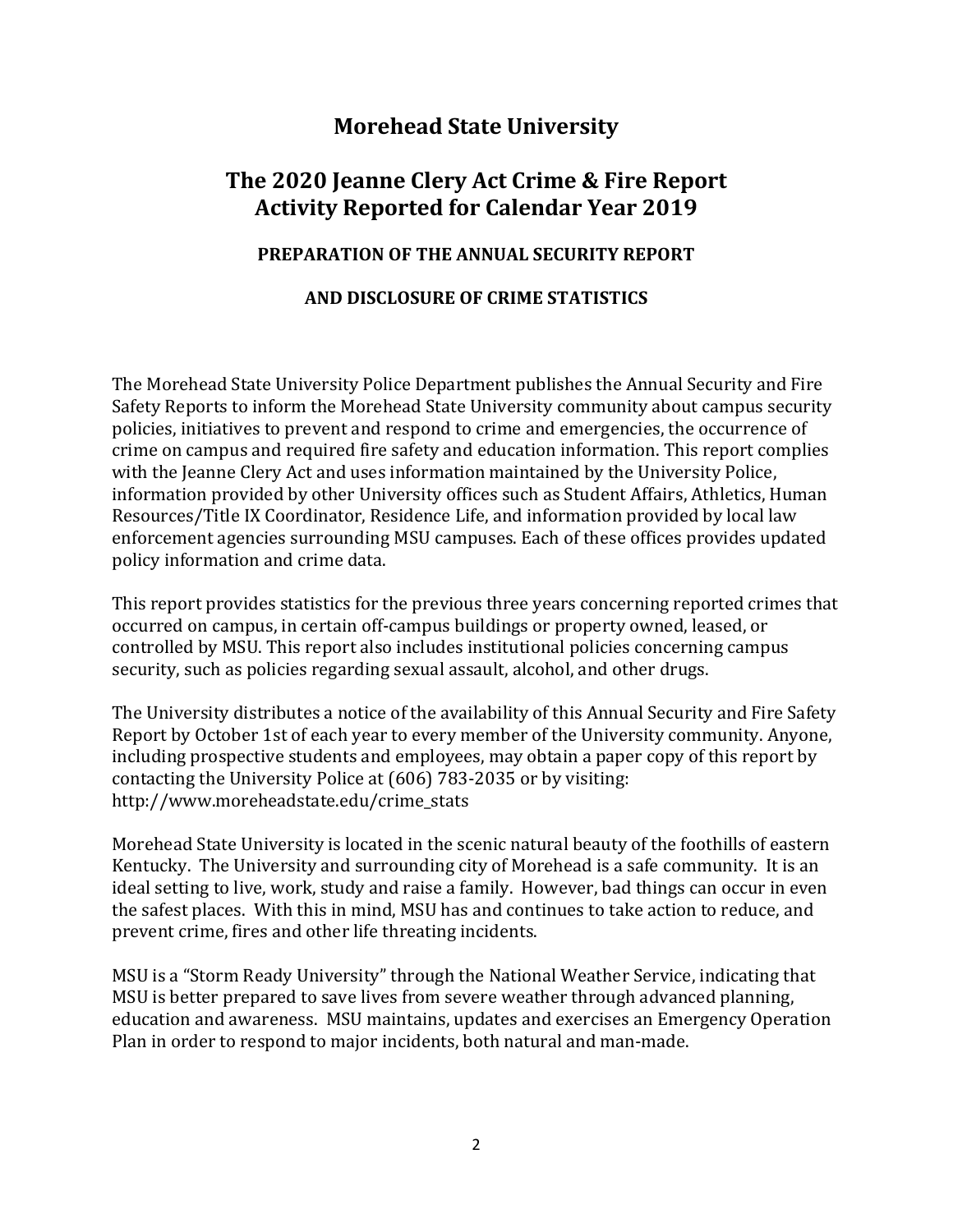## **Section 1: Campus Security Authority**

## List campus security authority personnel (definition at KRS 164.948(2)):

Campus Security Authority, also known as CSA, is defined as an official of an institution who has significant responsibility for student and campus activities or monitoring university property, or, an individual who a student could reasonably believe has the authority or responsibility. As part of this designation, *CSA's are obligated to report allegations of Clery Act crimes that are reported to them in their capacity as a CSA*. This definition includes but is not limited to, persons holding the following positions or roles at MSU.

Morehead State University Police officers and staff, including student staff President, Vice Presidents, Department Chairs, and Directors Assistant or Associate Vice Presidents, Deans, Associate Deans, and Provost Director of Athletics All athletic coaches and professional staff Faculty advisors Housing professional staff Student resident advisors or assistants Student Affairs professional staff Title IX Coordinator and Assistant Coordinators University/Campus Advisor to Registered Student Organizations

### **Describe the extent and nature of enforcement authority of campus security authority personnel:**

The Morehead State University Police Department is a public safety and security department organized in accordance with KRS 164.950 - KRS 164.980. Police officers are serving at the pleasure of and appointed by the MSU Board of Regents. In accordance with KRS 164.955, Morehead State University police officers have general police powers. The police officers possess all of the Common Law and Statutory powers, privileges and immunities of Sheriffs. Morehead State University police officers exercise police powers upon any real property owned or occupied by the institution, including streets passing through and adjacent thereto. The powers may be exercised in any court of the Commonwealth where Morehead State University owns or occupies property. In addition, MSU police officers have jurisdiction in Rowan County in accordance with an agreement signed by the Sheriff of Rowan County as provided for in KRS 164.955. Also, MSU police officers have jurisdiction to conduct investigations anywhere on the property controlled by Morehead State University. Morehead State University police officers must successfully complete a basic police training course approved by the Kentucky Law Enforcement Council. In addition, each police officer must complete an annual forty (40) hour in-service course conducted and approved by the Kentucky Law Enforcement Council.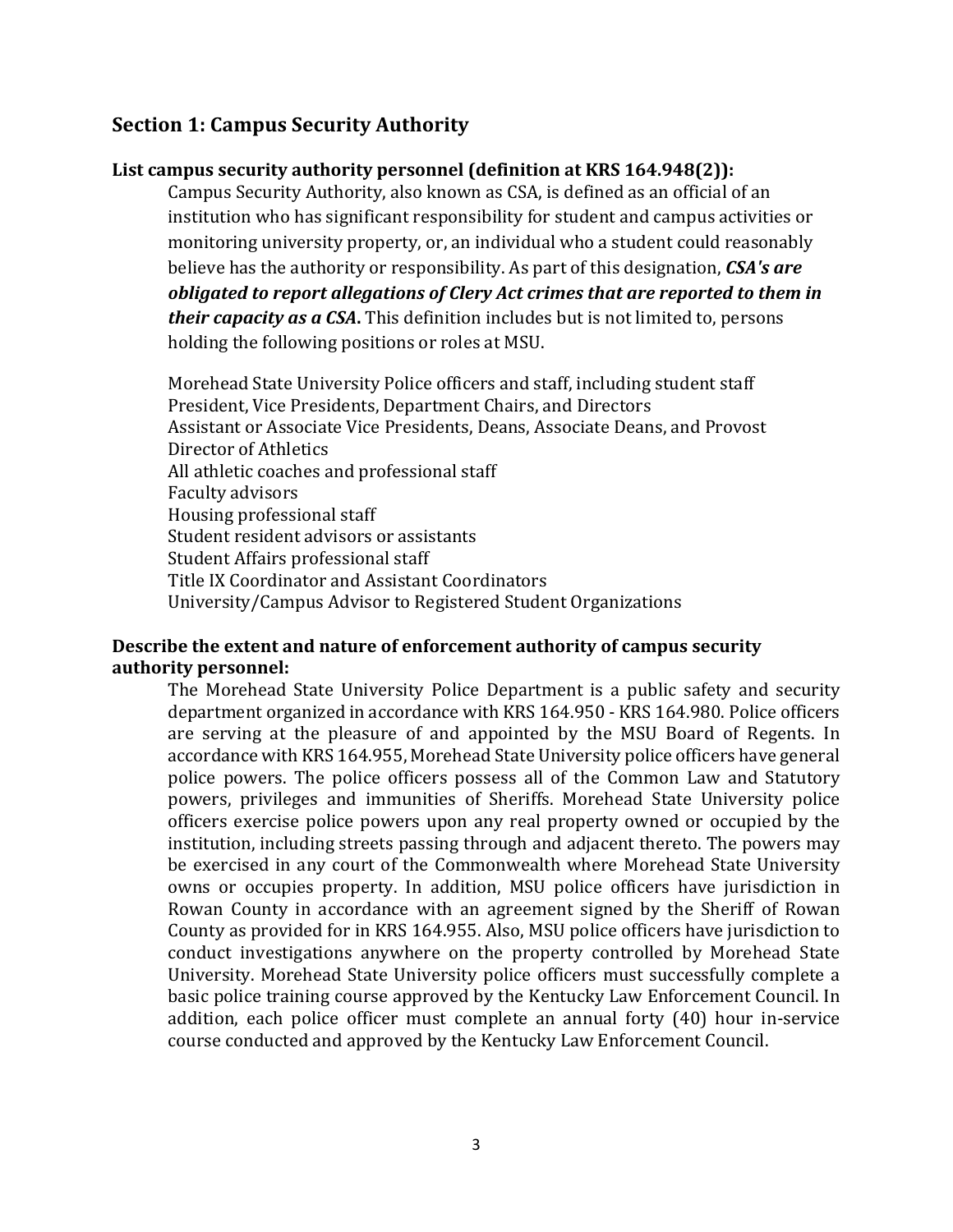#### **Describe the working relationship of campus security authority personnel with state and local police agencies:**

Morehead State University Police Department works with state and local law enforcement agencies within Rowan County. Under a mutual aid agreement, other agencies respond to campus situations and the university police assist with off campus situations. Morehead State University has established the following policies and procedures to enhance the security of the campus community:

Academic and administrative buildings have normal operating hours posted on entrances. Persons remaining after the posted hours must have appropriate identification and authorization. Faculty and staff members are permitted within facilities twenty-four  $(24)$  hours per day.

Faculty and staff will be required to produce their Medeco key and a University ID card, when so requested by a member of the MSU Police Department. Students must obtain the approval of the department chairperson and possess an approved "After Hour Facility Utilization Slip". Students must have their copy of the slip and a valid University ID card in their possession and present same upon request.

Residence halls permit entry through the main entrance requiring card access twenty-four (24) hours a day. MSU Police employ student workers as cadets that operate the Student Shuttle and perform other support roles. Anyone present in a residence hall may be asked to show an MSU ID card to prove residency and their right to use the facilities. Failure to produce proper identification upon request by MSU Police or any MSU employee may result in disciplinary action.

### **Section 2: Description of Information Programs**

#### **Describe programs that inform students and employees about:**

#### **(a) Campus safety and security**

The University Division of Student Affairs utilizes both on-campus and off-campus resources to make students aware of the dangers they may encounter throughout their college experience. The Morehead State University Police Department presents regularly scheduled programs at orientations and in residence halls promoting crime prevention and security awareness. Topics include, but are not limited to; theft, rape, drugs, alcohol and personal & property security. Crime reporting is stressed in all programs by the MSU Police Department. Engravers are made available for students, faculty, and staff to engrave valuable personal property. A crime alert program provides for campus notices to be posted in specific areas. Voice and e-mail bulletin systems are used to make announcements to the University community as needed. Media releases to the campus population are made in coordination with the Office of Communication and Marketing.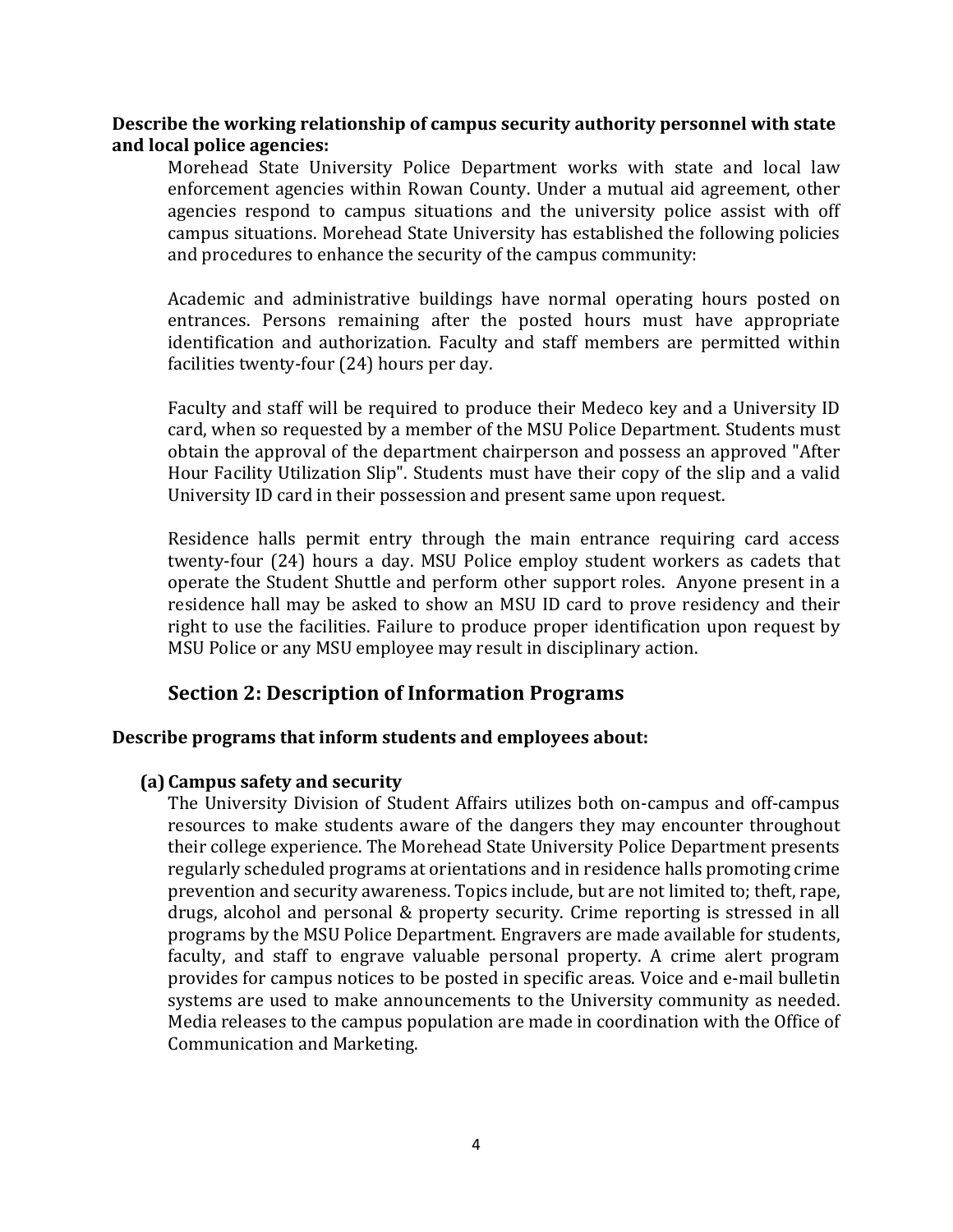#### **(b) How to report a crime:**

The Morehead State University Police Department maintains a twenty-four (24) hours a day, seven (7) days per week operation. Sworn police officers and state certified dispatchers are on duty to respond to any crime, suspected crime, or incidents, requiring police attention. Emergency phones are available throughout the campus. The MSU Police Department actively participates in programs to promote crime awareness and reporting. If you are the victim of a crime, suspect that a crime has been committed, or have witnessed a crime, report this to the MSU Police Department at 100 Laughlin Health Building or by calling (606)783-2035 or 911.

Beginning in the spring of 2016 MSU students and staff can utilize the LiveSafe app. This free app allows users to directly communicate with MSU Police personnel via text and voice calls. More information at: www.moreheadstate.edu/livesafe

#### *(***c) How to prevent crimes:**

Unauthorized persons are not permitted in residence halls and should be reported to the residence hall staff or the MSU Police Department at 606-783-2035. If you believe a crime has been or is about to be committed, contact the MSU Police Department immediately. Specific guest and visitation policies are contained in the Eagle Student Handbook. Campus safety and assessment surveys will be conducted twice annually (normally May and September).

The Chief of Police, the Director of Risk & Compliance, or their designated representatives, shall conduct a campus survey at night to determine lighting adequacy needs. They will accomplish the survey on foot and make every effort to observe all possible routes used by the University community, including parking lots. The Chief of Police will create a comprehensive report of all items identified and share the report with the Director of Risk & Compliance, the Assistant Vice President for Facilities Management, and the Vice President for Student Affairs.

### **Section 3: Statements of Policies and Procedures**

#### **(a)** Provide the institution's policy statement on making special reports to the campus community of crimes that present a safety or security threat to students or employees. KRS 164.9481(d)

The Morehead State University Police Department is designated to inform the University community in a timely manner of crimes committed on campus and to heighten safety awareness, as well as to request information that will assist University Police and the local police departments in arresting and convicting the perpetrator when crimes have been committed against persons or property. When a crime that represents a threat to the safety of the members of the University community is reported to University Police or the local police department, the University Police Department will issue a Campus Crime Alert. Every attempt will be made to issue the alert within 24 hours of the incident being reported, however, the release of the alert is subject to the availability of facts concerning the incident. The alert will be distributed through a network of on-campus offices, buildings, and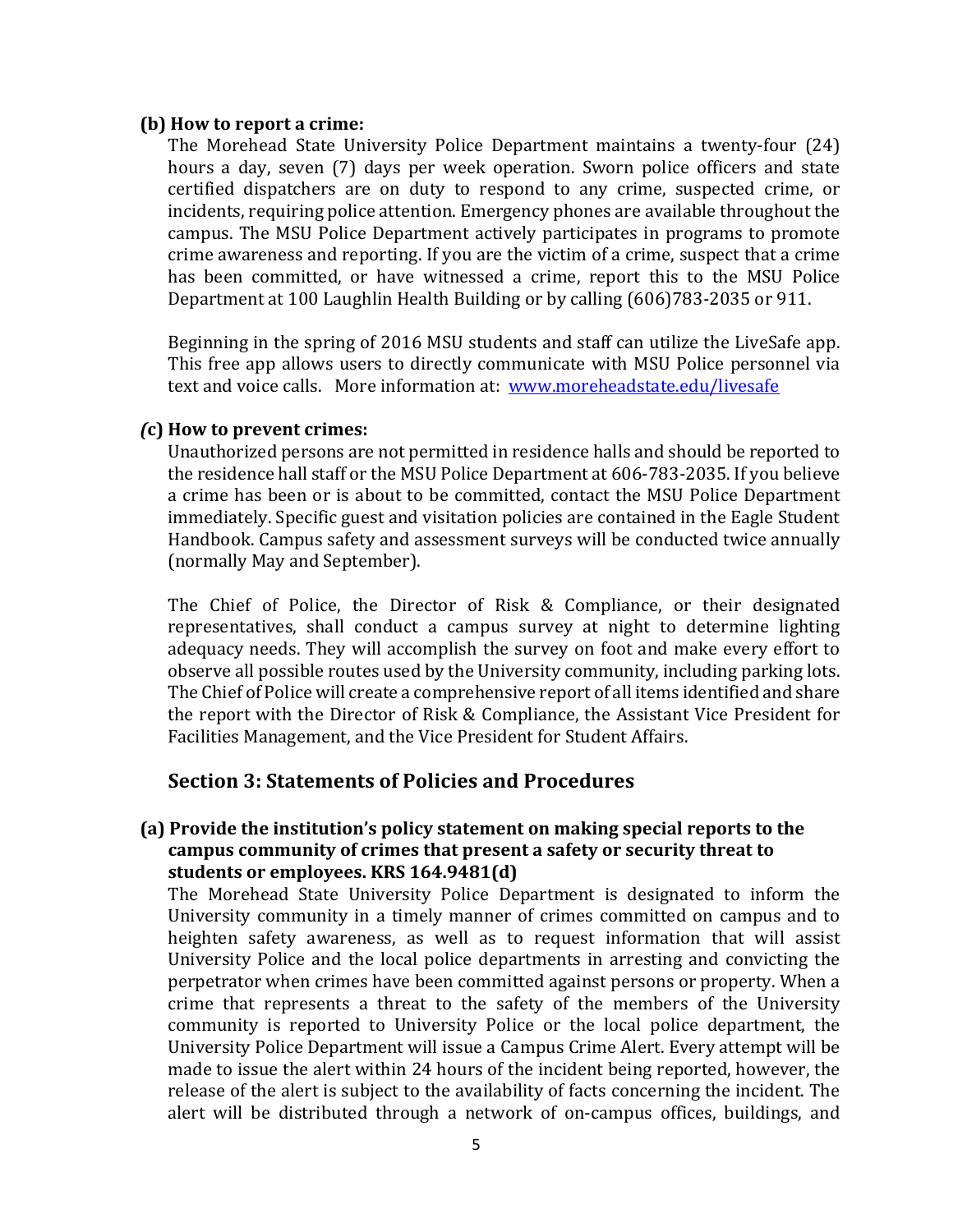residence halls. To also provide the University with a more immediate notification, this information may be viewed on our website. To access this alert, please visit our website at www.moreheadstate.edu/police.

## **(b)** If the institution provides student housing facilities, describe the institution's **procedure for disclosing the existence or nonexistence of automatic fire** suppression systems in on-campus housing facilities. KRS 164.9492

As each student checks into housing, they must sign a form that is in accordance with Kentucky Senate Bill No.63 passed during the 2004 Regular Session as enacted on March 26, 2004. It states that Morehead State University has equipped all residential facilities with automatic fire suppression systems with the exception of the University Farm Housing. The University Farm Housing are equipped with smoke-detector systems and meets all state fire codes for buildings of their size. All other residential facilities include both fire detection and suppression systems.

### **(c)** If the institution provides student housing facilities, provide the institution's policy for giving students with disabilities priority for first-floor housing. KRS **164.9495 (1)**

Application and Appeals Process for Students with Disabilities Who Have Special **Housing Needs:** 

The Housing Office strives to provide and maintain safe housing accommodations for students with disabilities. The following steps are taken if special accommodations are needed:

 Housing Application Process

1. Applicants with disabilities who have special housing needs should request either special accommodations or an exemption to live off campus (if required by University regulations to live on campus).

2. The Housing Office will make the appropriate room assignment, with regard to any special accommodations request.

3. If the room assignment is not acceptable or if a waiver to live off campus is not granted, the student, their parent/ guardian, or their advocate (as defined in the 504/ADA Guidebook) may appeal the assignment.

## (d) If the institution provides student housing facilities, describe the institution's **policy for maintaining a record of any on-campus housing assignment for** students with disabilities, and the procedure for alerting safety and emergency **personnel of the location of students with disabilities. KRS 164.9495 (2)**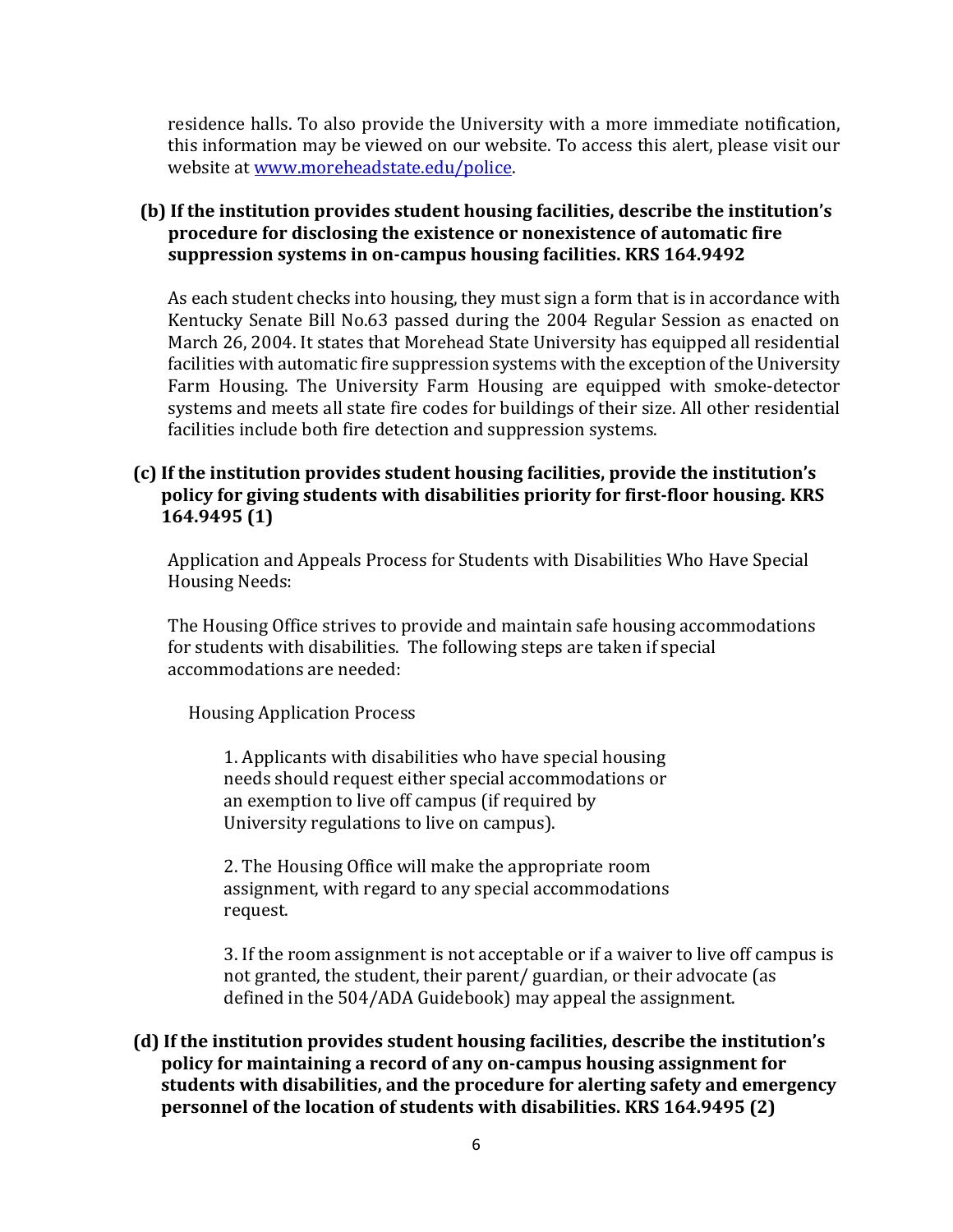Each semester a list of students is compiled that are living on campus and have disclosed a disability to housing staff. This list is distributed to various campus officials and to the Morehead Fire Department.

### **Daily Crime Log**

The Morehead State University Police Department maintains a Daily Crime Log of all reported crimes, which is updated on a daily basis. The log includes the nature, date and time reported, and general location of each crime reported to our department.

The University Police Department's Daily Crime Log contains information on all crimes and arrests, which occur on campus property and its geographical area of responsibility in accordance with federal laws. The Daily Crime Log is available 24 hours a day to review at our main office, located at 100 Laughlin Health Building and available on the web at www.moreheadstate.edu/police. The University Police Department strongly recommends that vou remain alert and aware of what is going on around you, and remain security conscious and involved. If you see or hear something suspicious, please report the situation immediately. Thefts and other violations do at times occur. However, all of us can reduce the risk by thinking about our personal safety and taking practical precautions.

#### **Crime Prevention and Awareness Programs**



The Morehead State University Police Department offers the Rape Aggression Defense program. This self-defense class, designed specifically for women, is a national recognized course that gives women the skills they need to prevent and survive a violent attach. The University Police Department officers a RAD program each semester with two certified RAD instructions. Please visit the University Police Department for more information about course scheduling.



The Morehead State University Police Department monitors Emergency Phones in various locations throughout the campus. The Emergency Phones may be used for any emergency situations, information, or for requesting the evening shuttle van. After the button has been pushed, one of our certified Police Dispatchers will answer and take any necessary action to assist you. If there is no reply to the 911 Telecommunications Center after the phone has been activated, a Police Officer will be sent to check the area for a reason for the activation.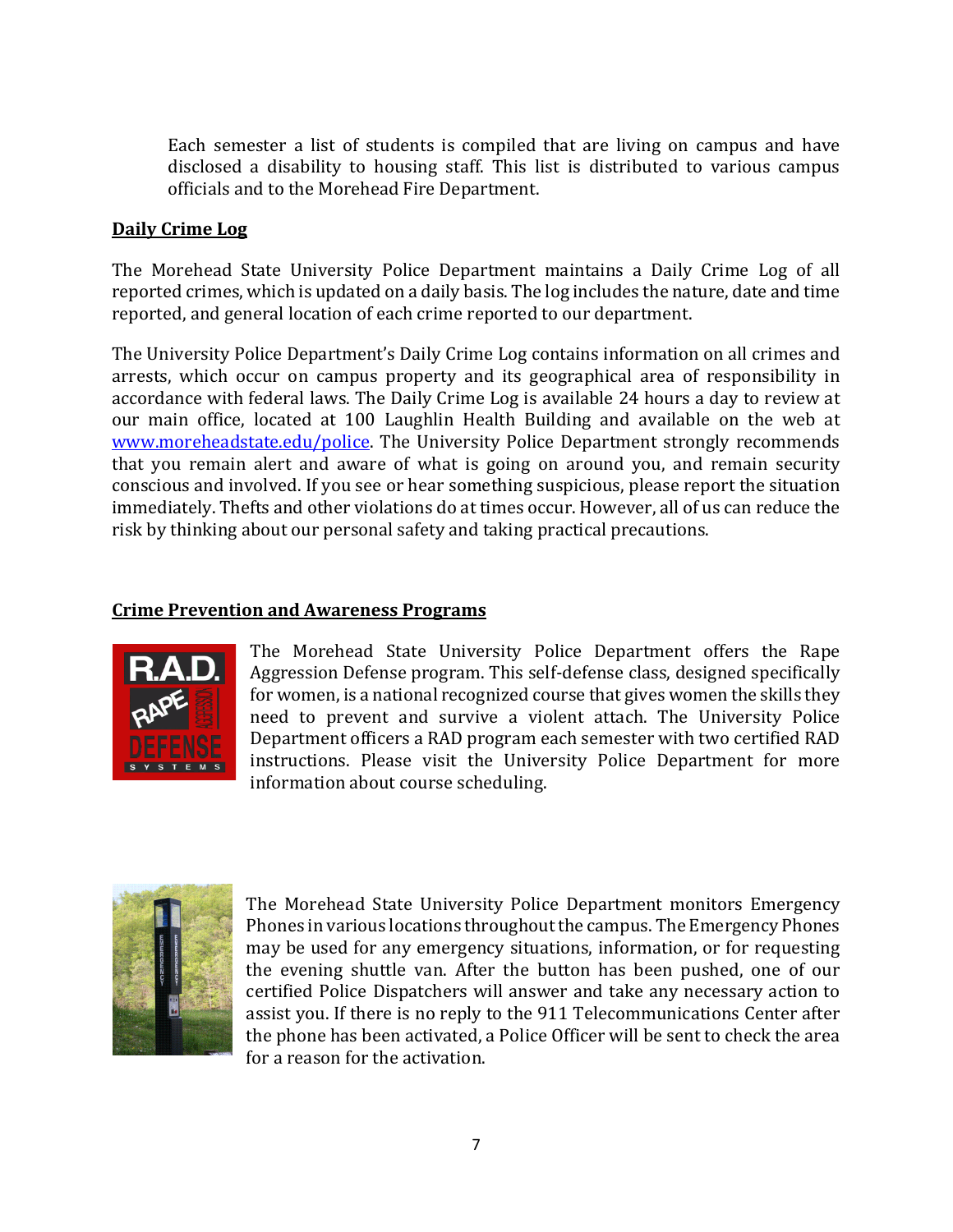## **Notification to the University Community**

All currently enrolled students and employees are encouraged to register their cell phones for emergency text messages through **EAGLE ALERTS**, located at: http://www.moreheadstate.edu/e2campus/

In the event of an emergency (including weather and safety alerts), Morehead State University will utilize a number of communications tools and strategies to communicate with the campus community. Depending upon the nature of the announcement, any or all of the following methods may be used:

- Text messaging and e-mail alert system (**EAGLE ALERTS**); sign up is voluntary but is strongly recommended.
- Campus-wide e-mail
- Campus-wide voicemail
- Posting on University Web site and portals
- Radio, TV and other media outlets, including Morehead State Public Radio
- Digital information system/digital signs
- Posted printed notices in residence halls and in administrative/academic buildings.
- LiveSafe app, sign up is voluntary but is strongly recommended.

#### **Timely Warnings/Safety Alerts**

The Morehead State University Police Department is designed to inform the University community in a timely manner of crimes committed on campus and heighten safety awareness as well as request information that will assist University Police and local police departments in arresting and convicting the perpetrator when crimes have been committed against persons or property.

When a crime that represents a threat to the safety of the members of the University community is reported to the University Police or the local police department, the University Police Department will issue a Campus Crime Alert. Every attempt will be made to issue the alert within 24 hours of the incident being reported, however, the release of the alert is subject to the availability of facts concerning the incident. The alert will be distributed through a network of on-campus offices, buildings and residence halls and via the MSU website at www.moreheadstate.edu

### **Evening Shuttle Service**

To promote safety after dark, the University Police Department provides uniformed student cadets to drive the evening shuttle van to parking lots or vehicles, depending upon the availability of resources. Students, faculty and staff who need this service should call the main office number at  $(606)$  783-2035,  $(606)$  783-8747  $(3-TRIP)$ , or via the LiveSafe app. Escorts to an off campus location will only be provided in the event of an emergency situation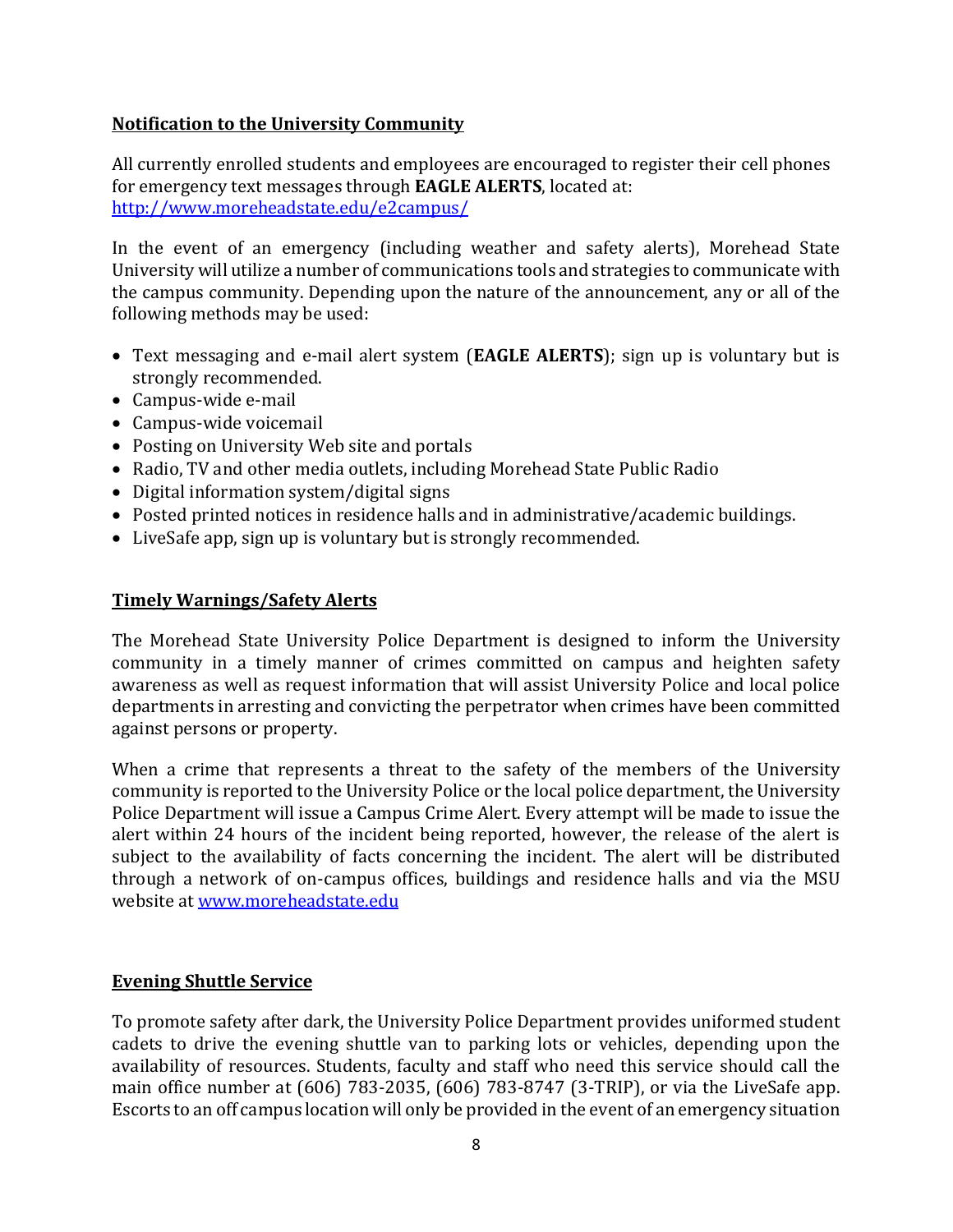or other mitigating circumstances with the approval of the Chief of Police. We also recommend that you use the "buddy system", organize groups and walk together to your destination. These small measure can make a big different in your personal safety.

## **Sex Offender Registry**

In accordance with the "Campus Sex Crimes Prevention Act" of 2000, which amends the Jacob Wetterling Crimes against Children and Sexually Violent Offender Registration Act, the Jeanne Clery Act and the Family Educational Rights and Privacy Act of 1974, the Morehead State University Police Department provides a link to the Kentucky State Police Sex Offender Registry. The Kentucky State Police has full responsibility for maintaining this registry. To access the registry, visit http://www.kentucktystatepolice.org/sor.htm

### **Campus Map**

Morehead State University's campus map is available on-line to view. If you would prefer to have a hard copy of this map, you may stop by the Morehead State University Police Department between the hours of 8:00 am  $-$  4:00 pm, or you may print this map from the web at www.moreheadstate.edu/campusmap. Visitors are required to obtain a Visitor's Pass, at no charge, when visiting the campus. These passes may be obtained at the University Police Department (100 Laughlin Health Building).

### **Lost and Found**

Lost & Found property can be turned over to the nearest uniformed officer on duty or brought directly to the University Police Department. Inquiries about lost and found property should be made at the Laughlin Health Building, room 100. Lost articles will be kept for a period of at least 90 days depending on the value of the item.

### **Reporting a Crime Anonymously**

Individuals with any information that may lead to the conviction or arrest of a suspect(s) are urged to contact the Morehead State University Police Department *immediately*. You may do this anonymously by calling our anonymous tip line at  $(606)$  783-2111 or by visiting our web site at www.moreheadstate.edu/police and clicking on "Anonymous Tip". All information will remain confidential with the Morehead State University Police Department.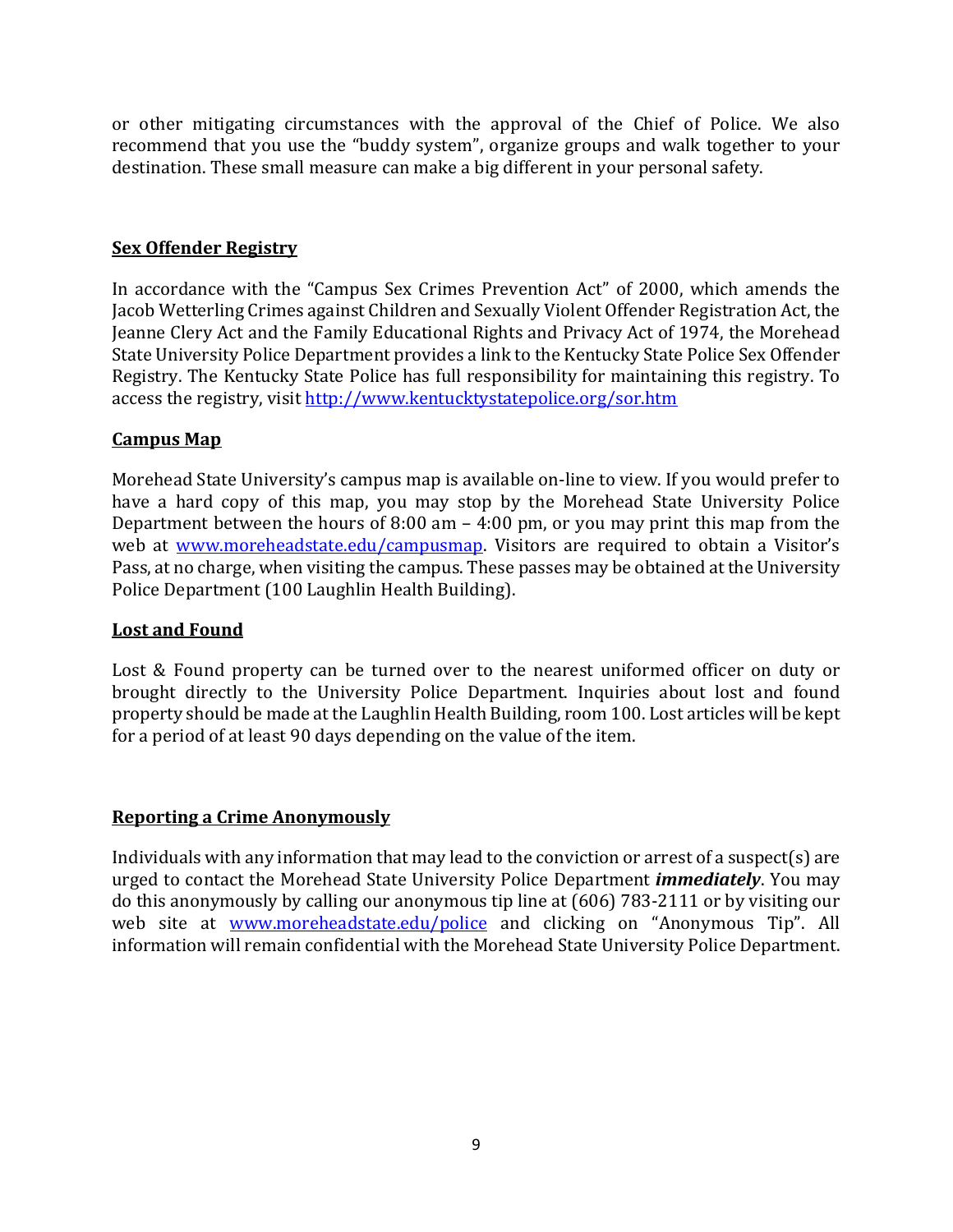#### **Morehead State University Regional Campuses**

If you are a current Morehead State University student and attend classes at any of the following regional campuses and you need to report a crime or emergency, do so by contacting local law enforcement agonies.

- Morehead State University at Ashland Regional Campus Ashland City Police Department: (606) 327-2020
- Morehead State University at Mt. Sterling Regional Campus Mt. Sterling City Police Department: (859) 498-8720
- Morehead State University at Prestonsburg Regional Campus Prestonsburg City Police Department: (606) 886-1010
- Morehead State University at Hazard Regional Campus Hazard City Police Department: (606) 436-2222

## **Morehead State University Statement of Compliance as a Drug-Free Institution**

Morehead State University is committed to providing a healthy and safe environment for its students, faculty and staff. The University has defined conduct in relation to the possession, use, dispensation, distribution, or manufacture of alcohol and/or other drugs. Conduct violating this definition poses unacceptable risks and disregard for the health, safety and welfare of members of the University community and shall result in disciplinary action up to and including suspension or termination.

As a recipient of federal grants and contracts, Morehead State University gives this notice to students, faculty and staff that it is in compliance with and shall continue to be in compliance with the Drug-Free Workplace Act of 1988 and the Drug-Free Schools and Communities Act Amendment of 1989. Students, faculty and staff are herein notified of the standards of conduct which shall be applicable while on Morehead State University property, on University business, and/or at University sponsored activities.

### **Alcohol/Other Drugs Policy**

No student or visitor shall have in his or her possession or consume alcoholic beverages in public or on University-owned or controlled grounds or exhibit drunken behavior on University-owned or on controlled property, except at events as pre-approved by the President and in accordance with state licensing requirements. The use, possession, transfer, or sale of drug paraphernalia, marijuana, controlled and/or illegal substance on Universityowned or controlled property, including residence halls is prohibited.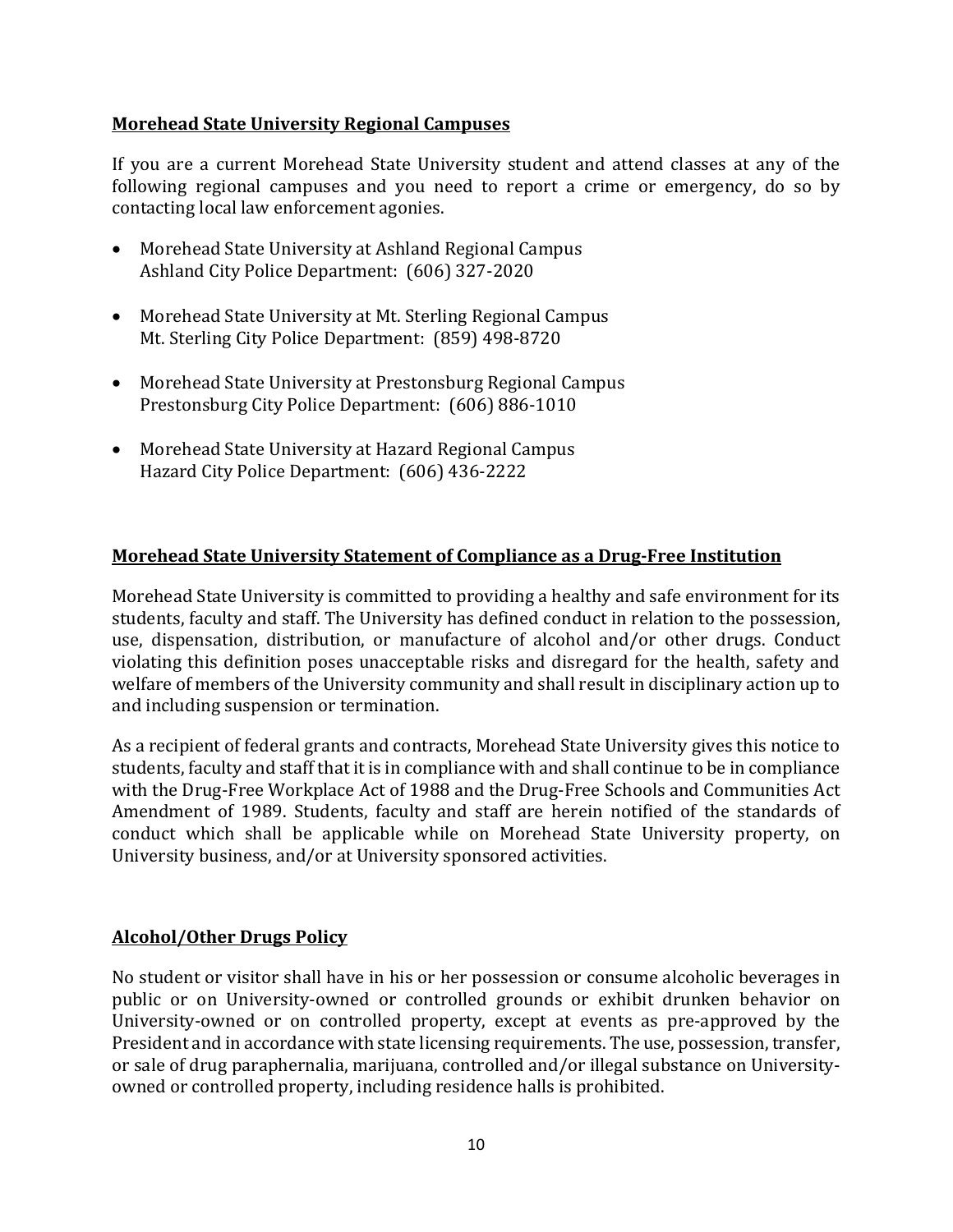## **Weapons Policy**

The Morehead State University Deadly Weapons on Campus Policy sets forth the University's prohibitions as it relates to weapons on campus. In Kentucky Revised Statute §237.115, the Kentucky General Assembly explicitly recognizes the authority of the University to control the possession of deadly weapons on any property owned, leased or controlled by the University, including the right to prohibit possession of such weapons by any person or entity using University property or premises.

For purposes of this policy, "deadly weapon" means:

- A weapon of mass destruction;
- Any weapon from which a shot, readily capable of producing death or other serious physical injury, may be discharged;
- Any knife other than an ordinary pocket knife;
- Billy, nightstick, or club;
- Blackjack or slapjack;
- Nunchaku karate sticks;
- Shuriken or death star; and,
- Artificial knuckles made from metal, plastic, or other similar hard material.

The Kentucky Supreme Court issued an opinion in Mitchell vs. University of Kentucky defining the parameters of an institution's ability to control weapons on its campus. To comply with expressed legal mandates set forth in the opinion, a comprehensive campus weapons policy is recommended.

Possession, concealed or otherwise, use or storage of deadly weapon as defined above such as firearms, explosives, dangerous chemicals or other dangerous weapons or the brandishing of any weapon or any other object in a menacing or threatening manner is strictly prohibited on any property owned, leased, operated, or controlled by Morehead State University, including University housing and University vehicles.

The following are exceptions to this policy:

- Possession of deadly weapons by peace officers acting in the course of official duties;
- Possession of deadly weapons as a part of legitimate academic, athletic, or work-related activities (e.g., historical preservation, law enforcement training, ROTC activities, rifle team, etc.);
- Possession of a knife as part of a legitimate cutlery set (or individual piece of cutlery) as may be reasonably necessary by the possessor for food preparation;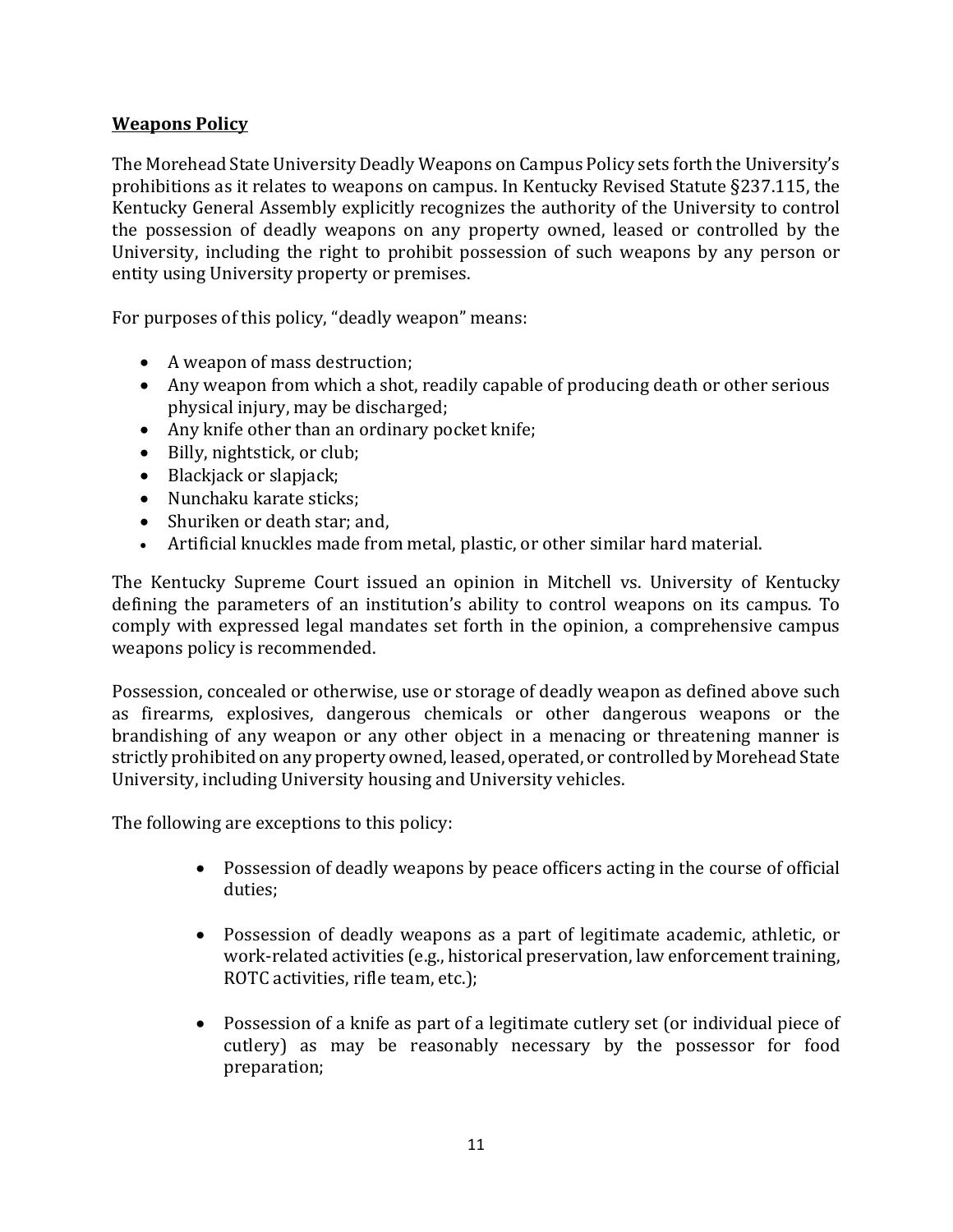- Possession of a deadly weapon by a person licensed to carry a concealed deadly weapon pursuant to KRS 237.110, if the firearm is contained in his or her vehicle and is not removed from the vehicle  $(KRS 527.020(4))$ ;
- Possession of a deadly weapon if it is located in a non-University motor vehicle and in an enclosed container, compartment, or storage space installed as original equipment in the motor vehicle by its manufacturer, including but not limited to a glove compartment, center console, or seat pocket, regardless of whether said enclosed container, storage space, or compartment is locked, unlocked, or does not have a locking mechanism  $(KRS 527.020(8))$ ;
- Possession of a deadly weapon by persons who are specifically authorized by KRS 527.020 to carry concealed deadly weapons on or about their persons at all times and at all locations within the Commonwealth. Such persons include but are not limited to: Commonwealth's Attorneys, judges of the Court of Justice, conservations officers of the Department of Fish and Wildlife, elected sheriffs, and peace officers from other jurisdictions. For a complete listing of persons authorized to carry concealed deadly weapons within the Commonwealth and the conditions for which the carrying of the deadly weapon is authorized, see KRS 527.020;
- Possession of deadly weapons by a person specifically authorized in writing to have such possession by the President, or his or her designee, but only if such person fully complies with any and all restrictions imposed upon such possession by the President, or his or her designee. Authorization for possession shall be for a time certain, but in no case longer than six months unless specific written authorization is again obtained.

Students who possess deadly weapons in violation of this prohibition are guilty of violations of the Student Conduct Code and are subject to disciplinary action under that Code, including expulsion from the University, and all other appropriate legal actions. Faculty and staff employees who possess deadly weapons in violation of this prohibition are guilty of misconduct and subject to corrective action under the appropriate University Policy, including termination of employment and all other appropriate legal actions. Others who possess deadly weapons in violation of this prohibition shall be directed to remove their weapons or themselves from the University's property or premises and shall be subject to all other appropriate legal actions.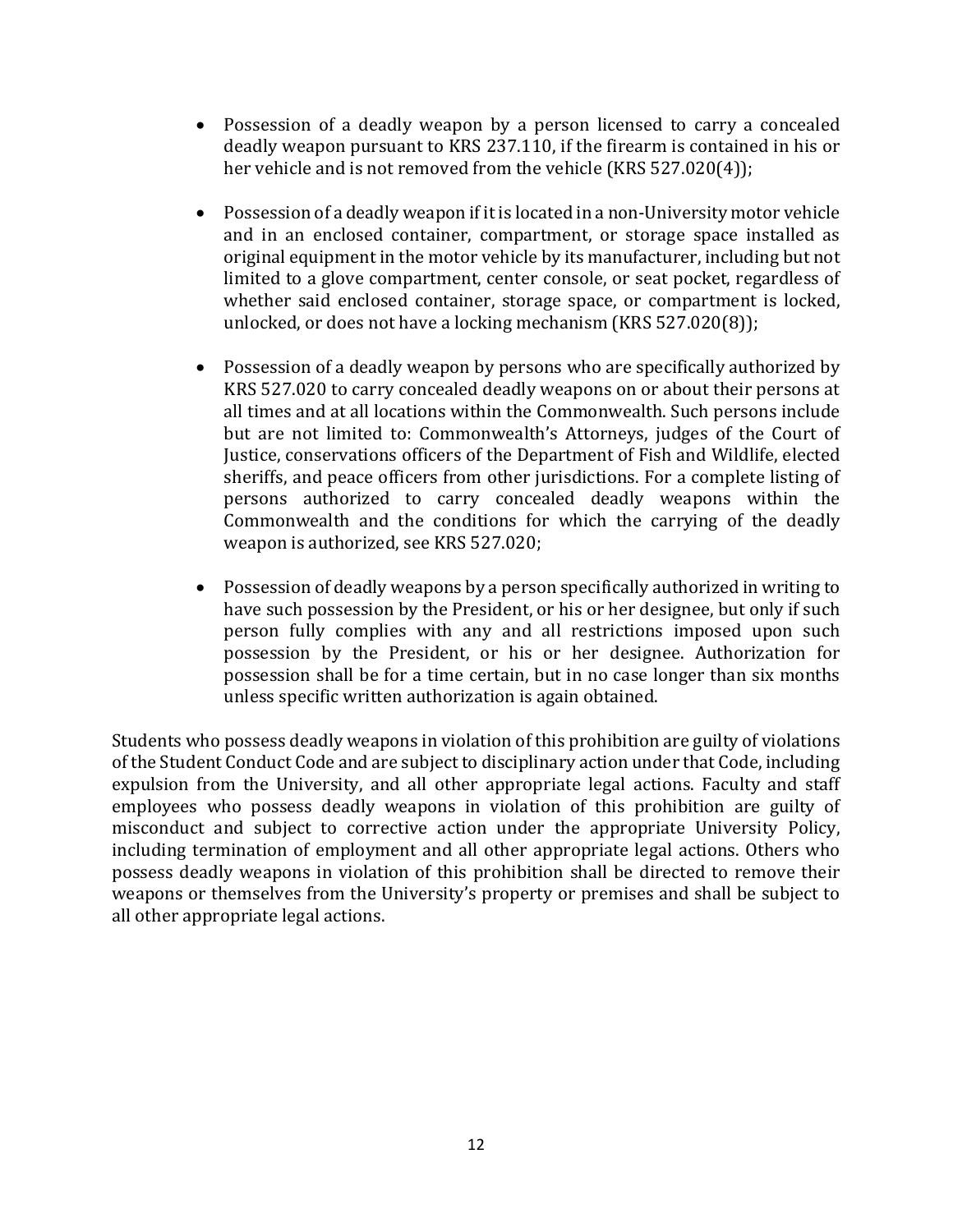## **Morehead State University's policy on Title IX**

#### **UAR NUMBER:** 337.02

**Policy: PG-6** 

## **TITLE: Sexual Misconduct**

Approval Date: 07/01/85 Revision Date: 04/30/93; 09/15/05; 09/24/15; 02/27/20; 8/06/20; 12/03/20

### **PURPOSE:**

Morehead State University is committed to complying with Title IX and related laws. This policy is adopted to prevent, investigate and respond to incidents of sexual misconduct, including sexual harassment, sexual assault, domestic violence, dating violence, and stalking in violation of Title IX. These guidelines apply to all members of the University community. The University will respond promptly to reports of sexual misconduct in a manner that is not deliberately indifferent.

#### **APPLICATION:**

This policy applies to all faculty, staff, students, affiliates, volunteers, guests and subcontractors of the University.

Morehead State University is committed to creating and maintaining a community where all individuals who participate in University education programs and activities can work and learn together in an atmosphere free of harassment, exploitation, or intimidation. Morehead State University will not tolerate sexual misconduct as defined in this Policy, in any form. Such acts are prohibited by University policy, as well as state and federal laws. Individuals who the University determines more likely than not engaged in these types of behaviors are subject to penalties up to and including dismissal or separation from Morehead State University, regardless of whether they are also facing criminal or civil charges in a court of law.

Nothing contained in this policy shall be construed to supplant or modify existing laws of the Commonwealth of Kentucky and the United States. This policy shall not be used to remedy acts which are crimes under the laws of the Commonwealth of Kentucky or the United States.

### **DEFINITIONS:**

### **A. MSU POLICY DEFINITIONS**

MSU policy prohibits gender discrimination. Sexual misconduct is a form of gender discrimination which violates state and federal law and University policy. Different forms of sexual misconduct are explained in this policy. The determination of what constitutes sexual misconduct will vary with the facts and circumstances of each case. For acts of gender discrimination that is not covered by one of the forms of sexual misconduct addressed in this policy, please see MSU's other policies on discrimination.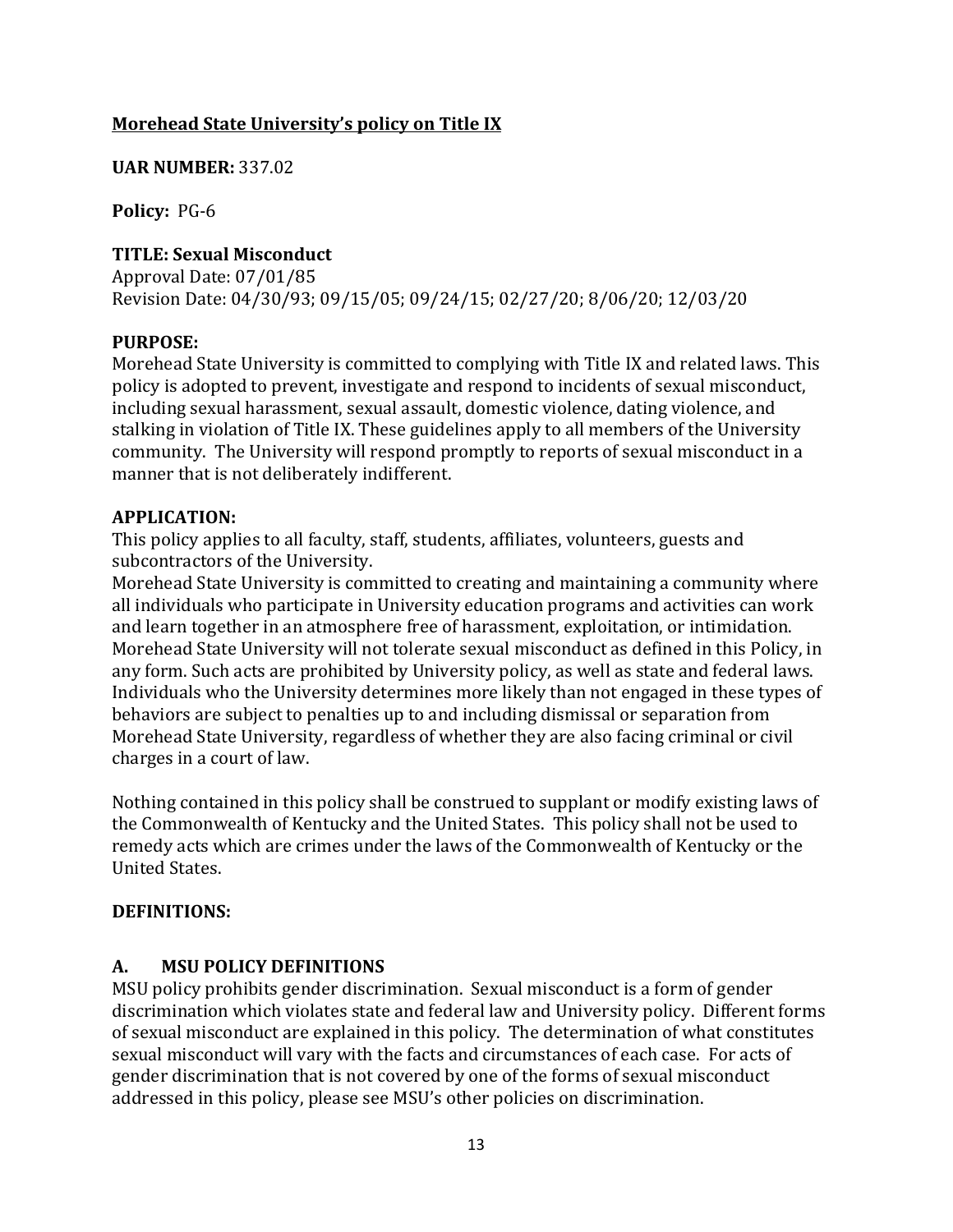**Actual Knowledge** Actual knowledge means notice of sexual harassment or allegations of sexual harassment to the University's Title IX Coordinator or any official of the University who has the authority to institute corrective measures on the University's behalf.

**Complainant** means an individual who has reported being or is alleged to be the victim of conduct that could constitute sexual harassment.

**Consent** as used in this policy is defined as follows:

Consent is *informed*. Consent is an affirmative, knowing, unambiguous, and conscious decision by each participant to engage in mutually agreed-upon sexual activity.

Consent is *voluntary*. It must be given without coercion, force, threats, or intimidation. Consent means positive cooperation in the act or expression of intent to engage in the act pursuant to an exercise of free will. Even though consent does not necessarily need to be verbal, relying purely on non-verbal communication can lead to misunderstandings. A spoken agreement is the most clearly indicated form of consent. It may not, in any way, be inferred from silence, passivity, lack of resistance or lack of an active response alone. Consent cannot be assumed to be given by the absence of a "no".

Consent is *revocable*. Consent to some form of sexual activity does not imply consent to other forms of sexual activity. Consent to sexual activity on one occasion is not consent to engage in sexual activity on another occasion. A current or previous dating or sexual relationship, by itself, is not sufficient to constitute consent. Even in the context of a relationship, there must be mutual consent to engage in sexual activity. Consent must be ongoing throughout a sexual encounter and can be revoked at any time. Once consent is withdrawn, the sexual activity must stop immediately.

Consent cannot be given when a person is *incapacitated*. A person cannot consent if s/he is unconscious or coming in and out of consciousness. A person cannot consent if  $s/$ he is under the threat of violence, bodily injury or other forms of coercion. A person cannot consent if his/her understanding of the act is affected by a physical or mental impairment. Consent must be given with rational and reasonable judgment, so if the alleged victim was physically incapacitated from the consumption of alcohol or drugs, unconsciousness, or any other kind of inability, consent cannot be obtained.

### **Consent cannot be given when a person is:**

- Less than sixteen (16) years of age;
- Sixteen  $(16)$  or seventeen  $(17)$  years of age and the actor is at least ten  $(10)$  years older than the victim at the time of the sexual act;
- Unable to communicate consent or lack of consent, or unable to understand the nature of the act or its consequences, due to an intellectual disability or mental illness;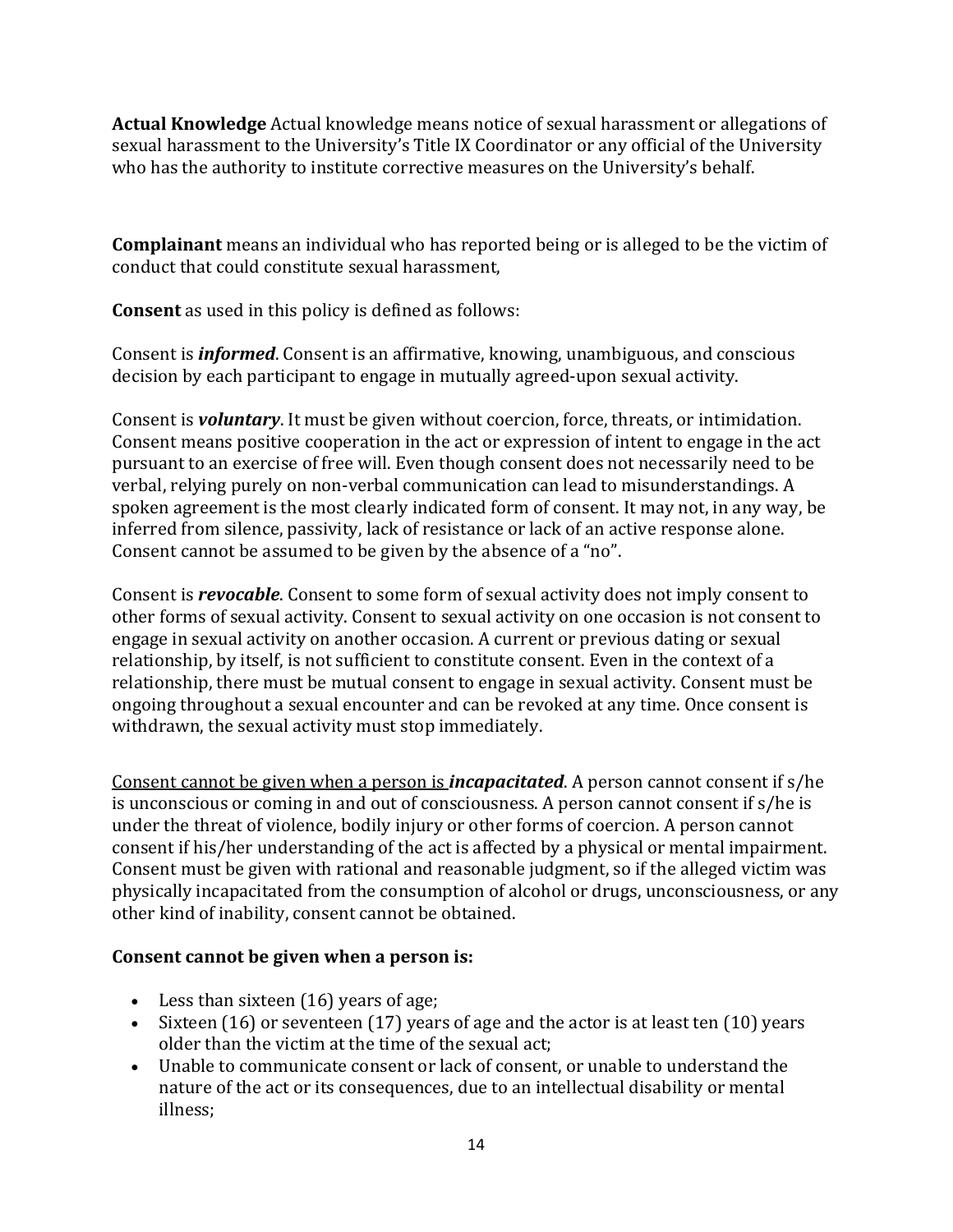- Mentally incapacitated;
- Physically helpless; or
- Under the care or custody of a state or local agency pursuant to court order and the actor is employed by or working on behalf of the state or local agency unless the persons are lawfully married and no court order prohibits the contact.

**Dating Violence** means violence committed by a person:

- A. Who is or has been in a social relationship of a romantic or intimate nature with the victim; and
- B. Where the existence of such a relationship shall be determined based on a consideration of the following factors:
- $\bullet$  The length of the relationship.
- The type of relationship.
- The frequency of interaction between the persons involved in the relationship.

**Deliberate Indifference** is unreasonableness in light of the known circumstances.

**Domestic Violence** includes felony or misdemeanor crimes of violence committed by:

- A current or former spouse or intimate partner of the victim;
- A person with whom the victim shares a child in common;
- A person who is cohabitating with or has cohabitated with the victim as a spouse or intimate partner;
- A person similarly situated to a spouse of the victim under the domestic or family violence laws of Kentucky; or
- Any person against an adult or youth victim who is protected from that person's acts under the domestic or family violence laws of Kentucky.

**Education Program or Activity** includes locations, events, or circumstances within the United States over which the University exercises substantial control over both the respondent and the context in which the sexual harassment occurs, and also includes any building owned or controlled by a student organization that is officially recognized by the institution.

**Formal Complaint** is a document signed and filed by a complainant or signed by the Title IX Coordinator alleging sexual harassment against a respondent about conduct within the University's education program or activity and requesting initiation of the University's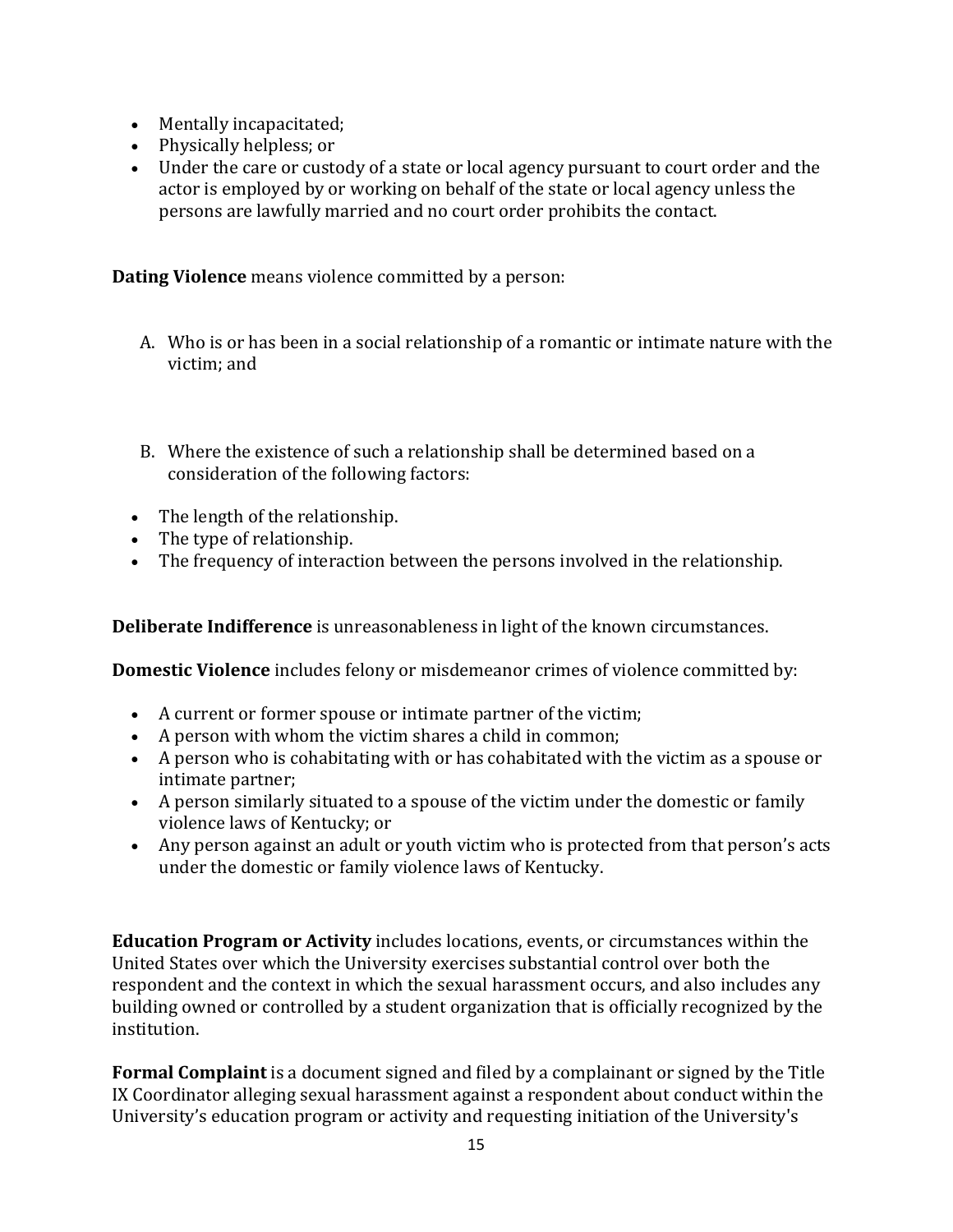grievance procedures consistent with this policy that the University investigate the allegation of sexual harassment. At the time of filing a formal complaint, a complainant must be participating in or attempting to participate in the education program or activity of the University. A formal complaint may be filed with the Title IX Coordinator in person, by mail, or by electronic mail, by using the contact information required to be listed by the University for the Title IX Coordinator, and by any additional method designated by the University. As used in this policy, the phrase "document filed by a complainant" means a document or electronic submission (such as by electronic mail or through an online portal provided for this purpose by the recipient) that contains the Complainant's physical or digital signature, or otherwise indicates that the Complainant is the person filing the formal Complaint. Where the Title IX Coordinator signs a formal Complaint, the Title IX Coordinator is not a Complainant or otherwise a party.

**Respondent** means an individual who has been reported to be the perpetrator of conduct that could constitute sexual harassment.

**Sexual Assault** means an offense classified as a forcible or nonforcible sex offense under the uniform crime reporting system of the Federal Bureau of Investigation.

**Sexual Harassment** Sexual harassment is conduct based on sex that satisfies one or more of the following:

- An employee conditioning educational benefits on participation in unwelcome sexual conduct (i.e., quid pro quo);
- Unwelcome conduct that a reasonable person would determine is so severe, pervasive, and objectively offensive that it effectively denies a person equal access to the educational institution's education program or activity; or
- Sexual assault (as defined in the Clery Act), or dating violence, domestic violence, or stalking as defined in the Violence Against Women Act (VAWA).

**Stalking** occurs when someone engages in a course of conduct directed at a specific person that would cause a reasonable person to fear for his or her safety or the safety of others, or suffer substantial emotional distress.

**Supportive Measures** means nondisciplinary, non-punitive individualized services offered

as appropriate, as reasonably available, and without fee or charge to the complainant or the respondent before or after the filing of a formal complaint or where no formal complaint has been filed. Such measures are designed to restore or preserve access to the University's education program or activity, without unreasonably burdening the other party; protect the safety of all parties or the recipient's educational environment, or deter sexual harassment. The University must maintain as confidential any supportive measures provided to the complainant or respondent, to the extent that maintaining such confidentiality would not impair the ability of the recipient to provide the supportive measures. The Title IX Coordinator is responsible for coordinating the effective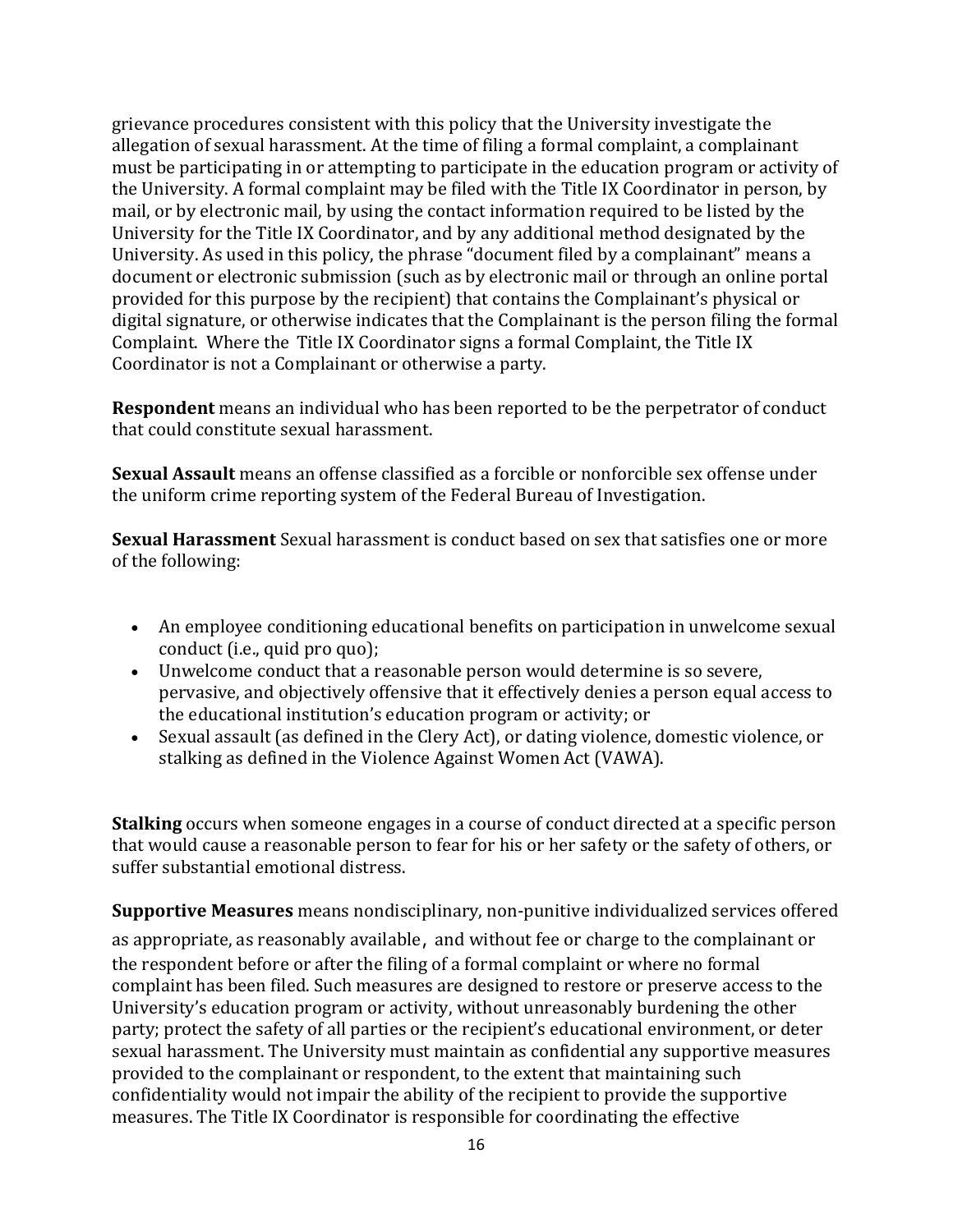implementation of supportive measures.

**Unwelcome Conduct** on the basis of sex is determined by a reasonable person to be so severe, pervasive, and objectively offensive that it effectively denies a person equal access to the recipient's education program or activity.

## **TITLE IX COORDINATOR**

The Title IX coordinator has a responsibility to coordinate the University's efforts to comply with its obligations under Title IX, the Title IX regulations, this Policy and University Administrative Regulations. These responsibilities include coordinating any investigations of complaints received pursuant to Title IX and the implementing regulations and Policy.

The Title IX Coordinator, Deputy Title IX Coordinator and Title IX Investigators shall be appointed by the President and identified in the Appendix to this Policy.

### **REPORTING:**

**\*Special reporting requirements for minors (individuals under 18 years old).** MSU **requires reporting** to the educational institution's Title IX Coordinator(s) and to either law enforcement or child protective services any sexual abuse of a minor by faculty, staff, volunteers and contractors affiliated with the institution.

MSU strongly encourages persons who have experienced sexual misconduct, or knows of someone 18 years or older who has experienced sexual misconduct, to report the incident to MSU per this policy. Any person may report sex discrimination including sexual harassment whether or not the person reporting is the person alleged to be the victim of conduct that could constitute sex discrimination or sexual harassment. The report may be made in person, by mail, by telephone or electronic mail using the contact information listed for the Title IX Coordinator, official of the University who has the authority to institute corrective measures on the University's behalf or may be reported by any other means that results in the Title IX Coordinator receiving the person's verbal or written report. Such a report may be made at any time including during nonbusiness hours by using the telephone number or electronic mail address or by mail to the office address listed for the Title IX Coordinator.

In case of an emergency or ongoing threat, a victim should get to a safe location and **call 911 or 606-783-2035.** Calling 911 will put the caller in touch with local police. Calling 606-783-2035 will put the caller in touch with university police.

Any official of the University who has the authority to institute corrective measures on the University's behalf and who has received information of alleged misconduct under this Policy shall notify and provide such to the Title IX Coordinator. University officials deemed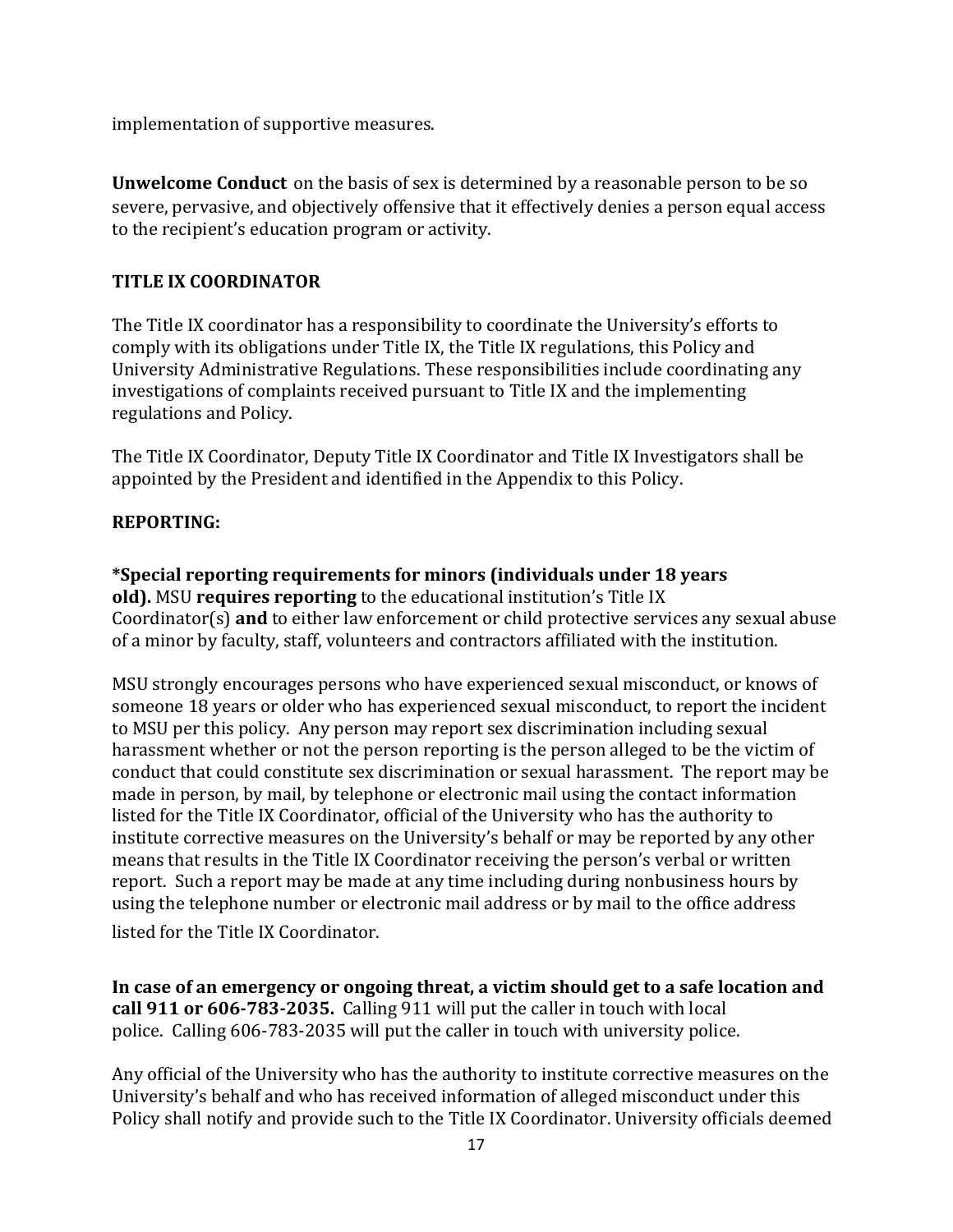to have such authority shall be designated pursuant to University Administrative Regulation.

## **A. Reporting Timeframe**

Any person may file a report of sexual misconduct at any time. Timely reporting is encouraged to preserve evidence and provide the alleged victim and the respondent with information regarding rights, options and resources available under this policy and federal/state laws.

The Title IX Coordinator or Deputy Coordinator will provide alleged victims of sexual misconduct and respondents with information about available support services and resources, and also assist alleged victims in notifying law enforcement, including the local police, if the person elects to do so. **Alleged victims are not required to report to area** law enforcement in order to receive assistance from or pursue options within **MSU.** Reporting sexual misconduct to the police does not commit the alleged victim to further legal action. However, the earlier an incident is reported, the easier it will be for the police to investigate if the alleged victim decides to proceed with criminal charges.

## **B. Reporting Options**

This section addresses options for reporting sexual misconduct. MSU may investigate sexual misconduct even without a formal complaint whenever it knows or there is reasonable cause to believe that sexual misconduct in violation of this policy has occurred.

**1. Confidential Disclosure:** Despite MSU's strong interest in having persons report complaints of sexual misconduct, it is understood that not everyone is prepared to make an official report to MSU. Help may be sought from certain resources that are not required to reveal private, personally identifiable information unless there is cause for fear for the survivor's safety or the safety of others. If a person desires that details of the incident be kept confidential, contact should be made with counselors or other providers who can maintain confidentiality, such as the Caudill Health Clinic. Such professionals generally are not legally required to report personally identifiable information given in confidence unless given permission or unless the allegations involve a minor. If the survivor chooses not to pursue a judicial process option (e.g., criminal charges), generally no further action will be taken unless the professional who receives the concern believes there is an imminent threat to the survivor or others. Persons who disclose incidents of sexual misconduct to counselors, clergy or other providers who can legally maintain confidentiality should discuss whether to have that counselor, advocate or provider report the misconduct to MSU and request interim measures required by Title IX, or request discretionary support measures from MSU without reporting the nature of the conduct.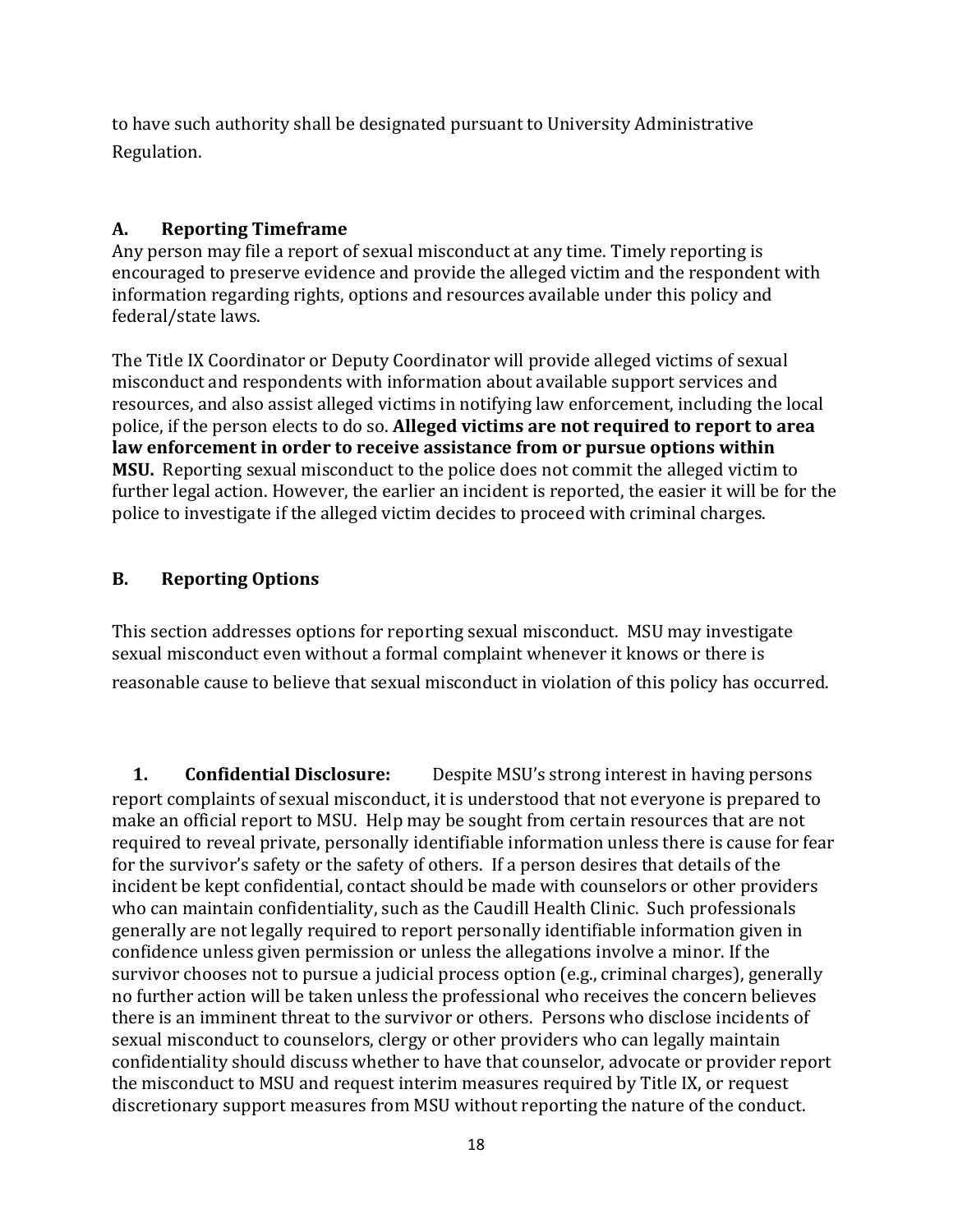**2.** Requests via a Counselor, Clergy or other Provider: A victim may have his/her counselor, clergy or other provider who can legally maintain confidentiality request interim measures from MSU on the victim's behalf. The request may trigger MSU's obligation to investigate. To the extent a counselor, clergy or other provider makes a disclosure but, consistent with the victim's wishes, asks MSU not to investigate or otherwise notify the accused of the report, the Title IX Coordinator or Deputy Coordinators will consider whether he/she can honor the request while still providing a safe and nondiscriminatory environment for all students, faculty and staff, and to take interim measures to protect the victim as needed.

## **C. Required Confidentiality**

The University shall keep confidential the identity of any individual who has made a report or complaint of sex discrimination, including any individual who has made a report or filed a formal complaint of sexual harassment, any complainant, any individual who has been reported to be the perpetrator of sex discrimination, any respondent, and any witness, except as may be permitted by the Family Education Rights & Privacy Act and regulations, or as required by law or to carry out Title IX including the conduct of any investigation, hearing, or judicial proceeding arising thereunder.

## **D. Drug, Alcohol and other Code of Conduct Amnesty**

MSU offers amnesty (immunity) to students who may have violated MSU's policies concerning the use of drugs and/or alcohol and other student code of conduct violations at the time of the incident when he or she became a victim of, a respondent or witnessed, sexual misconduct. Therefore, no MSU alcohol or drug charges or other code of conduct violation for involvement in or reporting shall be made if the violation does not involve sex discrimination or sexual harassment but arises out of the same facts or circumstances as a report, complaint or formal complaint of sexual harassment.

The purpose of this section is to encourage reporting. Alleged victims or witnesses should not let their use of alcohol or drugs or other code of conduct violations deter them from reporting an incident. When conducting the investigation, MSU's primary focus will be addressing the sexual misconduct violation and not other violations that may be discovered or disclosed. However, MSU may provide referrals to counseling and may require educational programming on drugs and alcohol, rather than disciplinary sanctions, in such cases.

## **INTERIM AND SUPPORTIVE MEASURES**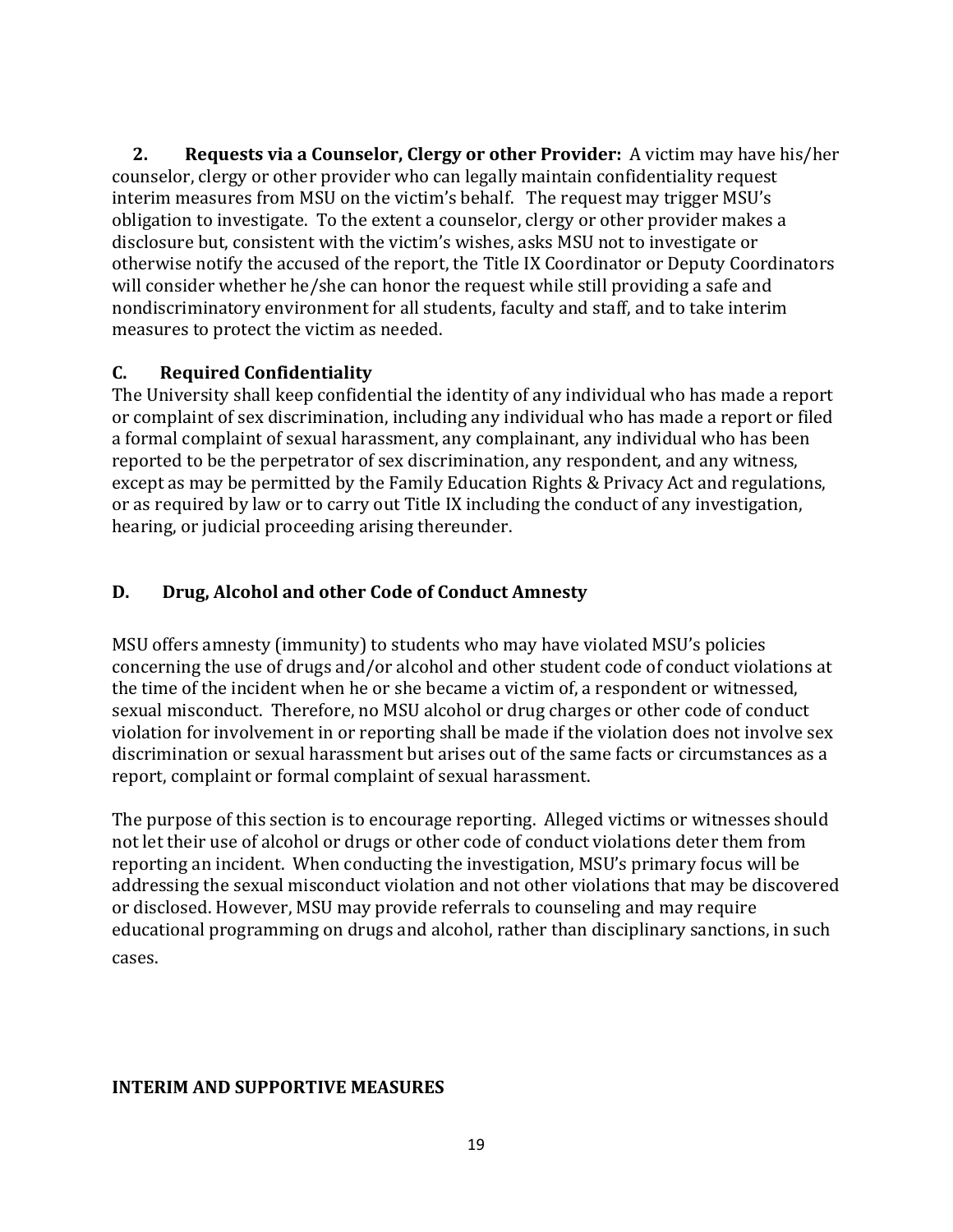The Title IX Coordinator or Deputy Coordinator has the right to determine which, if any, supportive measures should be issued in an individual case. Such measures are designed to restore or preserve access to the University's education program or activity, without unreasonably burdening the other party. Supportive measures shall be available to complainants and respondents equitably. The measures shall protect the safety of all parties and the University's educational environment including deterring sexual harassment. Supportive measures shall be kept confidential except as necessary to facilitate enforcement.

The Title IX Coordinator or Deputy must promptly contact the complainant to discuss the availability of supportive measures and consider the complainant's wishes as to the measures. The complainant shall be advised that supportive measures are available whether or not a formal complaint is filed. Additionally, the Title IX Coordinator/Deputy shall explain to the Complainant the process for filing a formal complaint.

The Title IX Coordinator/Deputy shall similarly advise the respondent as to the availability of supportive measures and consider the respondent's wishes as to same.

Supportive measures may include but are not limited to changes in class schedules; living or working arrangements; safety escorts; parking arrangements; dining arrangements; no contact orders and resources for professional counseling.

The University may remove a respondent from any of its education programs and/or activities on an emergency basis. The University must undertake an individualized safety and risk analysis and determine that an immediate threat to the physical health or safety of any student or other individual arising from the allegations of sexual harassment justifies removal.

For a respondent who is a student, the Title IX Coordinator/Deputy may recommend to the Dean of Students that the student respondent be removed from an education program and/or activity. The Dean may issue the removal notice based upon the above criteria. The notice may initially be issued verbally, by email or other electronic means or in writing by in person or mail delivery. If the initial notice is not in writing, a written notice shall be issued as soon as possible. The notice shall state the removal parameters and the specific reason for the decision. The notice shall also provide the respondent the right to challenge the removal immediately by requesting an in person hearing with the Dean. The respondent may present his/her position orally and/or in writing and may be represented at the hearing.

For an employee, the Title IX Coordinator/Deputy may recommend to the employee's Vice President that the employee be placed on administrative leave during the pendency of the investigation. The Vice President may issue the leave order and provide written notice, or verbal notice followed by written notice, to the employee.

MSU shall enforce any orders of protection issued by a court. If any member of the MSU community obtains an order of protection or restraining order, he/she should promptly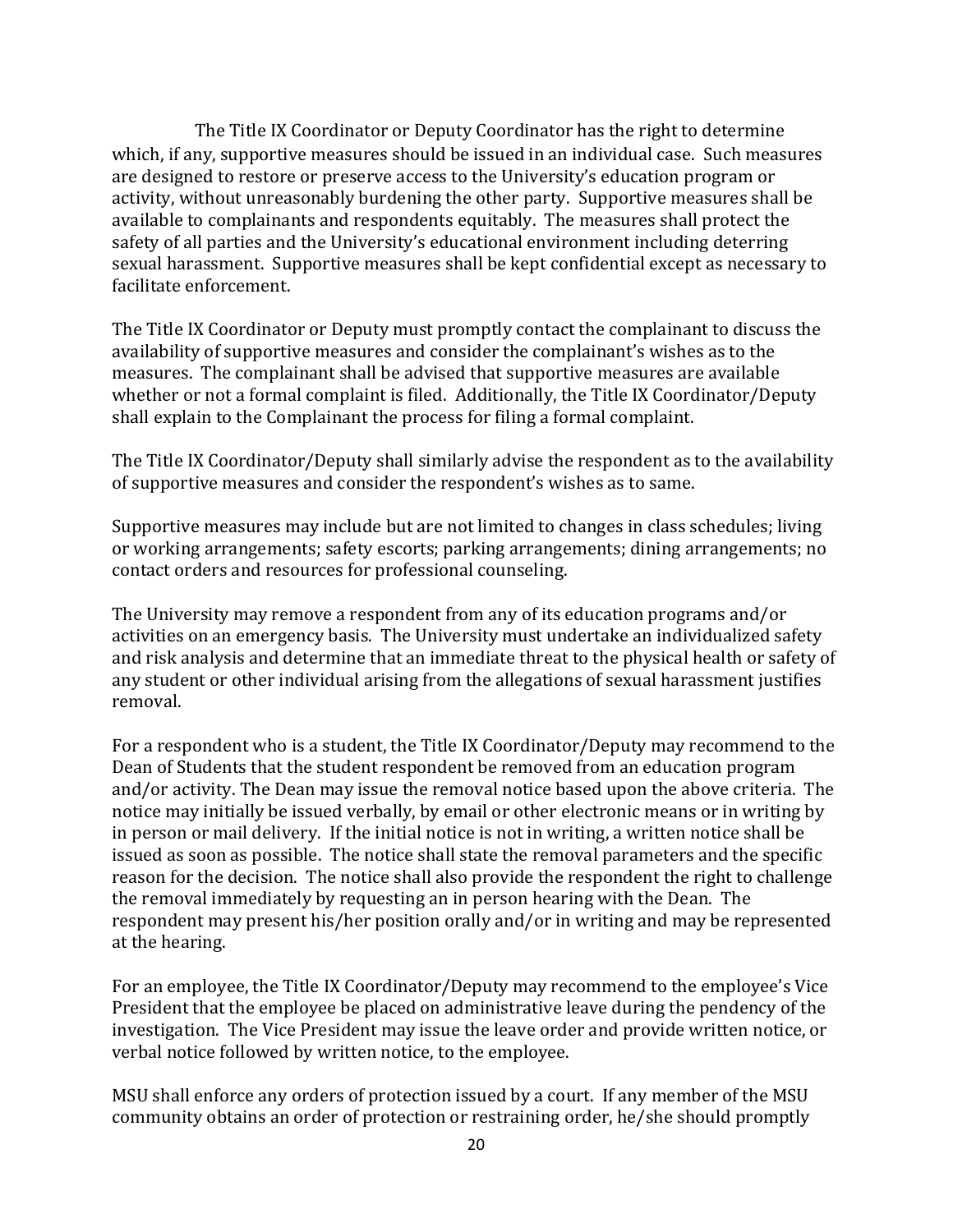inform the Title IX Coordinator or Deputy Coordinator and provide a copy of that order. A copy of the order shall also be provided to MSU Police.

## **ADVISORS**

A party may be accompanied by an advisor of the party's choice at any related meeting or proceeding. The advisor may or may not be an attorney except as provided by law. The advisor may consult with the party but may not speak for the party.

Notwithstanding the above, the advisor shall be allowed to be at the hearing to ask the other party and any witnesses all relevant questions and follow-up questions, including those challenging credibility.

If a party does not otherwise have an advisor, at the time of the hearing the University must provide without fee or charge to the party, an advisor of the University's choice to conduct cross examination on behalf of that party.

## **CONFLICT OF INTEREST**

The University requires that no Title IX Coordinator/Deputy, investigator, decision maker, or any person designated to facilitate an informal process may have a conflict of interest or bias for or against complainants or respondents generally or for or against an individual complainant or respondent.

### **INFORMAL RESOLUTION**

At any time after a formal complaint has been filed, but prior to a determination regarding responsibility, an informal resolution process may be utilized to resolve a complaint. The University may facilitate the informal resolution process, such as mediation, that does not involve a full investigation and adjudication. Either party may request informal resolution, or the Title IX Coordinator/Deputy or the Investigator may suggest the informal process to the parties. The University will use its best efforts to conduct the informal resolution within ten (10) days of agreement to enter into the process.

Both parties shall sign a voluntary written consent to participate in the informal resolution process. The parties shall be provided a written notice setting forth the allegations and the requirements of the informal resolution process and notice of finality of the resolution. At any time prior to a signed written resolution agreement, a party has the right to withdraw from the informal resolution process and resume the formal complaint process. Once the written resolution agreement is signed by both parties, they are both precluded from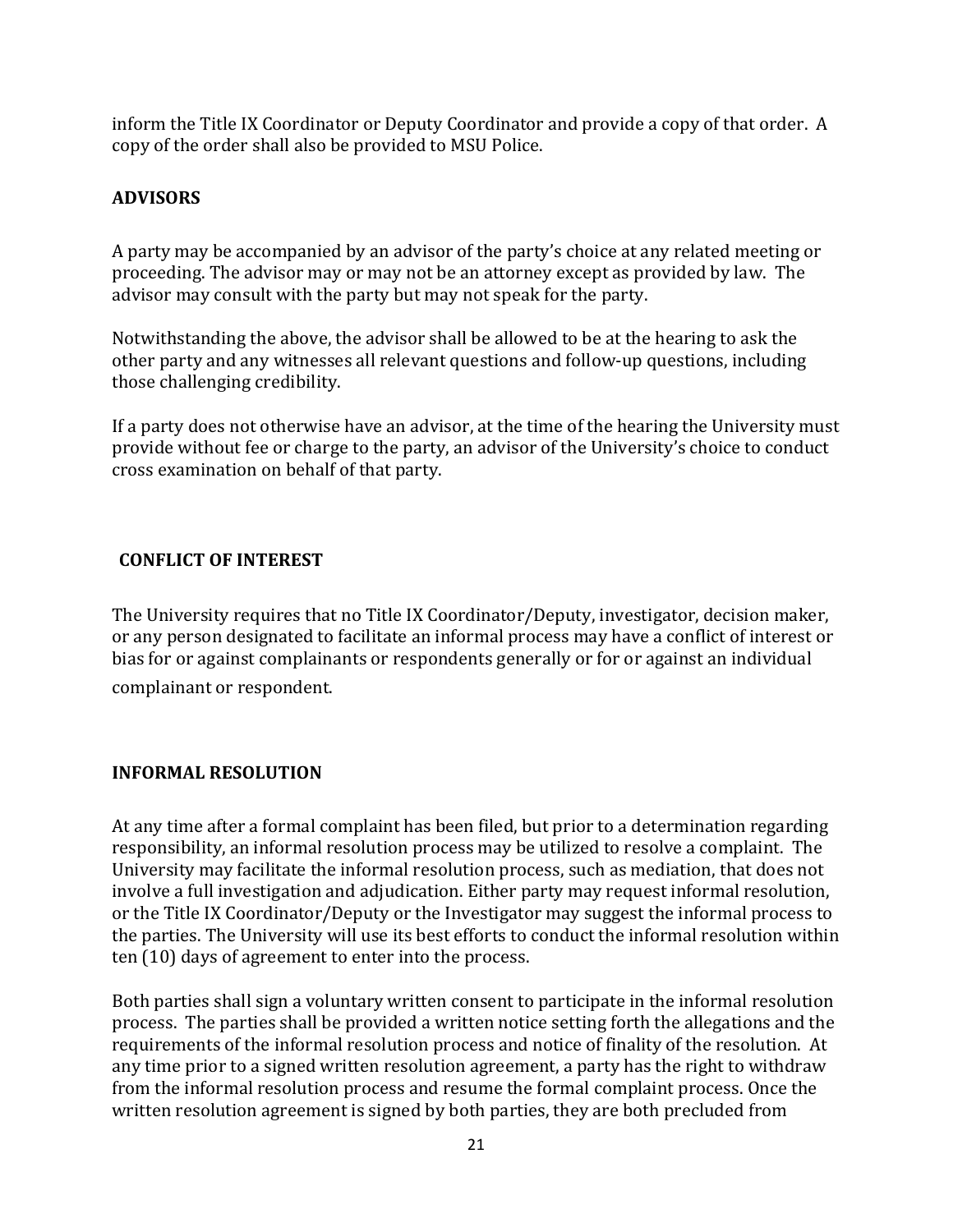resuming the processing of the formal complaint arising from the same allegations. The parties shall further be given written notice of any resolution records that will be maintained or could be shared.

The informal resolution process may not be offered or facilitated to resolve allegations that an employee sexually harassed a student.

## **INVESTIGATION PROCESS**

MSU's Title IX Coordinator/Deputy and/or investigators shall investigate alleged violations of this policy. Each report must be evaluated on a case-by-case basis, taking into account the relevant circumstances of each case. The investigation process shall include interviews, reviewing student and/or employee files, and gathering and examining other relevant evidence, as appropriate. The investigation process will be balanced and fair and give both the accused and the complainant the chance to discuss his/her involvement in the reported incident. It is presumed the respondent is not responsible for the alleged conduct until a determination regarding responsibility is made at the conclusion of the policy's process.

**Notice of Allegations.** Upon receipt of a formal complaint, the University must provide the following written notice to the parties who are known:

- Notice of the University's Title IX process including notice of the informal resolution process;
- Notice of the allegations of sexual harassment potentially constituting sexual harassment as defined in this policy including sufficient details known at the time and with sufficient time to prepare a response before any initial interview;
- Sufficient details include the identities of the parties involved in the incident, if known, conduct allegedly constituting sexual harassment under this policy, and the date and location of the alleged incident, if known;
- A statement that the respondent is presumed not responsible for the alleged conduct and that a determination regarding responsibility is made at the conclusion of the Title IX process;
- Notice that the parties may have an advisor of the party's choice, who may be but is not required to be, an attorney; except as provided by law;
- Notice of rights of inspection and review of evidence;
- Notice of any student conduct code provision prohibiting knowingly making false statements or knowingly submitting false information during the grievance process.

If in the course of an investigation the Title IX Coordinator/Deputy and or investigators decide to investigate allegations about the complainant or respondent that are not included in the Notice of Allegations previously provided, the University must provide notice of the additional allegations to the parties whose identities are known.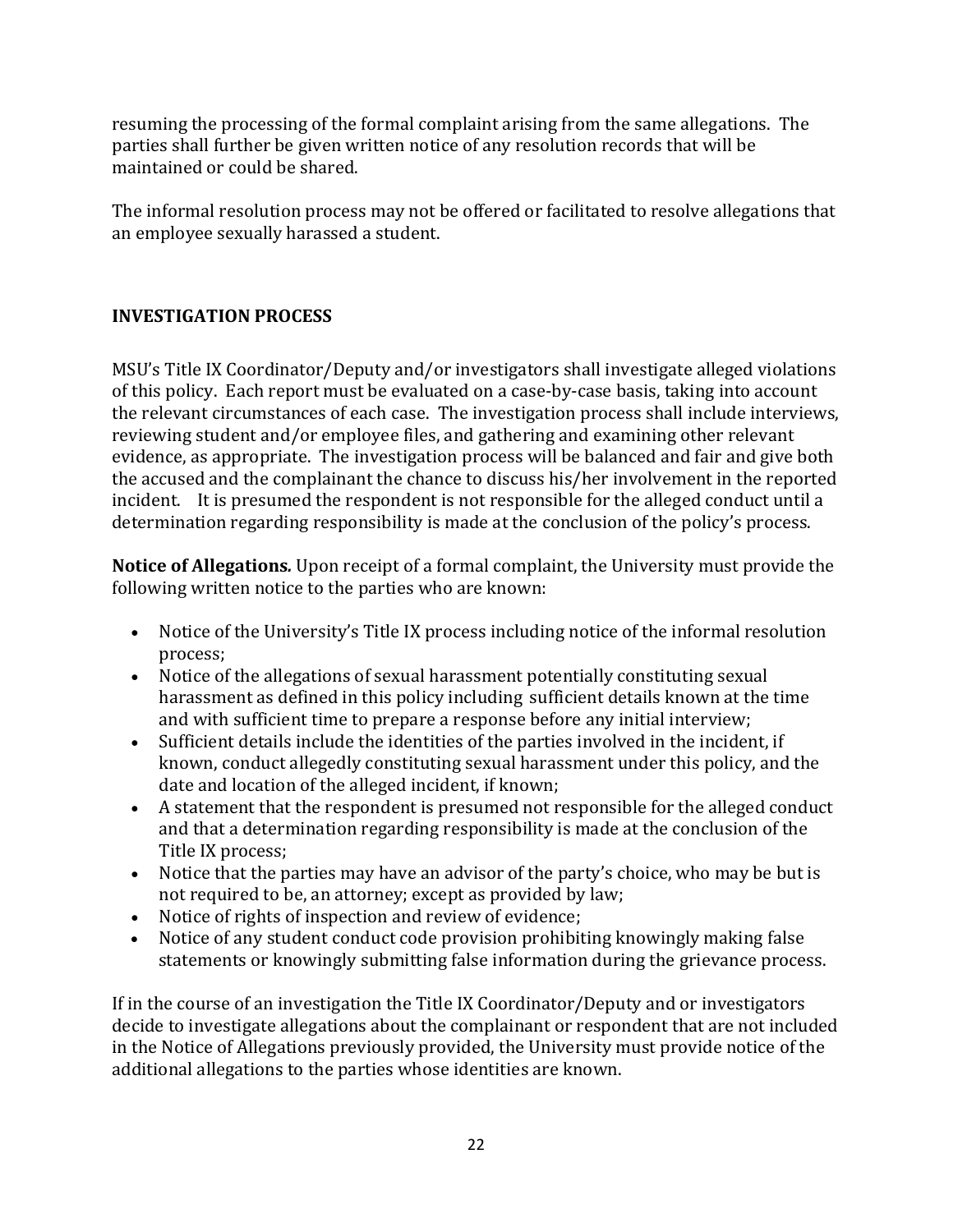**Dismissal of a Formal Complaint.** The University must investigate the allegations in a formal complaint. If the conduct alleged in the formal complaint would not constitute sexual harassment as defined in this policy, even if proved, did not occur in the University's education program or activity, or did not occur against a person in the United States, then the University must dismiss the formal complaint with regard to that conduct for purposes of sexual harassment under Title IX. Such a dismissal does not preclude action under another provision of the University's code of conduct.

The University may dismiss the formal complaint or any allegations therein, if at any time during the investigation or hearing: a complainant notifies the Title IX Coordinator in writing that the complainant would like to withdraw the formal complaint or any allegations therein; the respondent is no longer enrolled or employed by the University; or specific circumstances prevent the University from gathering evidence sufficient to reach a determination as to the formal complaint or allegations therein.

Upon a required or permitted dismissal, the University must promptly send written notice of the dismissal and reason(s) therefore simultaneously to the parties including rights of appeal.

**Consolidation of Formal Complaints**. The University may consolidate formal complaints as to the allegations of sexual harassment against more than one respondent, or by more than one complainant against one or more respondents, or by one party against the other party, where the allegations of sexual harassment arise out of the same facts or circumstances.

**Investigation of a Formal Complaint.** When investigating a formal complaint and throughout the investigative process the University must:

- Ensure that the burden of proof and the burden of gathering evidence sufficient to reach a determination regarding responsibility rests on the University and not on the parties provided that the University cannot access, consider, disclose, or otherwise use a party's records that are made or maintained by a physician, psychiatrist, psychologist, or other recognized professional or paraprofessional acting in the professional's or paraprofessional's capacity, or assisting in that capacity, and which are made and maintained in connection with the provision of treatment to the party, unless the University obtains the party's voluntary, written consent to do so for the investigative and hearing process.
- Provide an equal opportunity for the parties' witnesses, including fact and expert, and other inculpatory and exculpatory evidence.
- Not restrict the ability of either party to discuss the allegations under investigation or to gather and present relevant evidence.
- Provide the parties with the opportunity to have an advisor throughout the investigative process as provided in this policy.
- Provide to a party whose participation is invited or expected, written notice of the date, time, location, participants, and purpose of all hearings, investigative interviews, or other meetings with a party, with sufficient time for the party to prepare to participate.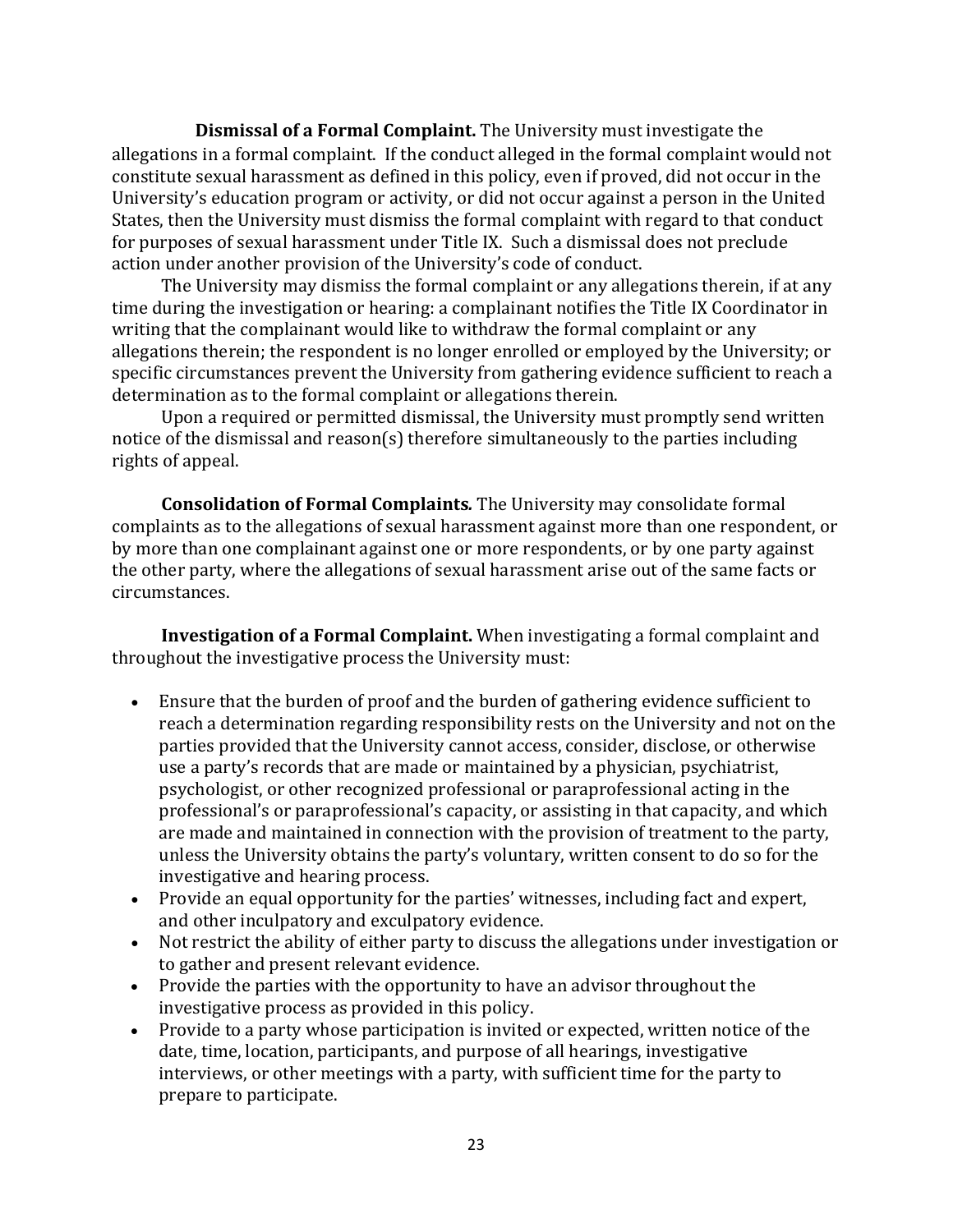• Provide both parties an equal opportunity to inspect and review any evidence obtained as part of the investigation that is directly related to the allegations raised in a formal complaint, including the evidence upon which the University does not intend to rely in reaching a determination regarding responsibility and inculpatory or exculpatory evidence whether obtained from a party or other source, so that each party can meaningfully respond to the evidence prior to conclusion of the investigation. Prior to completion of the investigative report, the University must send to each party and the party's advisor, if any, the evidence subject to inspection and review in electronic format or a hard copy, and the parties must have at least ten  $(10)$  days to submit a written response, which the investigator will consider prior to completion of the investigative report. The University must make all such evidence subject to the parties' inspection and review available at any hearing to give each party equal opportunity

MSU will use best efforts to complete the investigation within ninety (90) calendar days from receipt of a report. Limited extensions of all timeframes may be granted for good cause with written notice to the complainant and the respondent for the reason of the delay or extension and the reasons for the action. Good cause may include considerations such as the absence of a party, a party's advisor, or a witness; concurrent law enforcement activity; or the need for language assistance or accommodation of disabilities.

**Investigative Report.** The University shall create an investigative report that fairly summarizes relevant evidence. At least ten  $(10)$  days prior to a hearing, the report shall be sent to each party and the party's advisor, if any. The report shall be in an electronic format or hard copy for the parties' review and written responses.

#### **HEARING AND APPEAL OFFICERS**

Post investigative hearings and appeals conducted pursuant to this policy shall be conducted by a hearing or appeals officer as provided through University Administrative Regulation. The officers shall be trained pursuant to this policy and may be university employees or hired through contract.

The Title IX Coordinator/Deputy shall assign officers to hearings and appeals.

**HEARING PROCESS** If a case has not been dismissed or resolved in the informal process, the Title IX Coordinator/ Deputy, upon completion of or receipt from an investigator of an investigative report, will refer the case for a live hearing.

The Title IX Coordinator/Deputy shall provide the parties the name of the hearing officer. The parties shall have seven days to provide in writing to the Title IX Coordinator any objection to the officer due to bias which shall be specifically set forth.

Each party will have the following hearing rights:

• The right to notice of the specific allegations at issue, including notice of anticipated witnesses and evidence to be addressed at the hearing. Each party shall submit to the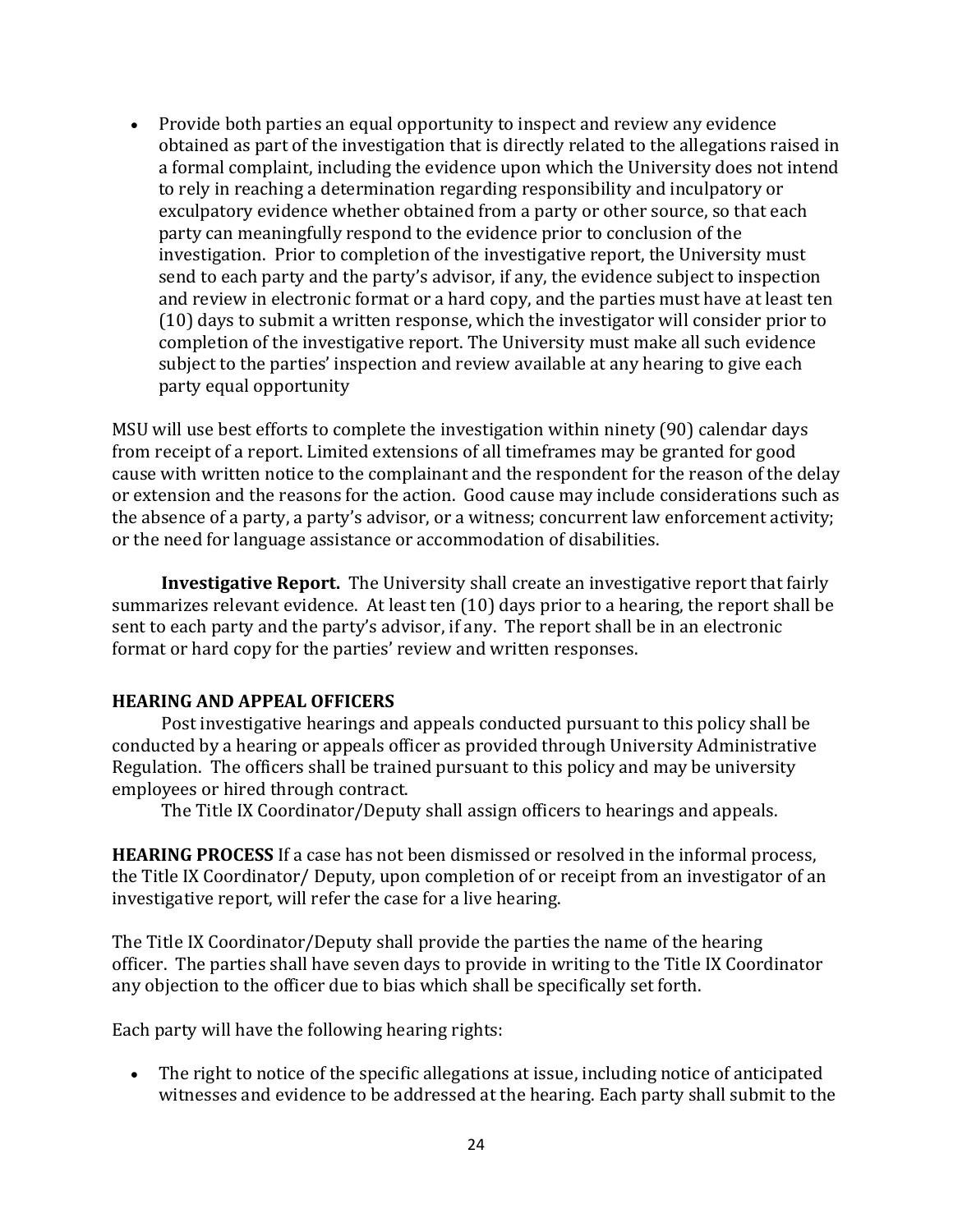Title IX Coordinator and to all other parties a list of all witnesses the party may call at the hearing and a copy of all exhibits to be introduced.

- The right to access information and evidence directly related to him/her within a reasonable time before the hearing.
- The right to attend the hearing and speak on his/her own behalf. Invoking the right not to speak will not be considered an admission of responsibility.
- The right to have an advisor as set forth in this policy.
- The right to introduce evidence and question witnesses at the hearing, provided, however, that the complainant and the accused will not be allowed to directly question each other. Cross examination shall only be conducted by a party's advisor.
- The hearing officer may ask questions of the witnesses at the hearing.

Hearings will be closed to the public. Hearings shall be recorded, by video, audio, or transcript with a copy of same made available to both parties for inspection and review. Testimony shall be sworn.

Live hearings may be conducted with all parties physically present in the same geographic location. At the University's discretion, any or all parties, witnesses, and other participants may appear at the live hearing virtually, with technology enabling participants simultaneously to see and hear each other. At the request of either party, the University must provide for the live hearing to occur with the parties located in separate rooms with technology enabling the hearing officer and parties to simultaneously see and hear the party or the witness answering questions.

The hearing officer shall permit each party's advisor to ask the other party and any witnesses all relevant questions and follow-up questions, including those challenging credibility. Such cross-examination must be conducted directly, orally, and in real time by the party's advisor of choice and never by a party personally.

Only relevant direct questions and cross examination may be asked of a party or witness. Prior to a party or witness answering a question, the hearing officer shall determine whether the question is relevant and explain any decision to exclude a question as not relevant.

Questions and evidence about the complainant's sexual predisposition or prior sexual behavior are not relevant, unless such questions and evidence about the complainant's prior sexual behavior are offered to prove that someone other than the respondent committed the conduct alleged by the complainant, or if the questions and evidence concern specific incidents of the complainant's prior sexual behavior with respect to the respondent and are offered to prove consent.

Evidence that does not rely upon, or otherwise use questions or evidence that constitute, or seek disclosure of, information protected under a legally recognized privilege, shall not be admitted at the hearing unless the person holding such privilege has waived the privilege.

If a party or witness does not submit to cross-examination at the live hearing, the hearing officer must not rely on any statements of that party or witness in reaching a determination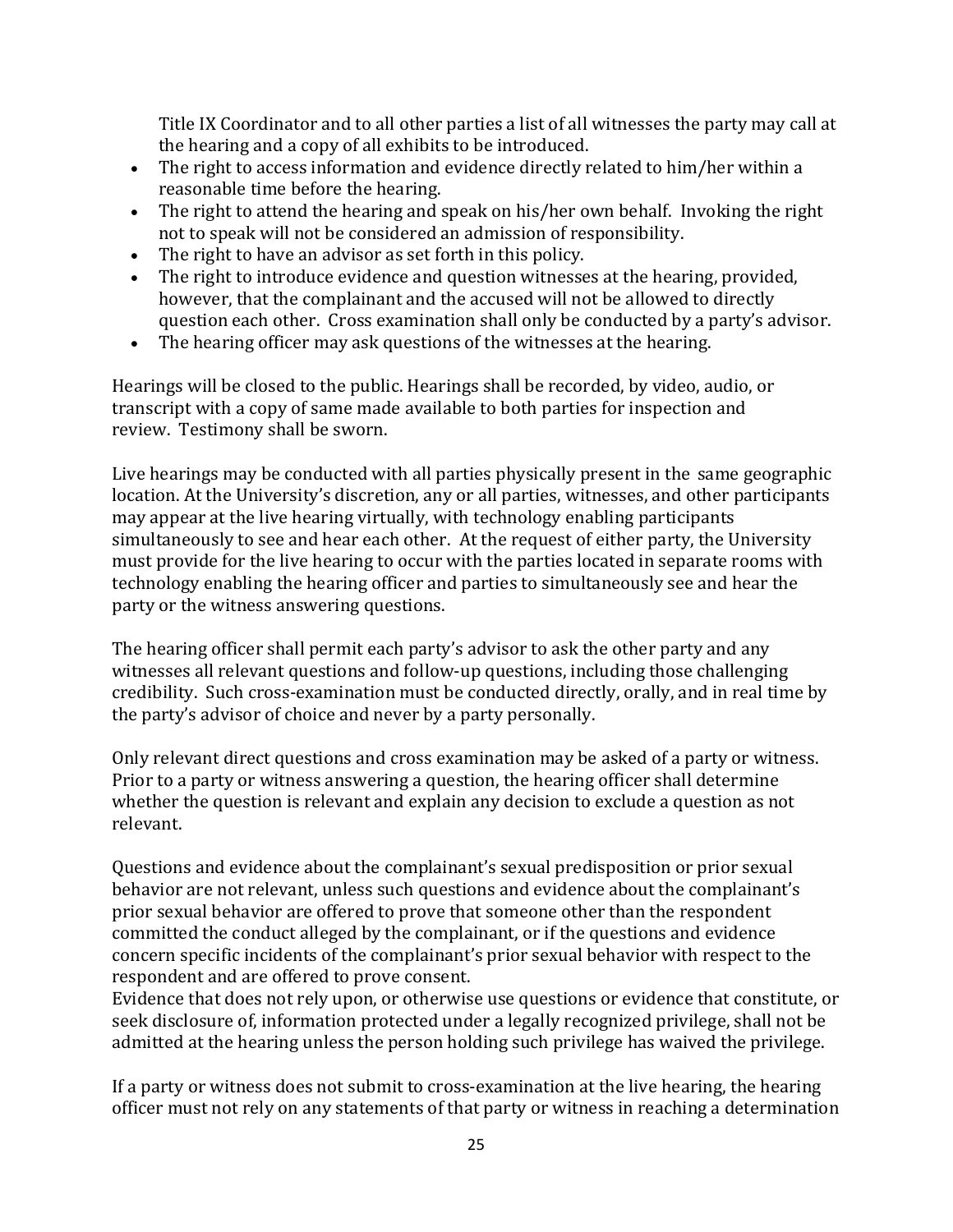regarding responsibility.

The hearing officer shall not draw an inference about the determination regarding responsibility based solely on a party's or witness's absence from the live hearing or refusal to answer cross-examination or other questions.

Following a hearing, the hearing officer must issue a written determination regarding responsibility. The hearing officer shall determine whether, given the evidence and testimony presented, it is more likely than not that a violation of this policy occurred (preponderance of evidence). If it is found a violation occurred, remedies must be designed to restore or preserve equal access to the University's education program and/or activities. Possible hearing outcomes for students include, but are not limited to, changes to class schedules; changes to living arrangements; limitations on participation in activities, community service, suspension, separation or expulsion from MSU. Faculty and staff, among other possible remedies, may be formally reprimanded, be limited in participation in academic and campus activities, suspended without pay, or removed from employment. The measure taken will depend upon the individual circumstances.

The hearing officer's written determination must include:

- Identification of the allegations potentially constituting sexual harassment under this policy;
- A description of the procedural steps taken from the receipt of the formal complaint through the determination, including any notifications to the party, interviews with parties and witnesses, site visits, methods used to gather other evidence, and hearings held;
- $\bullet$  Findings of fact supporting the determination;
- Conclusions regarding the application of the University's policies and regulations to the facts:
- A statement of, and rationale for, the result as to each allegation, including a determination regarding responsibility;
- A description of the disciplinary sanctions, if any:
- A statement of any remedies to restore or preserve equal access to the University's education program and/or activities; and
- The University's procedures and permissible basis for the parties to appeal.

The Title IX Coordinator will inform both parties simultaneously in writing of the outcome the investigation and/or hearing within seven  $(7)$  business days of the investigation and/or hearing's conclusion. If the measure taken by the hearing officer includes suspension or removal of a faculty or staff member, the Title IX Coordinator will also forward the decision to the President. If the measures involve a student, the outcome will be reported to the Vice President for Student Affairs

The determination regarding responsibility becomes final either on the date that the University provides the parties with the written determination of the result of an appeal, if an appeal is filed, or if an appeal if not filed, the date on which an appeal would no longer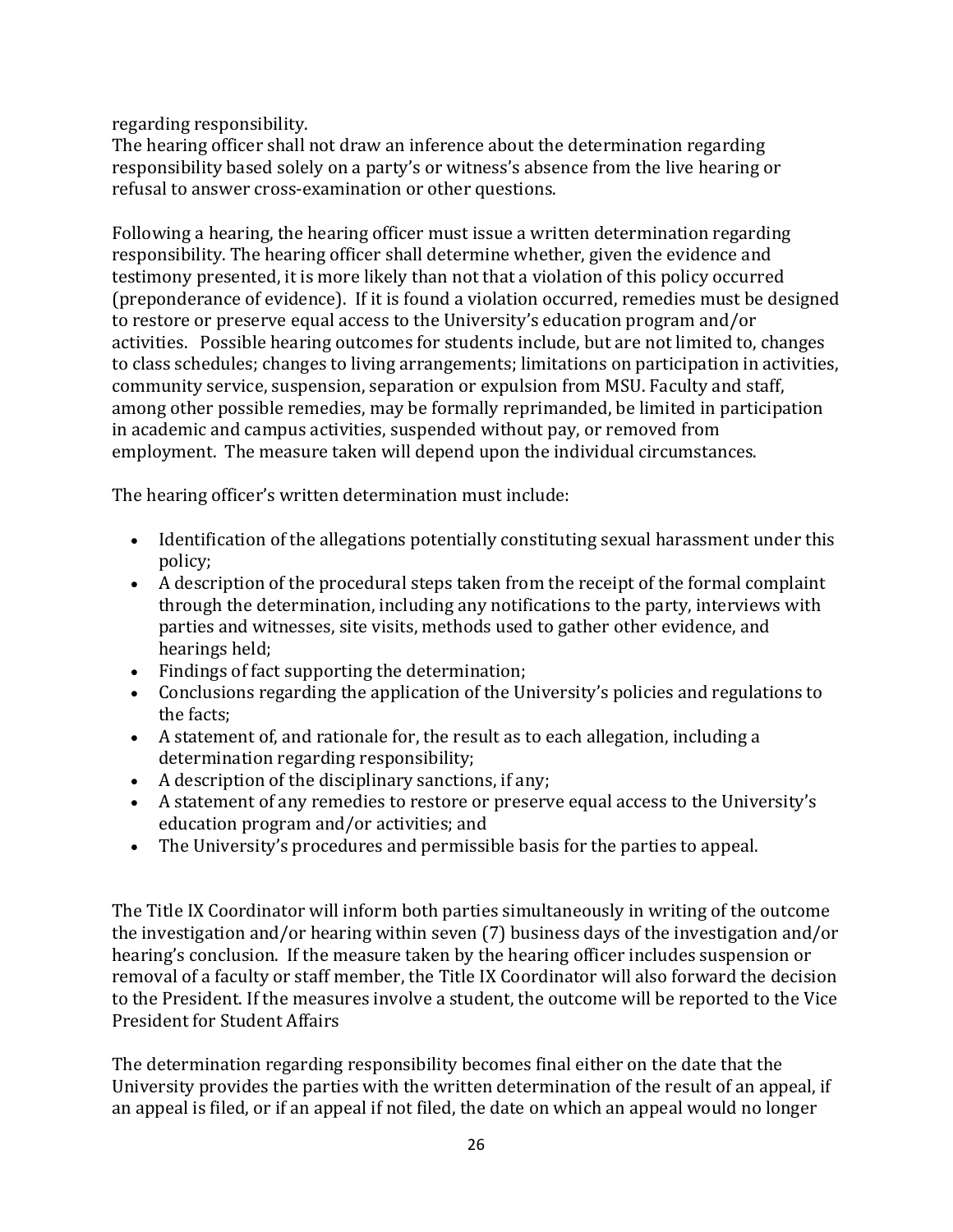be considered timely.

The Title IX Coordinator is responsible for effective implementation of any remedies.

## **APPEAL PROCESS**

An appeal may be filed from either dismissal of a formal complaint or any individual allegations of the complaint or from a decision of the hearing officer.

Once a decision has been made and both parties have been notified of the outcome, either party may appeal that outcome (including punishment). Appeals must be received by the Title IX Coordinator no later than ten (10) calendar days after the date the underlying decision is issued to both parties. Appeals received after the deadline will not be processed. Appeals should be marked "confidential" and submitted by hand delivery or by email or mail to the Title IX Coordinator. The appeal shall state with particularity the basis therefore.

Both parties will be notified in writing by the Title IX Coordinator that an appeal was received. The notice shall include the basis for the appeal. Both parties shall have ten  $(10)$ days from the date of the notice to submit a written statement to the Title IX Coordinator in support of, or challenging, the outcome. A copy of the statement shall be provided by the Title IX Coordinator to the other party.

The Title IX Coordinator/Deputy shall provide the parties the name of the Appeals Officer. The parties shall have seven  $(7)$  days to provide in writing to the Title IX Coordinator/Deputy any objection to the appeals officer appointed due to bias on behalf of the officer which shall be specifically stated.

After the statements have been received, or the time to file the statements has run, the time for objection to the appeals officer has expired, and the record for appeal is assembled, the Title IX Coordinator shall submit the appeal to the Appeals Officer.

MSU Appeals Officer will assess and decide the appeal based on the record within twentyone (21) calendar days of receiving the appeal, unless circumstances require more time, in which case the Title IX Coordinator will advise the parties of the need for more time. For appeals of dismissal or partial dismissal of a formal complaint, the record shall consist of the full case record of the complaint. Appeals following a hearing, shall consist of the hearing record and exhibits considered by the hearing officer. Grounds for appeal are limited to the following:

- MSU made a procedural error, which affected the outcome.
- New evidence has been discovered that was not reasonably available at the time the determination regarding responsibility or dismissal was made, that could affect the outcome of the matter.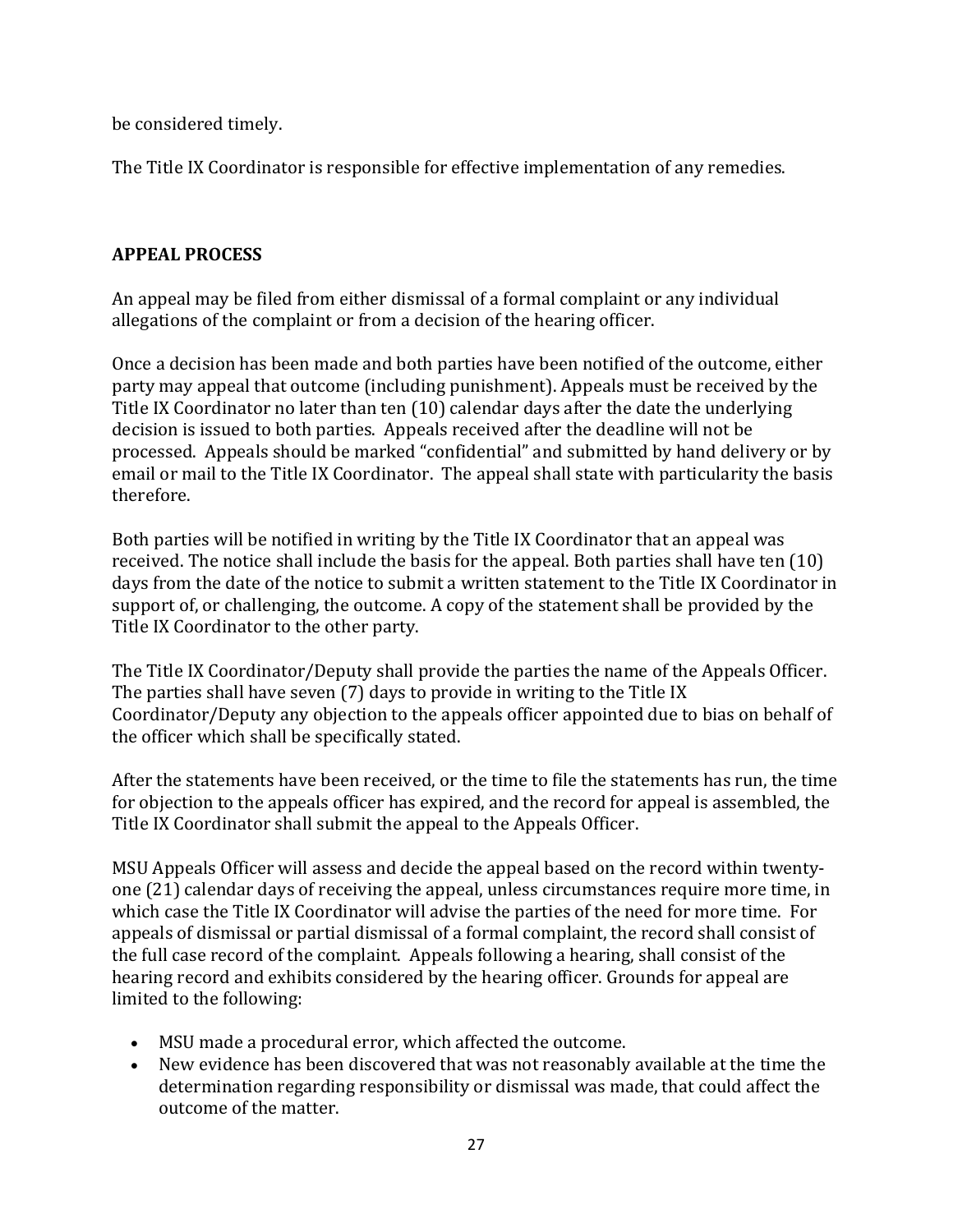- The determination of whether a violation occurred was arbitrary and unjustified by the evidence presented at hearing.
- The Title IX Coordinator/Deputy, investigator(s), or hearing officer had a conflict of interest or bias for or against complainants or respondents generally or the individual complainant or respondent that affected the outcome of the matter. Such objection must have been previously raised in a timely manner by the party.
- The penalties imposed or other protective measures taken are too severe based on the evidence of record.

The Appeals Officer shall issue a written decision describing the result of the appeal and the rationale for the result.

The Title IX Coordinator will notify the parties simultaneously of the outcome of the appeal. All decisions by MSU Appeals Officer are final with the exception of the following:

- Sanctions which include student suspension or expulsion, which may be further appealed to the President and Board of Regents in the same manner as provided by the MSU Eagle Student Handbook for Student Disciplinary Committee decisions.
- Sanctions which include suspension or dismissal of a staff member which may be appealed to the President who will review the record and determine if dismissal or another penalty is appropriate. The President's decision shall be final.
- Sanctions which include faculty termination/removal, which may be further appealed to the President and Board of Regents. Sanction involving suspension without pay, may be appealed to the President. The President shall review the record and determine whether suspension or dismissal is appropriate. The decision of the President shall be final if he/she determines suspension or another penalty is appropriate. If the President determines removal is appropriate, he/she shall refer the case to the Board of Regents who shall review the case on the record de novo. The Board may either remove the faculty member or may determine if a lesser penalty is appropriate. The decision of the Board shall be final.

## **NO RETALIATION OR DETERRENCE FOR PARTICIPATION IN THE TITLE IX PROCESS**

Neither the University nor any other person may intimidate, threaten, coerce, or discriminate against any individual for the purpose of interfering with any right or privileges secured by Title IX or its regulations. This protection shall include reporting, filing a complaint, testifying, assisting, participating or refusing to participate in any manner in an investigation, proceeding or hearing under this policy. Retaliation includes intimidation, threats, coercion, or discrimination, including charges against an individual for code of conduct violations that do not involve sex discrimination or sexual harassment, but arise out of the same facts or circumstances as a report or complaint of sex discrimination, or a report or formal complaint of sexual harassment for the purpose of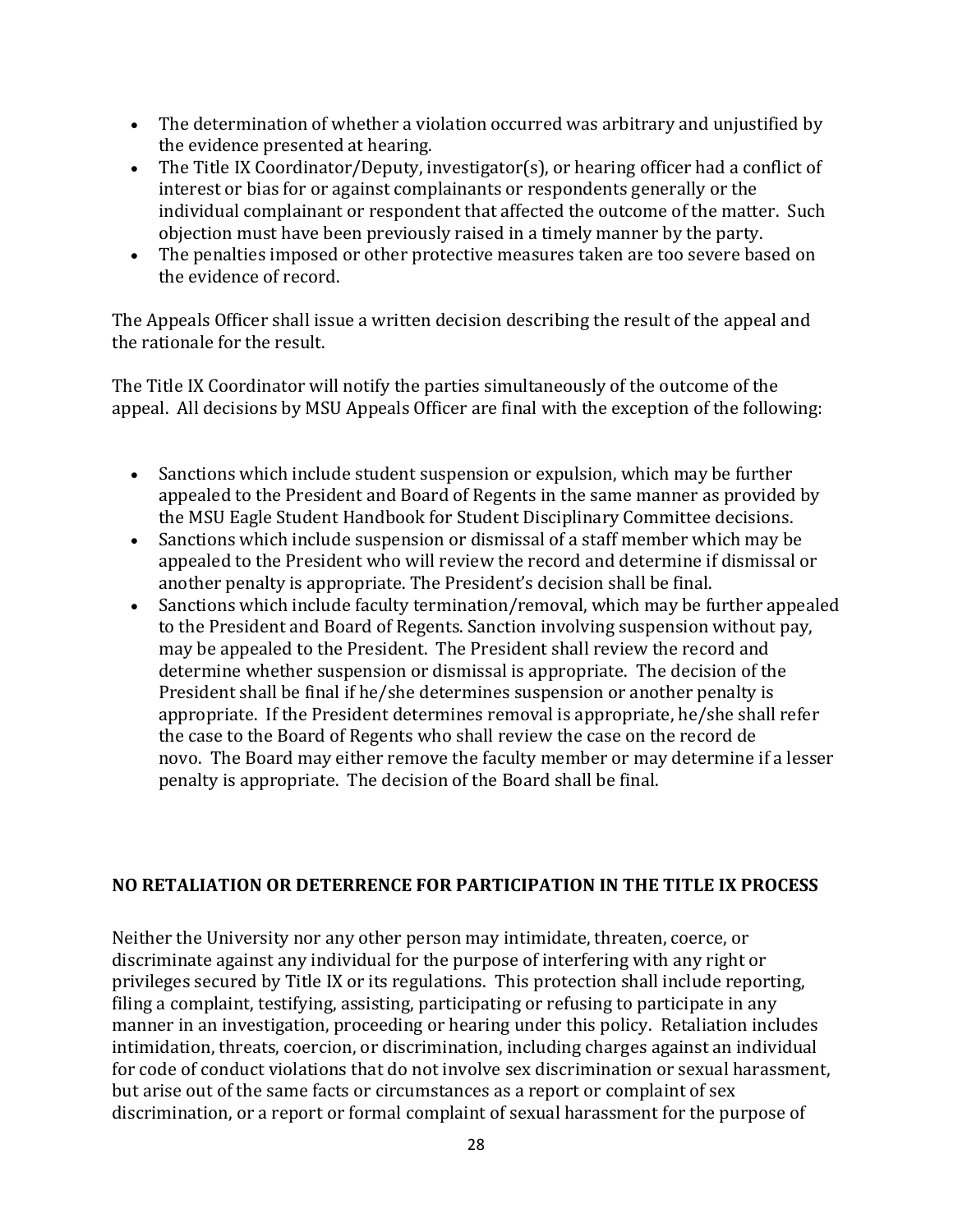interfering with any right or privilege secured by Title IX or its regulations.

Retaliation does not include the exercise of rights protected by the First Amendment to the U.S. Constitution. Likewise, charging an individual with a code of conduct violation for making a materially false statement in bad faith in the course of a grievance proceeding under this policy, does not constitute prohibited retaliation. However, the fact of a determination regarding responsibility, alone, is not sufficient to conclude that any party made a materially false statement in bad faith.

Complaints alleging retaliation may be filed according to the grievance procedures for sex discrimination. 

## **DISSEMINATION OF POLICY AND INFORMATION**

The University shall notify applicants for admission and employment as well as current students of the title, office address, electronic mail address, and telephone number of the Title IX Coordinator and Deputy Coordinator.

Notification that the University does not discriminate on the basis of sex in education programs and activities shall be made to applicants for admission and employment as well as students. The notice shall advise that the University is required by Title IX and regulations thereunder not to discriminate and that these requirements extend to admission and employment. The notification shall further provide that inquiries as to the application of Title IX and regulations thereunder may be referred to the University's Title IX Coordinator, the Assistant United States Secretary of Education or both.

The University shall prominently display contact information for the Title IX Coordinator and this policy on the University's website and in all handbooks and catalogs made available to current students and applicants for admission and employment.

## **RECORDKEEPING**

The University must maintain the following records for a period of no less than seven years:

- 1. Each sexual harassment investigation, including any determination regarding responsibility, and any audio or audiovisual recording or transcript of a hearing, any disciplinary sanctions imposed on the respondent, and any remedies provided to the complainant designed to restore or preserve equal access to the University's education program or activity;
- 2. Any appeal and decision;
- 3. Any informal resolution and result therefrom;
- 4. All materials used to train Title IX Coordinators, investigators, decision makers, and any person who facilitates an informal resolution process. The University shall make these training materials publicly available on its website.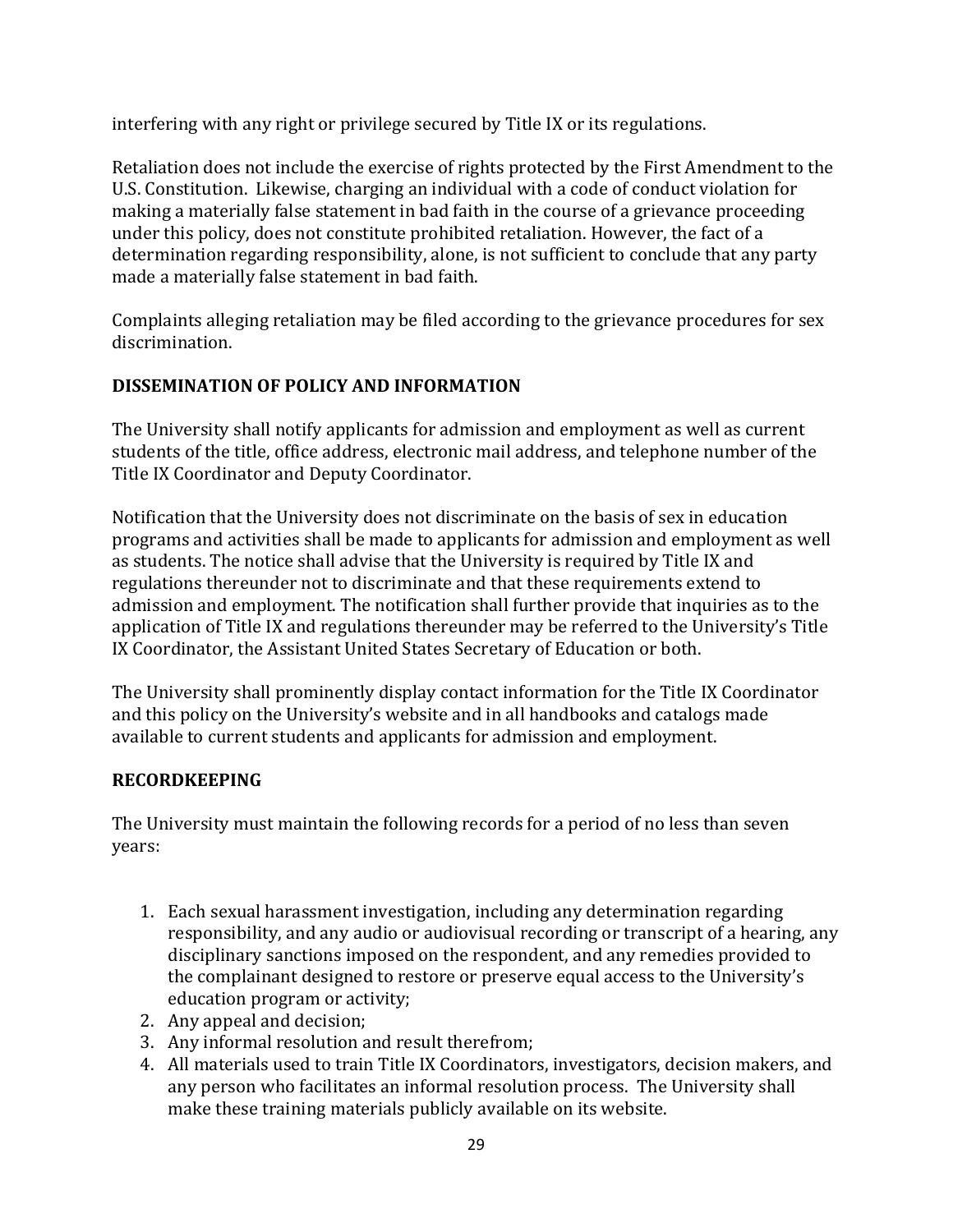For each response to a formal complaint, the University shall create and maintain for a period of no less than seven years, records of any actions including any supportive measures, taken in response to a report or formal complaint of sexual harassment. In each instance, the University must document the basis for its conclusion that its response was not deliberately indifferent, and document that it has taken measures designed to restore or preserve equal access to the University's educational program and/or activity. If no supportive measures are provided the complainant, then the University shall document the reasons why such a response was not clearly unreasonable in light of the known circumstances. The University may continue to update additional explanations and/or detail additional measures taken.

#### **TRAINING AND EDUCATION**

All students, faculty, staff and others as designated by the Title IX Coordinator must complete MSU-sponsored training on sexual misconduct issues within the dates and times arranged by the Title IX Coordinator as frequently as designated by the President. This shall include training as relates to minors on campus and reporting of abuse. Failure to do so may result in corrective action.

The University must ensure that the Title IX Coordinator/Deputy, investigators, decision makers, and any person who facilitates an informal resolution process, receive training on the definition of sexual harassment, the scope of the University's education program and activities, how to conduct an investigation and grievance process including hearings, appeals, and informal resolution processes, as applicable, and how to serve impartially, including by avoiding prejudgment of the facts at issue, conflicts of interest, and bias. The University must ensure that decision makers receive training on any technology to be used at a live hearing, on issues of relevance, of questions of evidence, including when questions and evidence about the complainants sexual predisposition or prior sexual behavior are not relevant. The University also must ensure that investigators receive training on issues of relevance to create an investigative report that fairly summarizes relevant evidence.

Materials used to train Title IX Coordinator/Deputy, investigators, decision makers, and any person who facilitates an informal process must not rely on sex stereotypes and must promote impartial investigations and adjudications of formal complaints of sexual harassment.

### **RESOURCES**

Numerous resources both on and off campus are available and shall be set forth in the Appendix to this policy. The resources shall be updated as appropriate without necessity to amend this policy.

#### **APPENDIX**

#### **Title IX Coordinator**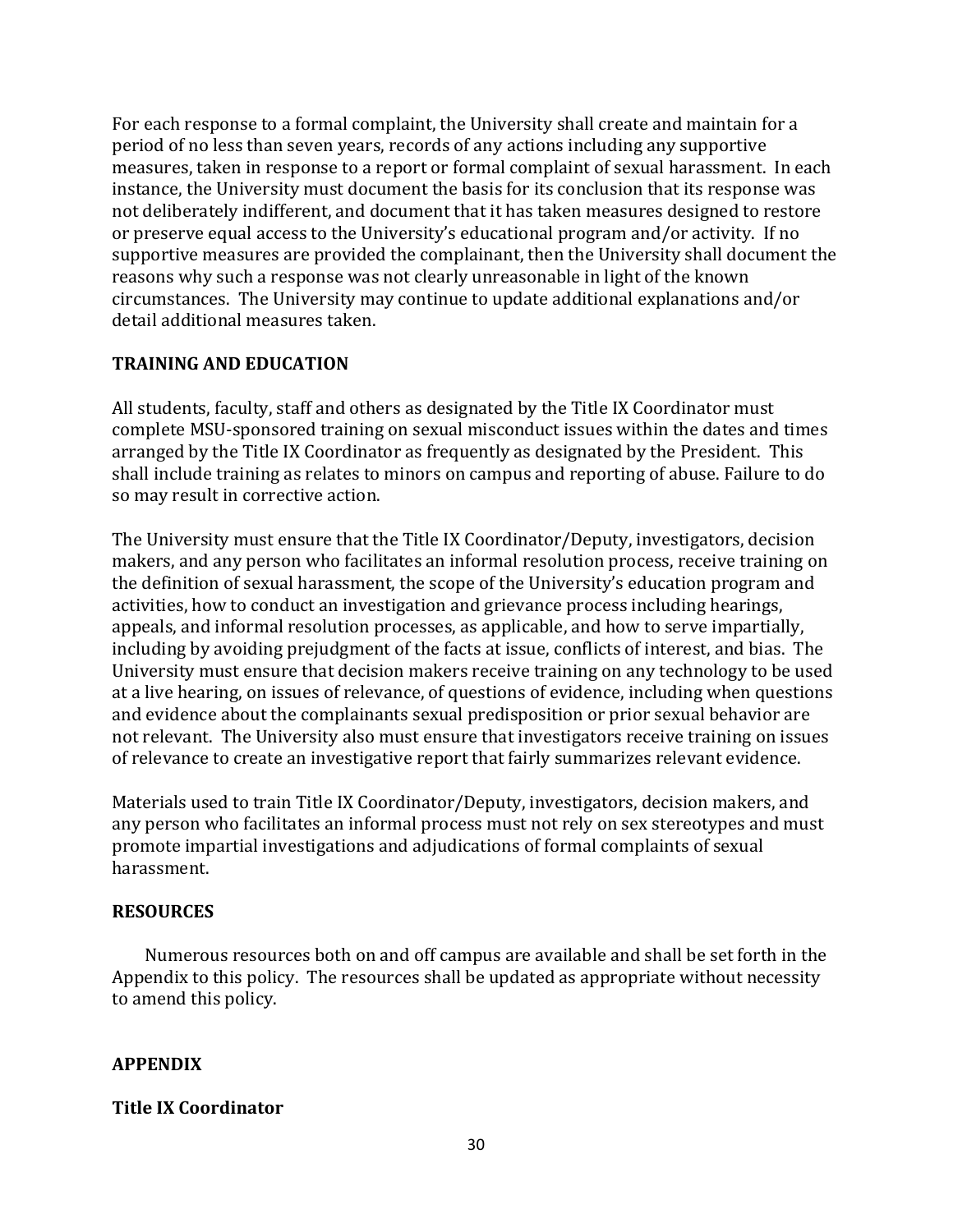Lora Pace 217 ADUC Morehead, KY 40351 606-783-2517 titleixcoordinator@moreheadstate.edu

#### **Deputy Title IX Coordinator**

Andrea Stone Rice Service Bldg. 606-783-5272

#### **Investigators**

Richard Fletcher 186 Academic Athletic Center 606-783-5136

William Grise 105C Lloyd-Cassity Bldg. 606-783-2424

Sara Larson 307 Allie Young Hall 606-783-9453

Dr. Robert Royer 307D Breckinridge Hall 606-783-2734

#### **RESOURCES**

#### **Health**

MSU Health Clinic (606) 783-2055

112 Allie Young Hall

Morehead, KY 40351

St. Claire Regional Medical Center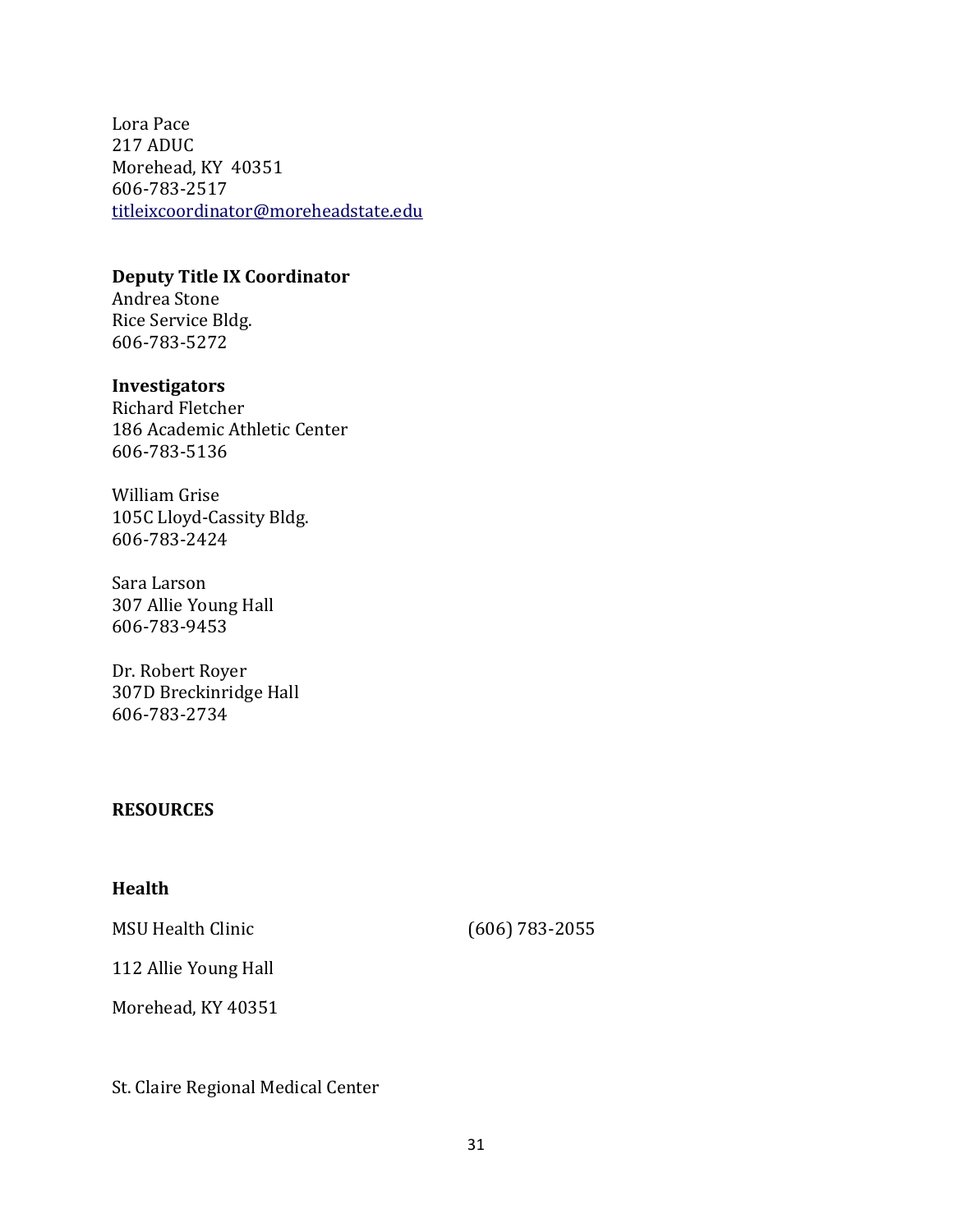222 Circle Drive (606) 783-6500 (Emergency Department)

Morehead, KY 40351

# **Mental Health/Counseling/Advocacy**

| <b>MSU Counseling Center</b>                                                             | $(606) 783 - 2123$ |
|------------------------------------------------------------------------------------------|--------------------|
| 112 Allie Young Hall                                                                     |                    |
| Morehead, KY 40351                                                                       |                    |
| After hours, evenings, weekends contact                                                  | $(606)$ 783-2035   |
| This is the MSU Police Dept. and they have the on-call schedule for licensed counselors. |                    |

St. Claire Regional Medical Center (606) 783-6805 Counseling 475 Clinic Drive Morehead, KY 40351

| Pathways                    | (606) 784-4161 ext. 4401   |
|-----------------------------|----------------------------|
| 321 East Main Street        |                            |
| Morehead, KY 40351          |                            |
|                             |                            |
| Pathways Rape Crisis Center | $(606)$ 784-4161 ext. 4401 |
| 325 East Main Street        | $(800)$ 562-8909           |
| Morehead, KY 40351          |                            |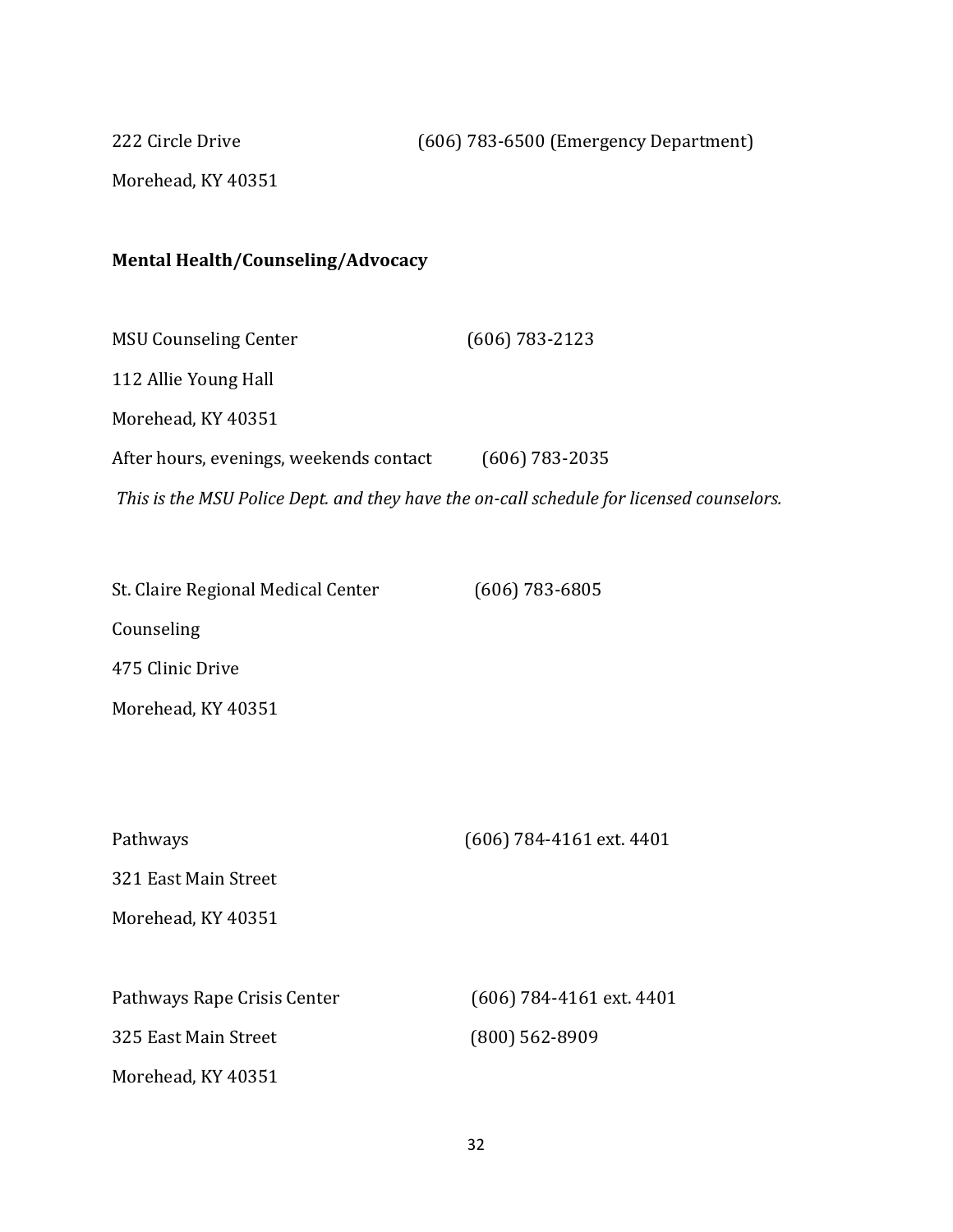| DOVES of Gateway, Inc.                       | $(606) 784 - 6880$              |
|----------------------------------------------|---------------------------------|
| P.O. Box 1012                                | $(800)$ 221-4361 (Crisis #)     |
| Morehead, KY 40351                           |                                 |
|                                              |                                 |
| <b>KCADV</b>                                 | $(502)$ 209-5382                |
| Kentucky Coalition Against Domestic Violence |                                 |
| 111 Darby Shire Circle                       |                                 |
| Frankfort, KY 40601                          |                                 |
|                                              |                                 |
| 24-hour Crisis Line                          | $(800)$ 273-8255                |
|                                              |                                 |
| National Domestic Violence Hotline           | (800) 799-SAFE                  |
|                                              |                                 |
| National Sexual Assault Hotline              | (800) 656-HOPE                  |
|                                              |                                 |
|                                              |                                 |
| <b>Police Department Contacts</b>            |                                 |
|                                              |                                 |
| <b>MSU Police Department</b>                 | (606) 783-2035 or 911 on campus |

100 Laughlin Bldg.

Morehead, KY 40351

Morehead Police Department (606) 784-7511

105 East Main Street

Morehead, KY 40351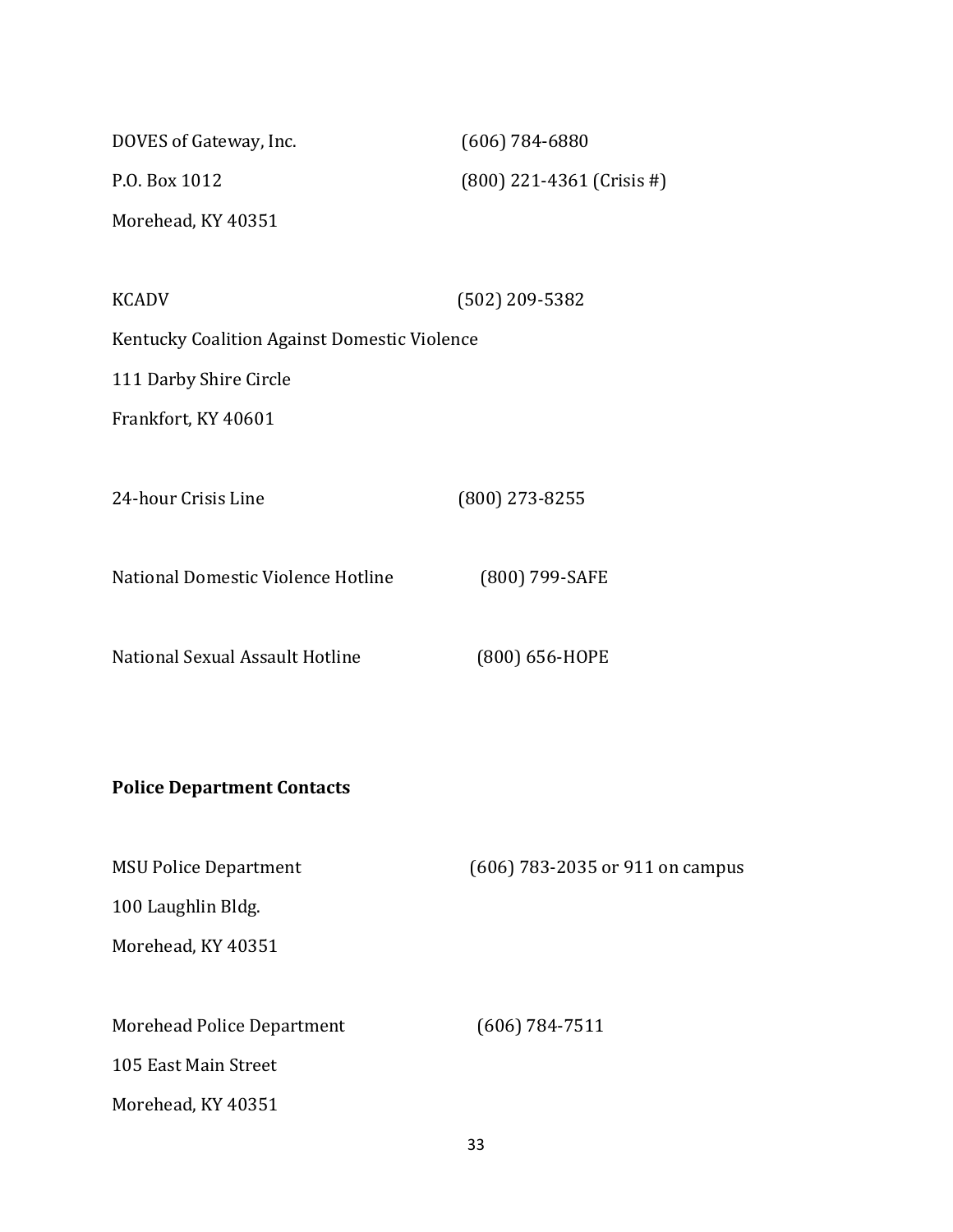Kentucky State Police (Post 8) (606) 784-4127 1595 Flemingsburg Road Morehead, KY 40351

**Online Resources**

If a person feels the need to pursue further help and counseling, there are institutions and charity groups that are specialized and specifically trained to aid survivors of different violent crimes. A formal report is not required to access these resources. These are some nationwide websites that provide help:

National Domestic Violence Hotline www.thehotline.org/

**Stalking Resource Center** 

www.victimsofcrime.org/our-programs/stalking-resource-center

National Sexual Assault Hotline www.rainn.org/get-help/national-sexual-assault-online-hotline

Girls Health Website

www.girlshealth.gov/safety/saferelationships/daterape.html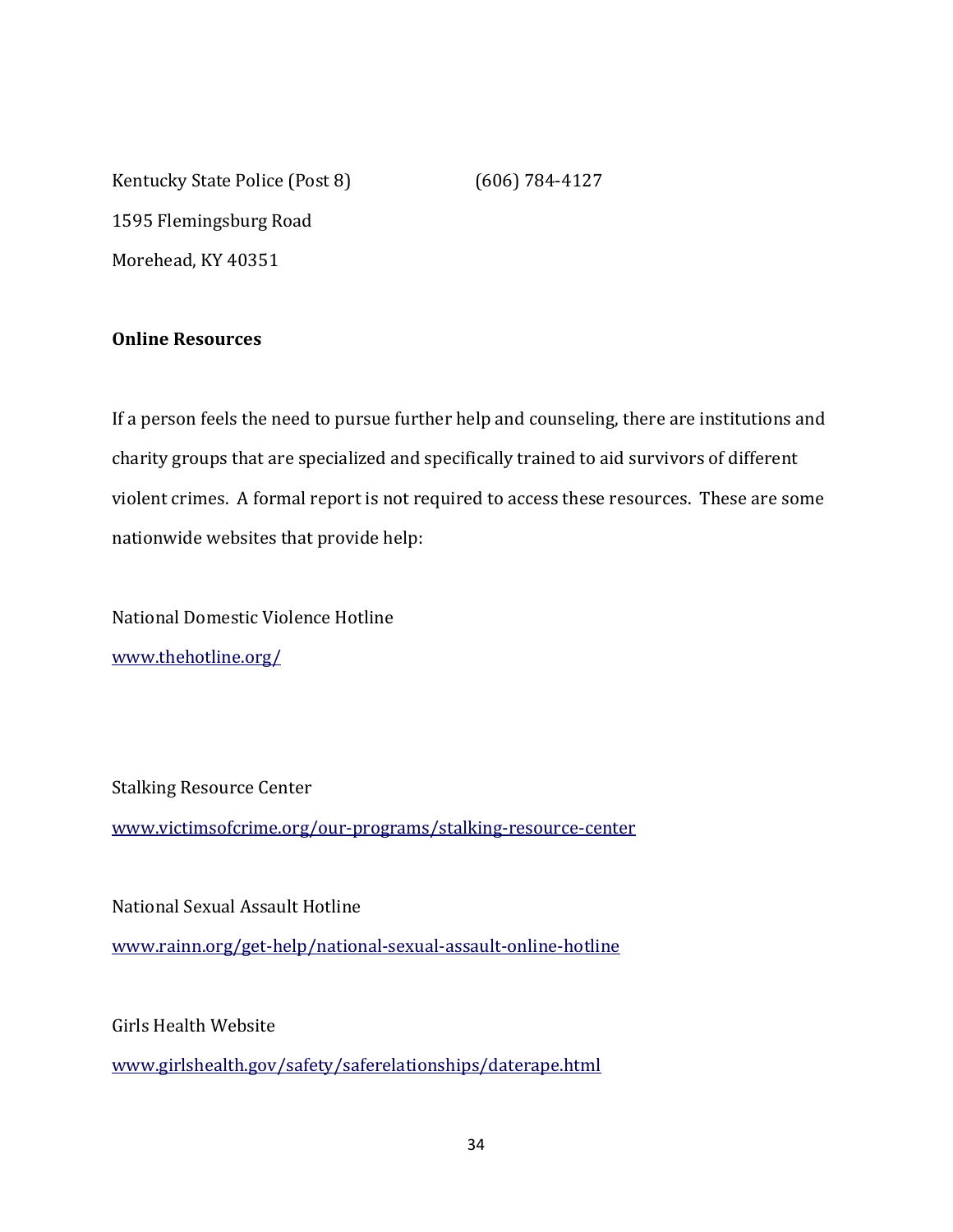Clery Center for Security on Campus

clerycenter.org/help-victims

### **When a Sexual Assault Occurs**

The victim should take one of the following actions **immediately**:

**Report to the Morehead State University Police Department** by calling 911 from a campus phone or  $606-783-2035$ ; the Morehead City Police 911 or  $606-784-7511$ : the Kentucky State Police 911 or 606-784-4127 as appropriate.

**Seek Medical Attention** at the Caudill Health Clinic on campus, or at St. Claire Regional Medical Center or through EMS (911). Tests are administrated that will alleviate dears about sexually transmitted diseases and pregnancy. Evidence will be collection which can be used if the victim chooses to prosecute.

**Contact a Crisis Counselor** by calling the University Counseling Center at (606) 783-2123 or after hours by calling the Morehead State University Police Department at (606) 783-2035 or 911 and request to speak with a crisis counselor. A crisis counselor will be able to provide immediate psychological support and refer the victim for medical attention. Additional support will be provided should the victim choose to report the crime to a law enforcement agency.

## **<u>Statements to Victims of Sexual Assaults</u>**

- 1. We will treat you and your particular case with courtesy, sensitivity, dignity, *understanding, and professionalism*.
- 2. If you feel more comfortable talking with a female or a male officer, we will do our best to *accommodate your request.*
- 3. *We will meet your privately, at a place of your choice in this area to take a complaint report.*
- 4. *We will consider your case seriously, regardless of your gender or the gender of the suspect.*
- 5. Our officers will not prejudge you and you will not be blamed for what occurred.
- 6. *We will assist you in arranging for any hospital treatment or other medical needs.*
- 7. *We will assist you in privately contacting a counselor and/or other available resources.*
- 8. *We will fully investigate your case and will help you to achieve the bet outcome. This may involve arrest and full prosecution of the suspect responsible. You will be kept up-to-date on this progress of the case.*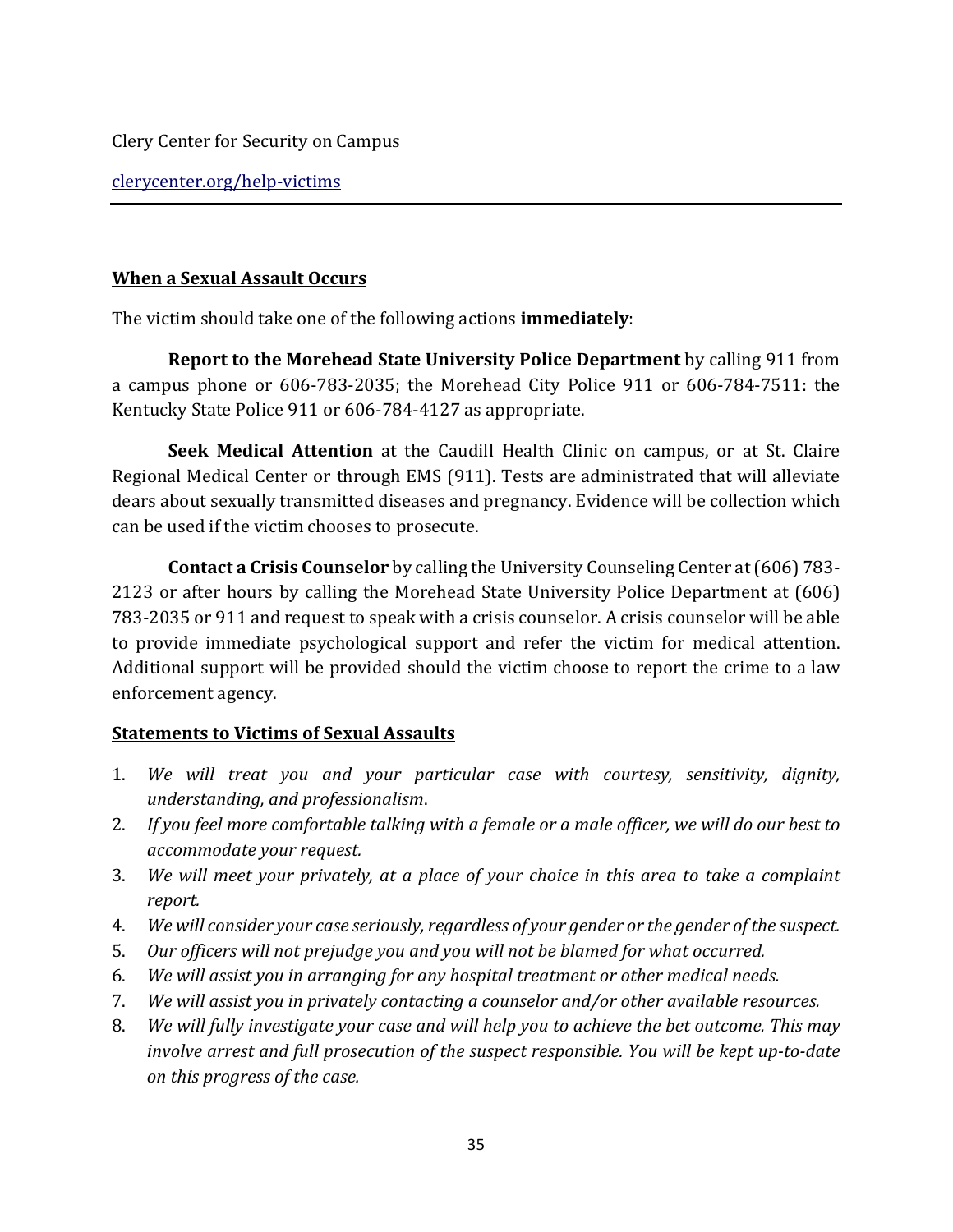9. *We will continue to be available for you, answer your questions, explain the systems and process involved, and be a willing listener.* 

## **Counseling and Health Services**

Victims of a sexual assault, who are MSU students, are eligible to the services at the Office of Counseling and Health Services, located on the first floor of Allie Young Hall. This Caudill Health Clinic is open  $8:00 \text{ am} - 4:30 \text{ pm}$ , Monday through Friday during the fall and spring semesters. 

## **Sexual Assault Policy**

Morehead State University will not tolerate sexual offenses in any form. Where there is probable cause to believe that University regulations prohibiting sexual offenses have been violated, campus disciplinary action can be pursued. Campus disciplinary action can include suspension or dismissal from the University.

If the victim chooses not to prosecute, the University can purse disciplinary action at the request of the victim. It should be remembered that Morehead State University has an obligation to uphold the laws of the larger community of which it is a part.

While the activities covered by the laws of the larger community and those covered by MSU's Code of Student Conduct may overlap, it is important to note that the community's laws and MSU's Code of Student Conduct operate independently and that they do no substitute one for another. Morehead State University may purse enforcement of its own rules whether or not legal processing are underway or may use information from a third party source, such as law enforcement agencies and the courts, to determine whether University rules have been broken. 

At the request of the victim, MSU will make every reasonable effort to change a victim's academic and living situation after an alleged sex offense. The victim will be notified of these options by University officials in the reporting and counseling process.

## **SART** (Sexual Assault Response Team)

Counseling and Health Services at Morehead State University will be home to the Sexual Assault Response Team. C/H Services is working with Police Chief Merrell Harrison (S.A.R.T. trained) and Pathways to provide a comfortable, safe environment for victims. Sexual assault examination and counseling services from licenses therapists are available for students, faculty and staff on campus. The services provided by the Health Clinic are free of charge and are available 24 hours a day. The Sexual Assault Response Team consists of law enforcement, victims advocate and a health care professional. The health care professional has been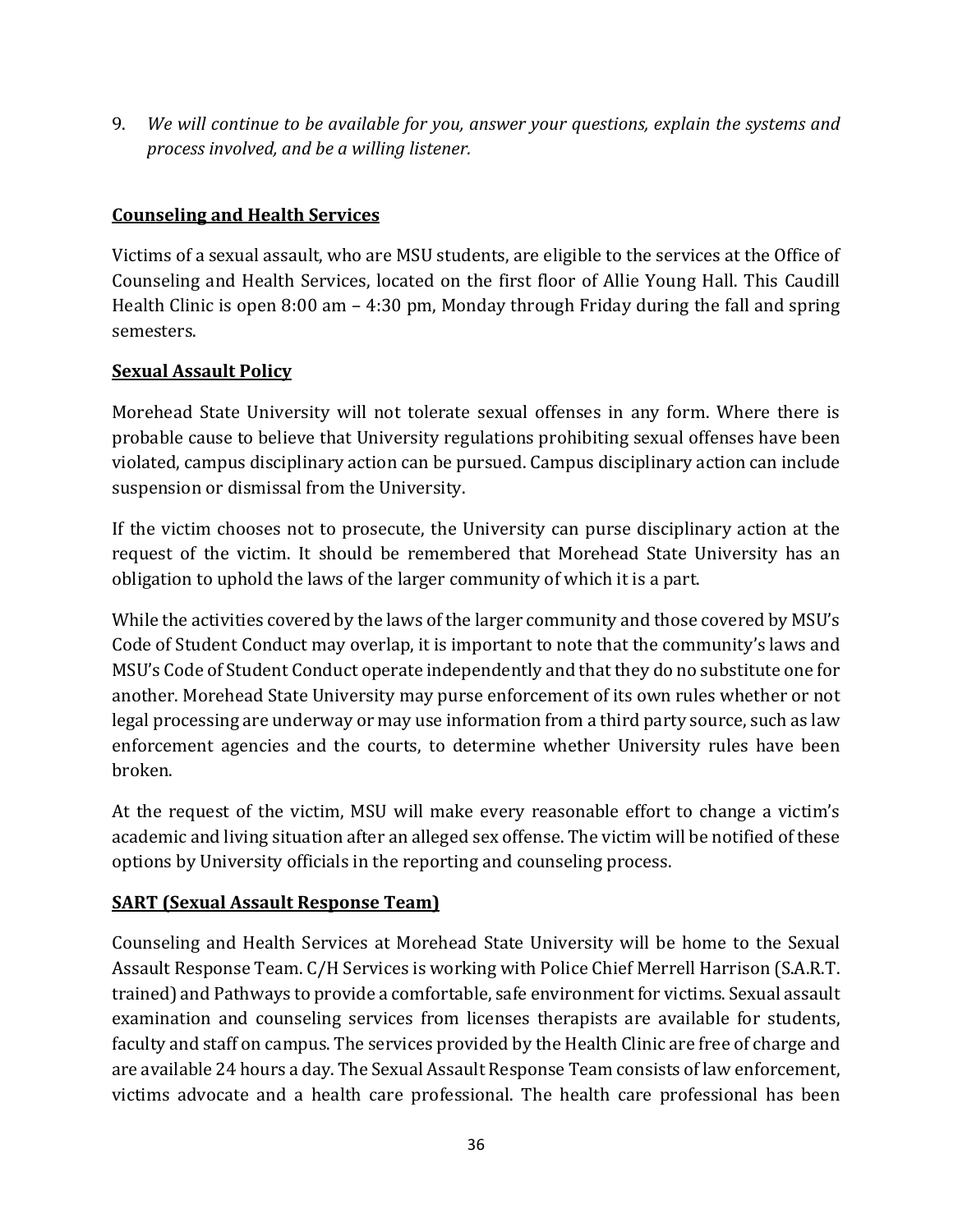licenses as a sexual assault nurse examiner and can perform physical examinations and forensic-medical examination if necessary.

Victims have the right to determine whether to report the assault to law enforcement, except when reporting abuse and neglect of a child, souse and other vulnerable adult as set forth in Kentucky law. No victim shall be denied an examination because the victim chooses not to file a police report, cooperate with law enforcement, or otherwise participate in the criminal justice system.

If the victim decided to prosecute (which is not required), a prosecutor will also be a part of the SART. All services are confidential. There are also free services available through the rape advocacy office at Pathways at (606) 784-4161. To learn more about the resources for victims of sexual assault in Kentucky, visit http://kyasap.brinkster.net/. To request a sexual assault exam, call  $(606)$  776-0076 or for more information contact  $(606)$  783-2123.

## **Monitoring & Recording Off-Campus Criminal Activity**

The Morehead State University Police Department maintains an excellent relationship with City of Morehead Police Department, Rowan County Sheriff's Office, Kentucky State Police and other Public Safety organizations. MSUPD meets with these agencies and others monthly to share information. Additionally, MSUPD attends regularly Rowan County Risk Assessment meetings. MSUPD is notified about incidents involving students, staff and property from local agencies.

## **Campus Safety, Facility Access and Security Policies**

Morehead State University has established the following policies and procedures to enhance the security of the campus community:

- Academic and administrative buildings have normal operating business hours posted on entrances. Persons remaining after the posted hours must have appropriate identification and authorization. Faculty and staff members are permitted within facilities 24-hours per day.
- Faculty and staff will be required to show their Medeco key and a University ID card when so requested by a member of the Morehead State University Police Department. Students must obtain the approval of the department Chairperson and possess an approved "After" Hour Facility Utilization Authorization Slip". Students must have their copy of the slip and a valid University ID card in their possession and present same upon request.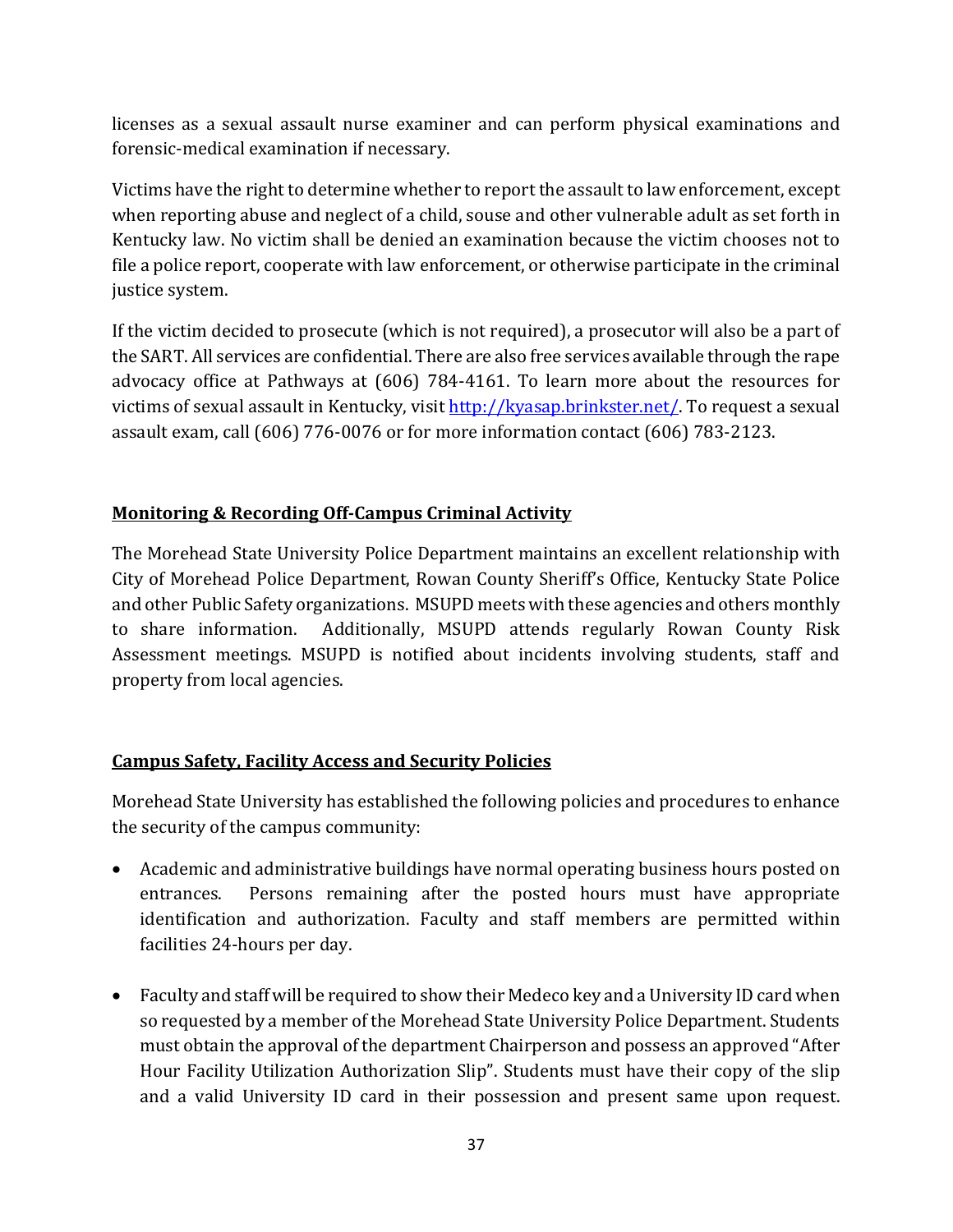Residence halls normally permit entry through the main entrance and require key access after midnight Sunday-Thursday and 1:00 am on weekends.

- The Morehead State University Police Department employs student workers as Student Cadets to enhance residence hall security, campus security and at special events.
- Uniformed Security Personnel check security related issues, including the security of doors and public areas. Anyone present in a residence hall may be asked to show a MSU ID card to prove residency and their right to use the facilities. Failure to produce proper identification upon request of residence hall staff, Morehead State University Police Department or any Morehead State University staff member may result in disciplinary action.
- Unauthorized person are not permitted in residence halls and should be reported to the residence hall staff or the Morehead State University Police Department by calling (606) 783-2035. If you believe a crime has been or is about to be committed, contact the Morehead State University Police Department immediately. Specific guest and visitation policies are contained in the *Eagle Handbook* for students.
- Campus safety and security surveys will be conducted twice annually (normally in May and September). The Chief of Police and the Director of Risk & Compliance, or their designed representatives, shall make a campus survey at night to determine lighting adequacy and needs.
- They will accomplish the survey on foot and make every effort to observe all possible route used by the University community, including parking lots. A list of needs will be identified to the Vice President of Administration and Fiscal Services for forwarding to the Vice President for Facilities Management. This survey will also cover shrubs, sidewalks and other issues impacting the overall safety and security of the campus.

## **Missing Person Policy & Procedures**

The following procedures will be implemented prior to and when a student living on campus is determined to be missing in accordance with the Higher Education Opportunity Act of 2008:

## **Student Notification**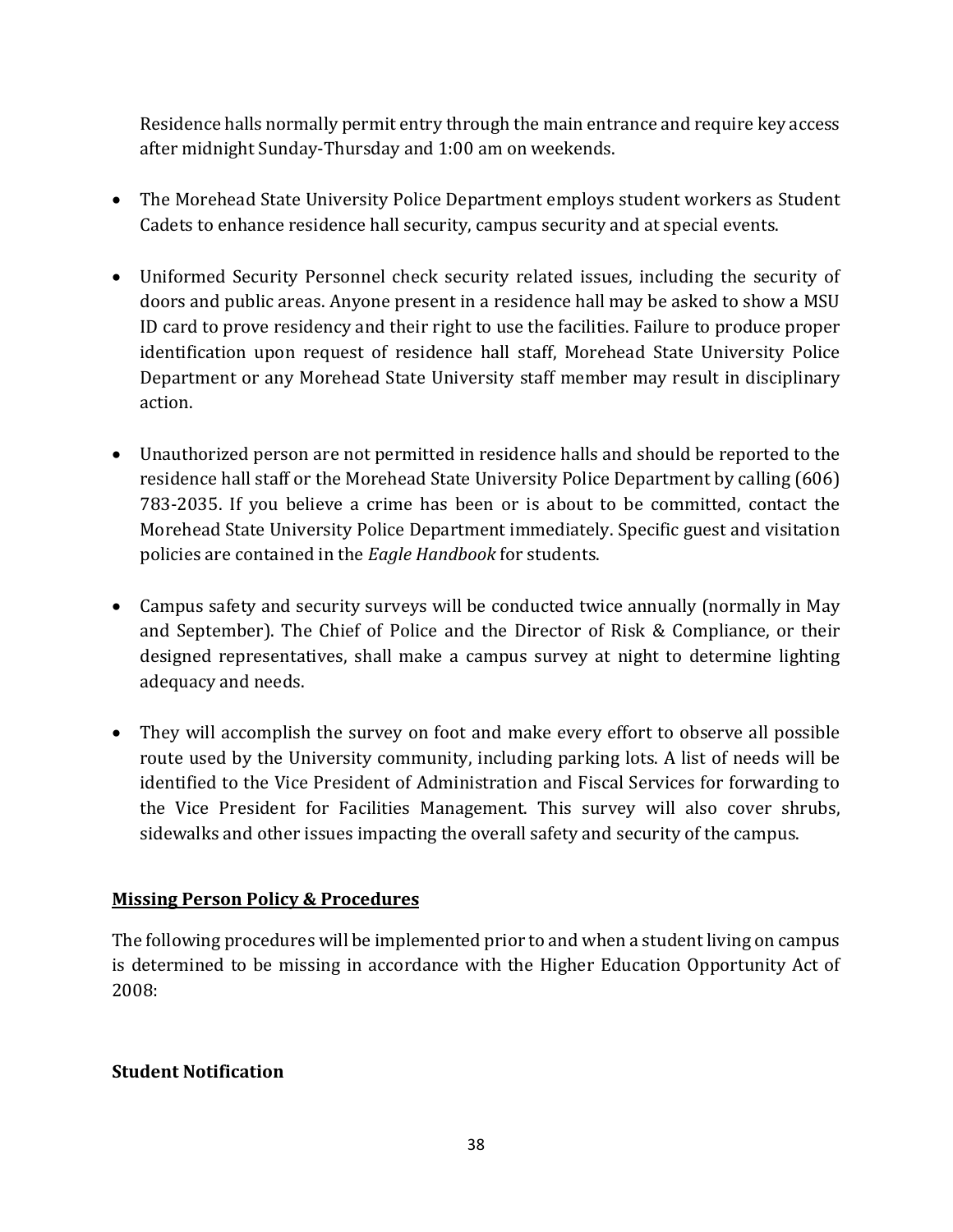On an annual basis, all students living in campus housing facilities will be informed of their right to identify a person as a confidential contact in the event the student is reported as a missing person. In addition, off-campus students may use established methods to identify a person as a confidential contact in the event the student is reported as missing person. The Assistant Vice President/Dean of Students or designees will notify the confidential contact no later than 24 hours after the time a student has been classified as missing by the Morehead State University Police Department.

If a student does not identify a confidential contact, designated University personnel may contact parents/guardians as deemed necessary and/or appropriate if the student is classified as missing by the Morehead State University Police Department.

## **Registration**

Students who wish to submit information related to a confidential contact may do so by following the directions outlined via the student portal and distributing by housing staff members. 

## **Definition of a Missing Person**

A student will be defined as "missing" when a report has been made with the Morehead State University Police Department, they have investigated the circumstances and validity of the allegation, and they determine a student should be classified as a missing person.

## **Contact Notification**

If a student has been classified as a missing person by the Morehead State University Police Department, the Assistant Vice President/Dean of Students or designee will communicate with the confidential contact person within a 24 hour period. For non-emancipated students under the age of 18, the Assistant Vice President/Dean of Students or designee will notify a custodial parents or guardian (as listed in official University records) no later than 24 hours after the time a student has been classified as missing by the Morehead State University Police Department.

The classification of a student as missing may activate the Emergency Operations Plan and result in the notification of other personnel as designated by established University protocol.

## **Information Accuracy**

Once a student submits the name of a contact, he/she is responsible for providing information updates as appropriate or necessary via e-mail at missingperson@moreheadstate.edu

## **Procedures**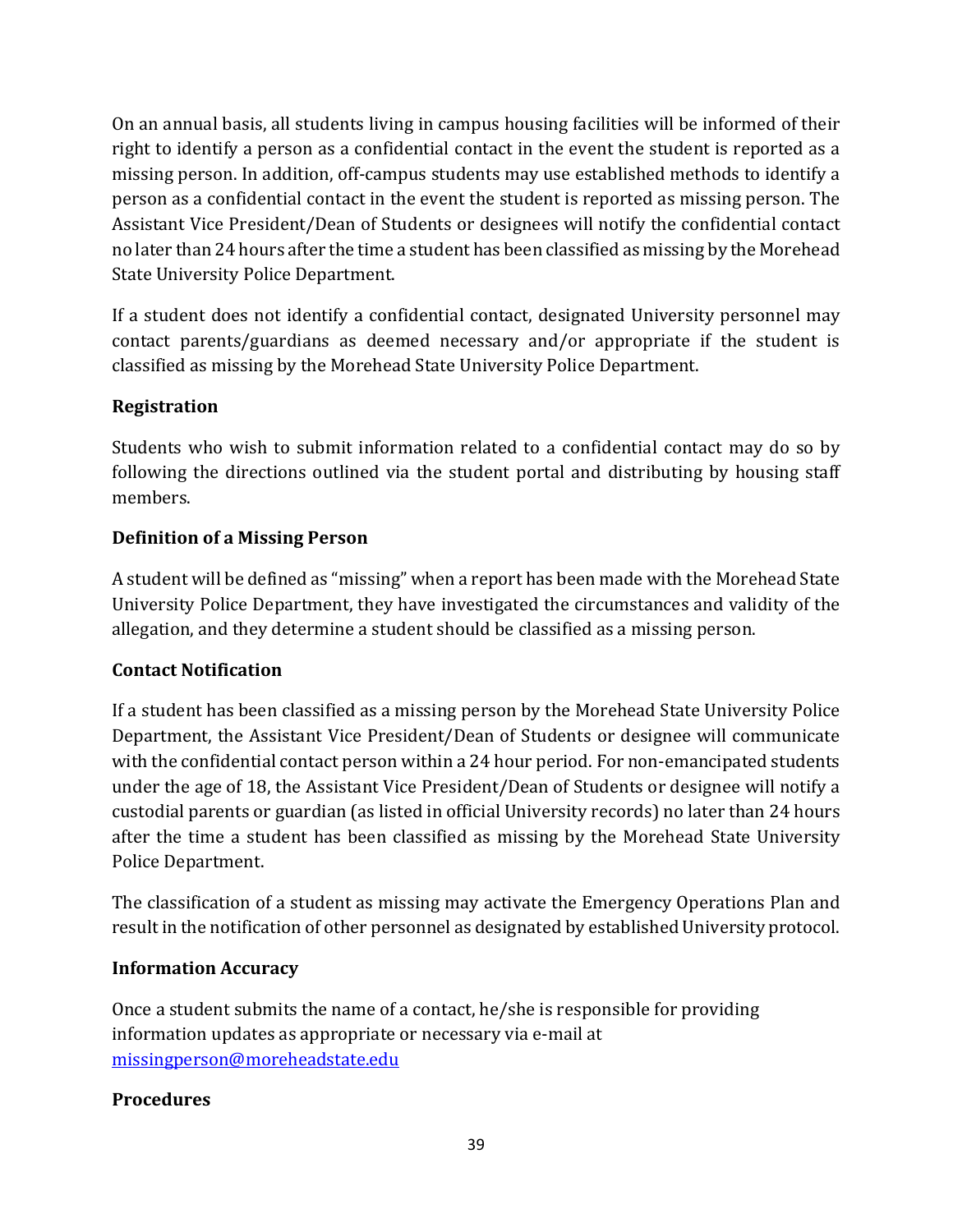- Any allegations that a student is missing must be immediately reported to the Morehead State University Police Department (606) 783-2035.
- The Morehead State University Police Department will conduct an investigation to determine the credibility of the allegations and if the student should be classified as a missing person.
- If a student is classified as a missing person, the Morehead State University Police Department will contact the Assistant Vice President/Dean of Students.
- Within a 24 hour time period, the Assistant Vice President/Dean of Students or designee will attempt to communicate with the confidential contact or parent/guardian via telephone. If the Assistant Vice President/Dean of Students or designee is unsuccessful in communicating via telephone, an e-mail message will be sent to the confidential contact or parent/guardian. If an e-mail is sent, the Assistant Vice President/Dean of Student or designee will continue to call the confidential contact or parents/guardian until successful.

Questions related to this policy should be directed to the Assistant Vice President/Dean of Students via e-mail (missingperson@moreheadstate.ed) or telephone at (606) 783-2070.

## **Fire Safety Policy**

Morehead State University emphasizes the important of fire safety and fire prevention to all residents. All residential facilities with the exception of the University Farm are equipped with automatic fire suppressing systems that will activate in the event of a fire. Additionally, all residential facilities are equipped with smoke detector systems. Each residence hall has emergency procedures, which students should know. Emergency evacuation procedures are posted for each residence hall, and fire drills are held each semester to keep residences familiar with the process. For everyone's safety, students must cooperate completely with the staff when an evacuation occurs. Because of the serious nature of fire, the following regulations are necessary:

- A person who pulls a fire alarm or falsely reports an emergency to police or the fire department will be punished under the Kentucky Revised Statute 512.040. If convicted of this Class B misdemeanor, it means up to a \$500 fine and/or 90 days in jail.
- Students must follow emergency evacuation procedures.
- Due to fire hazards, students may not possess or burn candles, incense, etc., except in connection with a hall program, which required prior approval from the residence hall director.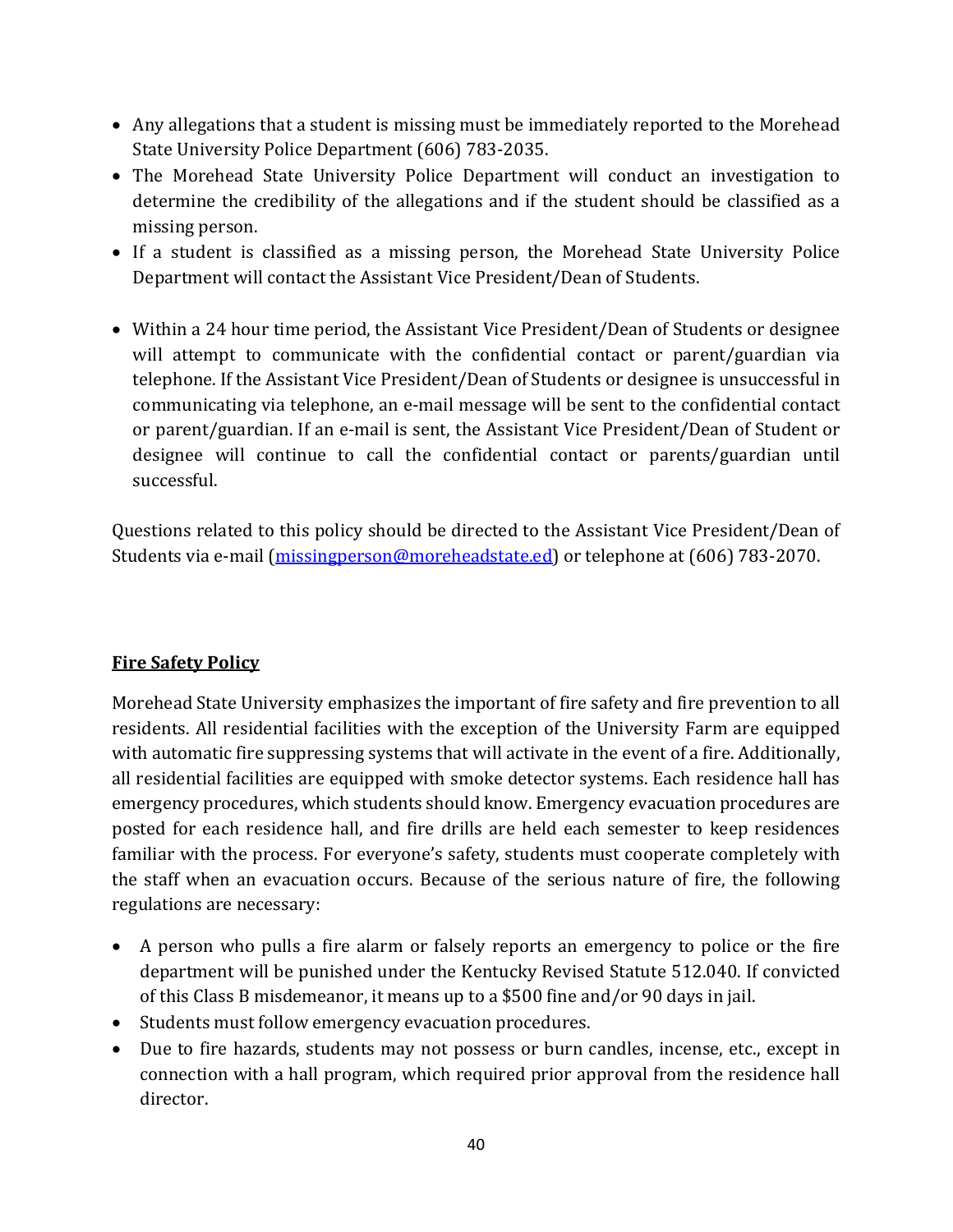- Flammable fluids may not be used or store in the residence halls.
- No loft construction or overstuffed furnishings are permitted.
	- Torchiere-style halogen lamps manufactured prior to March 1997 are not permitted in residence halls. Halogen lamps manufactured after March 1997, which meet the Underwriter's Laboratories (UL 153) safety standards, are permitted for student use in residence halls.
- Items such as clothes hangers, decorations, etc. must not be placed on the sprinkler device in the residence hall room. Doing so can activate the sprinkler system, resulting in water damage.

## **Appliances**

Because more than one residence hall room/apartment share the same circuit, there is a possibility of an electrical overload; students should be considerate and conscious of the number and frequency of appliances they use. Students should also limit the number of extension cords used in a room. Microwave ovens (700 watts maximum) and student owned refrigerators with a size capacity of 4.5 cubic feet are permitted (one per room). Small hand appliance, such as coffee pots, blenders, mixers, crock pots, grills (Like the George Foreman Grill) and other personal care appliance are permitted in rooms. These appliances should have enclosed heating elements and the Underwriters Laboratory approval.

When using a cooking appliance, students must always be in the room and appliances must be turned OFF before leaving the room in order to prevent fires. Electric skillets are not included in this category and are not permitted in residence halls. Residents may have a television with a power usage limitation of 1.6 amps or 175 watts or less. No appliances with open heating elements are permitted in residence halls. During fire and safety inspections, University officials will require the removal of prohibited appliances or materials. Also, sun lamps and personal air conditioners are not allowed.

## **Tobacco**

In accordance with University Policies, the use of tobacco products in any University residential facility is prohibited. Students found in violation of University and/or residence hall policies and regulations can expect appropriate disciplinary measures to be imposed. Disciplinary measures for violations include community restitution assignments, education programming assignments, residence hall dismissal, loss of visitations, or other appropriate sanctions. Students who are found in violation of residence hall policies and are issued the sanction of dismissal from the residence hall will forfeit residence hall fees.

## **Tobacco Policy**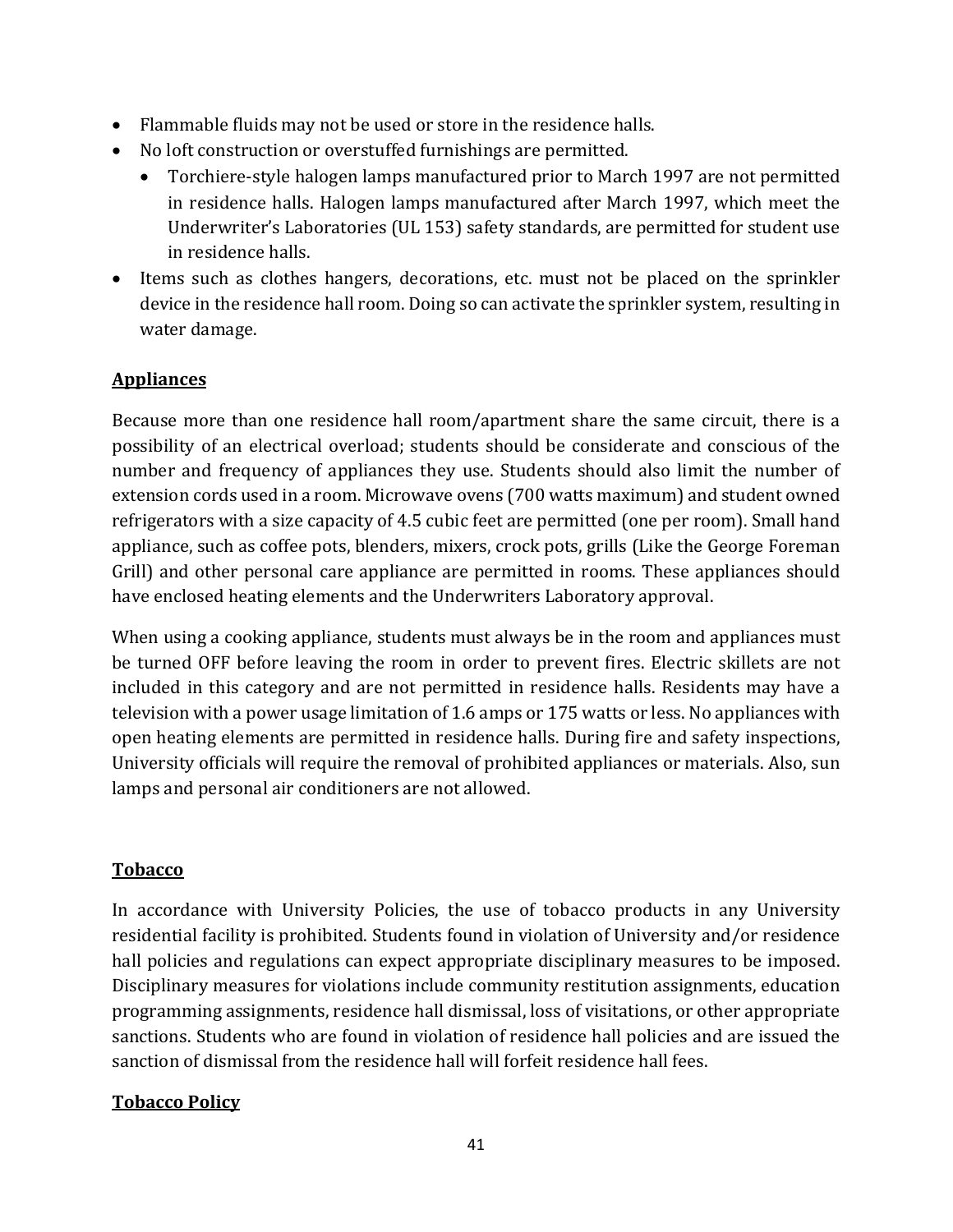In an effort to promote healthy employees and a healthy environment, Morehead State University implemented UAR 902.01 in the summer of 2011. Specifically, UAR 902.01 prohibits the use of all tobacco products on University owned or controlled property. This policy is in effect for all persons, at all times, who are attending classes, working, living, visiting, attending/participating in athletic events, programs, and all activities and programs on University owned, leased, or controlled property and in campus owned, leased, or rented vehicles. This includes University property outside the main campus such as farm facilities, golf courses, art galleries, parking lots, performance venues, and sporting venues, and functions that are held in these facilities and venues.

While Morehead State University remains committed to maintaining a healthy campus environment and encouraging members of the campus community to engage in healthy behaviors there are two designated tobacco use areas for the campus. This has become necessary as members of the University community have not respected private and city property adjacent to the campus, portraying a less than positive image of Morehead State University to our neighbors, visitors, and guests.

Two areas have been developed as designated tobacco use areas. *It is in these areas only that tobacco use will be permitted.* The areas have seating and receptacles for the proper disposal of trash and tobacco waste.

The locations are:

- On the west end of campus the concreted area in the backyard of the faculty house on the corner of Second Street and MSU Way, across Second Street from Lappin Hall. This area is accessed from Second Street. Stairs enter the yard from the south side of the Second Street sidewalk. Gravel will designate a walkway to the tobacco use area until concrete can be poured as weather allows.
- In the east-central area of campus an area on the south-west corner of Alumni Tower. The area will be restricted to the paved surface in order to maintain the existing green space bordering the parking area.

Violators of the Tobacco Use Policy are subject to fines and progressive disciplinary actions. Alleged violations which involve employees will be addressed through the Office of Human Resources and appropriate supervisory personnel. Alleged violations which involve students will be addressed by the Assistant Vice President/Dean of Students as outlined in the on-line version of the *Eagle Student Handbook* (See "*Scope of Authority*", page 27 and "*SCC* 3200", pages 68-69).

It is expected that all MSU faculty, staff, and students will adhere to and assist in the enforcement of the University Tobacco Use Policy. Tobacco use must be confined to the designated areas. Individuals who utilize the designated areas should be mindful of cleanliness, disruptions, and University image. Individuals should use proper receptacles to dispose of all tobacco waste, garbage, etc... In addition, designated tobacco use areas should not be utilized in a manner which could cause disruption to others (i.e. amplification of music, etc...) or create a negative image for the University (i.e. littering, obstruction of pedestrians or vehicles, etc...).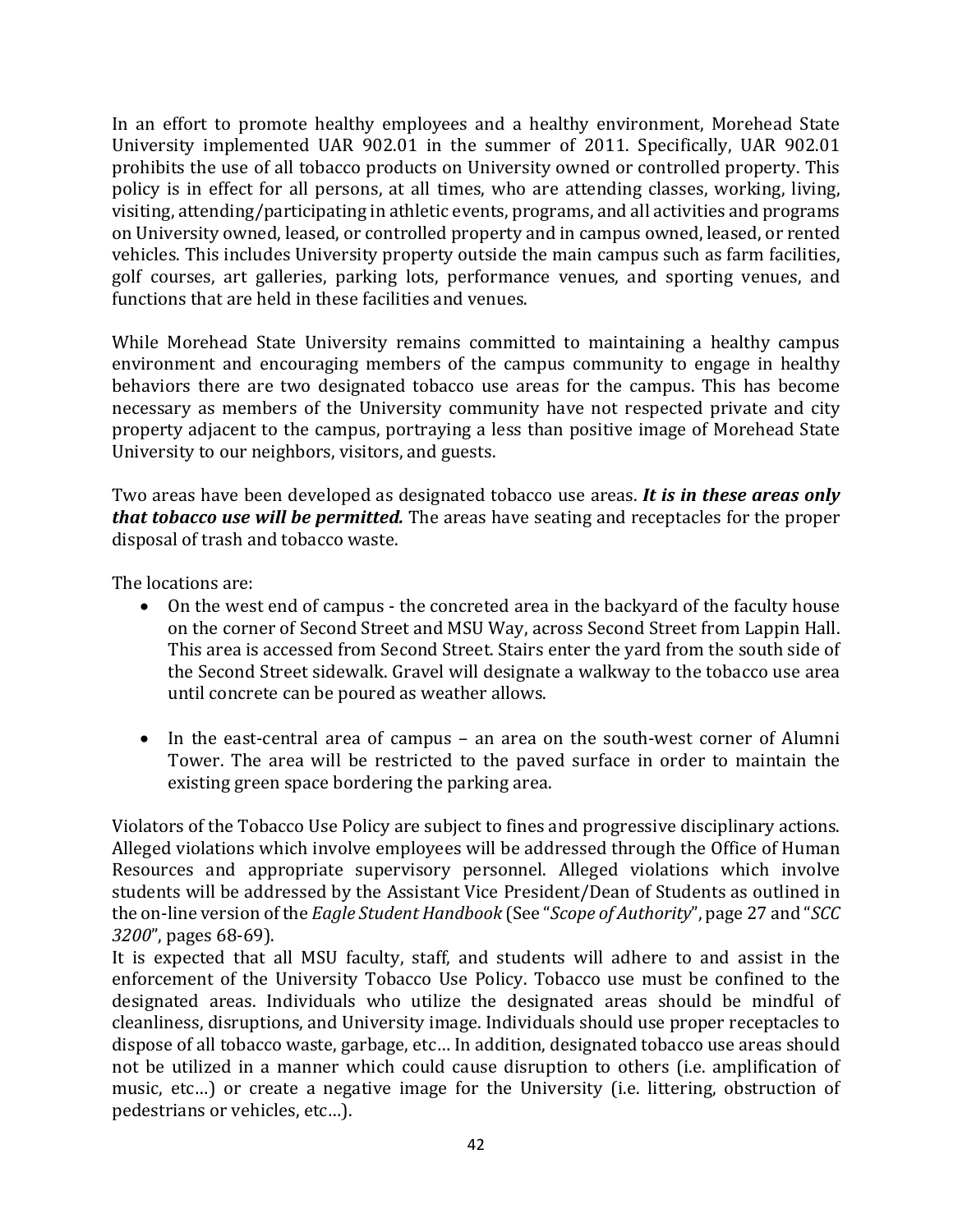Violations of the University Tobacco Policy should be reported to the Office of Human Resources (employees) and the Assistant Vice President/Dean of Students (students).

## **Reporting Violations of the MSU Tobacco Policy**

It is expected that all MSU faculty, staff, and students will adhere to, and assist in the enforcement of UAR 902.01 (Tobacco Use Policy). Individuals who witness violations of UAR 902.01 are expected to file a report with the Office of Human Resources (employees) or the Assistant Vice President/Dean of Students (students).

Confronting others regarding behaviors that are contrary to University policies can be a difficult task. However, it is a critical element of the educational environment in which we live and work. The following is an outline of how faculty, staff, and students should address violations of UAR 902.01:

If you are a direct witness to the behavior:

- Initiate a conversation with the person by introducing yourself.
- Ask the individual if  $s/h$ e is an employee or a student.
- If the person answers in the affirmative, ask him/her if  $s/h$ e is aware of the campus Tobacco Policy.
- If the individuals states that s/he is not aware, share that MSU is a tobacco-free campus.
- If the person is an employee or student, ask him/her to provide his/her name and ID number.
- If the person refuses to cooperate, call MSUPD  $(783-2035)$
- If the person is not an employee or student, ask him/her to provide his/her name.
- Share with the person that we have two designated tobacco use areas on campus.
- If the person is an employee, share the information with the Office of Human Resources.
- If the person is a student, or has no connection to MSU, share the information with the Assistant Vice President/Dean of Students (m.ammons@moreheadstate.edu).

If you are not able to address the behavior in person:

An example of this would include seeing a person smoking in a non-designated zone while driving in your car. You would not stop to confront the person; however, you are still encouraged to report your observation.

• If you know the name of the person, and  $s/h$ e is an employee, share the information with the Office of Human Resources.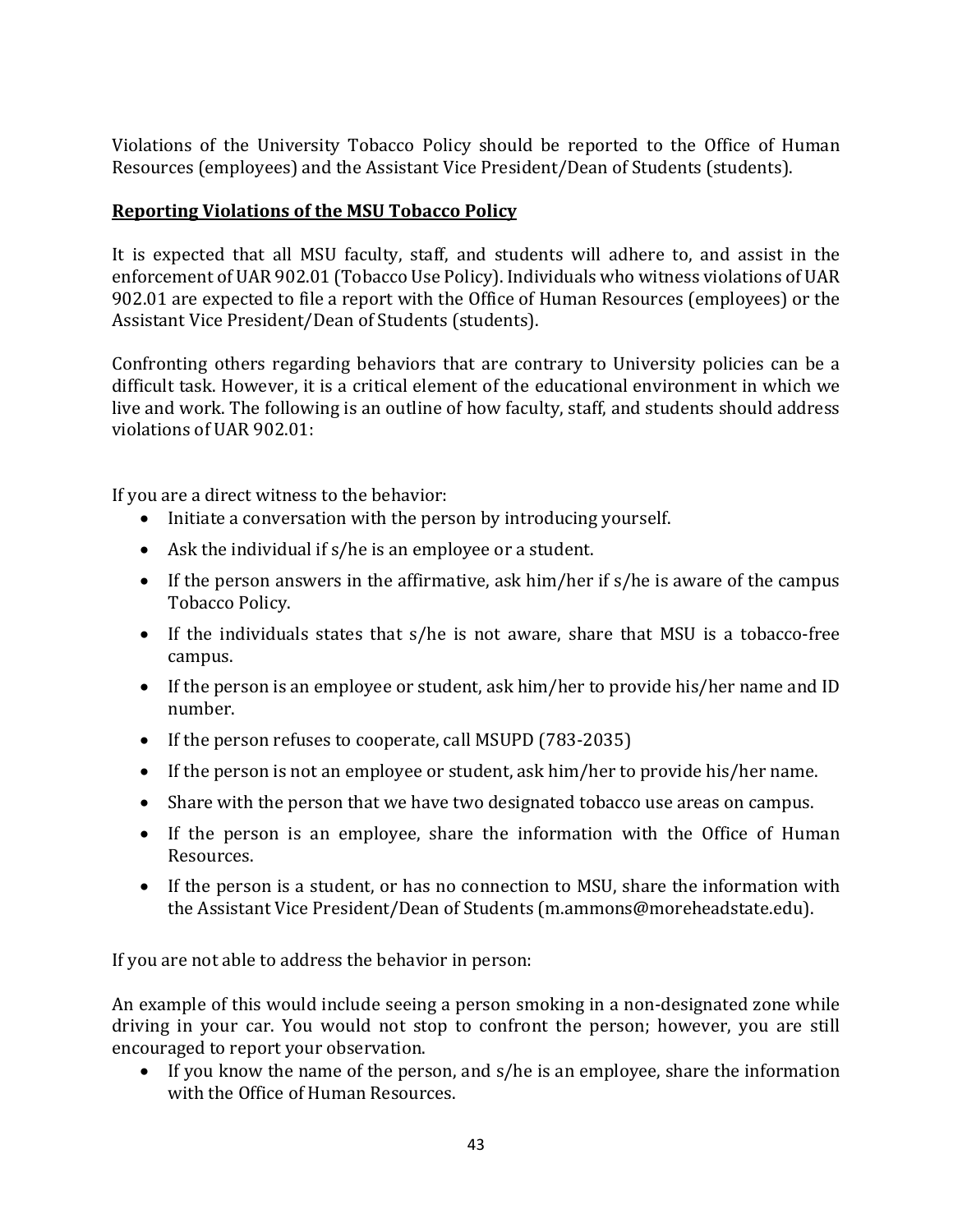- If you know the name of the person, and  $s/he$  is a student, share the information with the Assistant Vice President/Dean of Students .ammons@moreheadstate.edu).
- If you know nothing about the person, share the information with the Assistant Vice President/Dean of Students (m.ammons@moreheadstate.edu).

### **Consequences of Violating the Tobacco Use Policy**

Alleged violations of UAR 902.01 will be addressed by the Office of Human Resources (employees) and the Assistant Vice President/Dean of Students (students) using established University policies and protocol. Students found to be in violation of UAR 902.01 are subject to the following sanctions:

- First Violation \$50.00 Fine
- Second Violation \$100.00 Fine
- Third Violation \$200.00 Fine

In addition to the aforementioned fines, students may be required to complete other sanctions as outlined in the on-line version of the *Eagle Student Handbook*. Employees found to be in violation of UAR 902.01 are subject to the following sanctions: Individuals will meet with their supervisors and/or the Office of Human Resources to determine an appropriate course of action. Each alleged incident, and subsequent decision, will be documented in the personnel file of the employee as maintained by the Office of Human Resources.

## **Fire/Arson**

If any staff member observes anything that has been burned or sees a student light something on fire anywhere on the MSU campus, this is considered arson. Please contact the University Police Department immediately and block off the area. If no students are around, the University Police Department will confiscate the burned property.

If the students, who lit fire to the object is/are still around, do not let the student(s) leave the scene. Arson is a felonious offense along with possible dismissal from MSU.

### **Fire Alarms**

In the events of a fire alarm all RA's (Resident Advisor) whether on-duty or not should immediately report to the front office of their assigned building. If the supervisor of the building is not present, the Housing Response Team (HRT) should be called for assistance. RA's should put their name tag on and an emergency vest so emergency response personnel will know they are a resource person who can assist with the evacuation of the building. Residents will need to exit the building and report to their assigned evacuation point.

The supervisor of the building or the HRT will access the black box that stores the master keys and will issued the keys to staff. Once the fire department has given the ok to the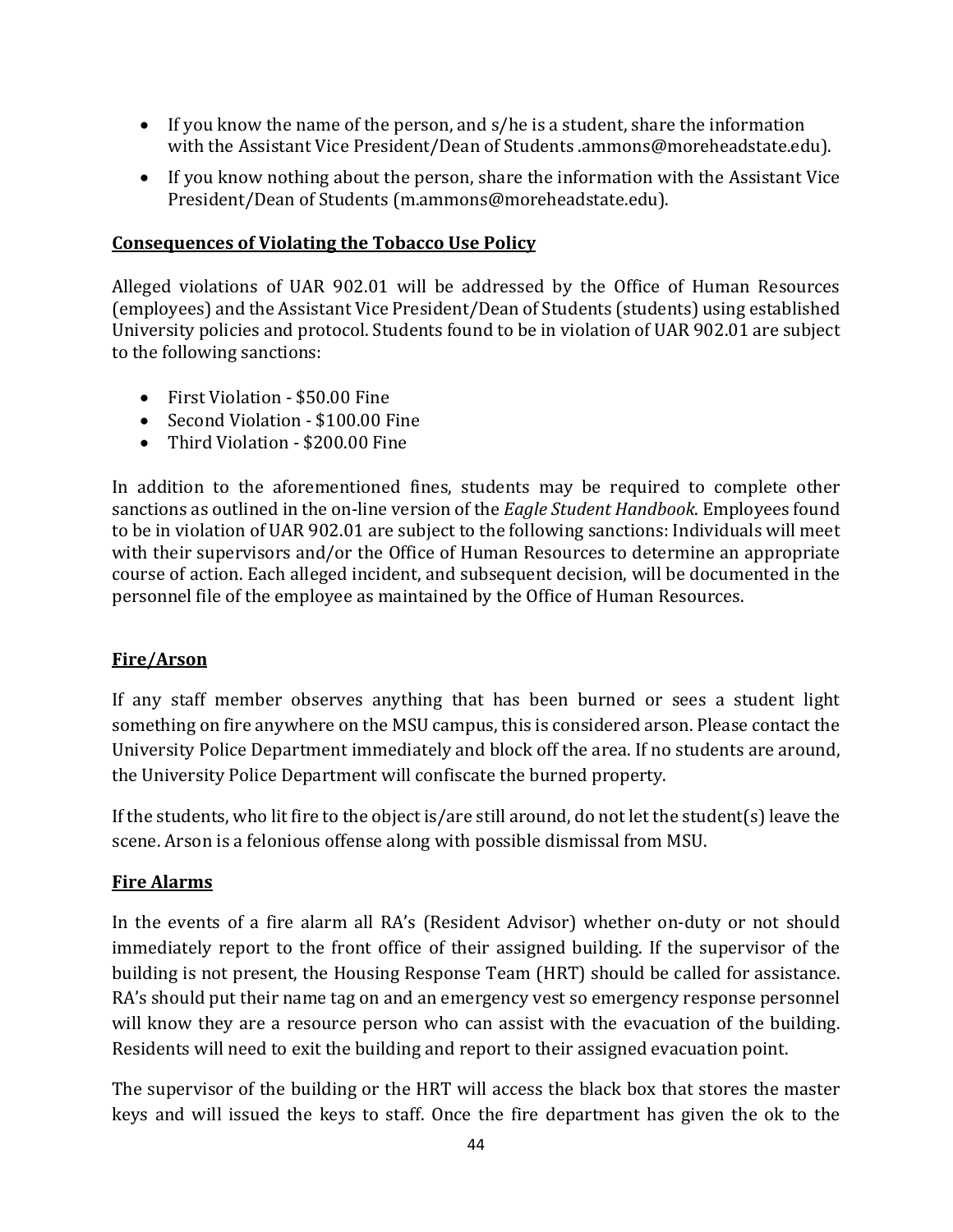building supervisor, RA's will go to each floor and check rooms in a fast but thorough manner. RA's should do a visual sweep of the room once they have entered and make a note of any policy violations that are seen. The RA should not be opening closets/drawers, etc. If a student is found in a room the RA should document his/her name and send the student to the lobby.

All staff members should lock the resident's room once the room has been checked. Once all rooms have been cleared, the RA should return to the lobby and give the master keys back to the professional housing staff member who is there to assist. At the conclusion on the fire alarm, RA's should remain at the front desk to assist students with any lock outs that may have results from the fire alarm. Lockouts should not be assessed to the student at this time. Evacuation locations; each residence hall has a designated area where residents should report to when there is a fire alarm. Residents of the floor should be informed of the reporting location during the first floor meeting. Do not post the location on your floor or in the building.

| <b>Residence</b>     | Number of    | Cause          | Number of     | Number of       | <b>Property</b>  |
|----------------------|--------------|----------------|---------------|-----------------|------------------|
| Hall                 | <b>Fires</b> | of Fire        | <b>Deaths</b> | <b>Injuries</b> | <b>Damage</b>    |
| Alumni Tower         |              | Unknown        | 0             |                 | $\mathbf{0}$     |
| <b>Andrews Hall</b>  | O            | $\theta$       | 0             | 0               | $\mathbf{0}$     |
| Cartmell Hall        | 0            | $\mathbf{0}$   | 0             | 0               | $\mathbf{0}$     |
| Padula Hall          | 0            | $\theta$       | 0             | 0               | $\theta$         |
| Lundergan Hall       | 0            | $\mathbf{0}$   | 0             | 0               | $\mathbf{0}$     |
| <b>Fields Hall</b>   | 0            | $\mathbf{0}$   | 0             | 0               | $\mathbf{0}$     |
| <b>Thompson Hall</b> | 0            | $\mathbf{0}$   | 0             | $\mathbf{0}$    | $\mathbf{0}$     |
| East Mignon Hall     | 0            | $\mathbf{0}$   | 0             | $\mathbf{0}$    | $\mathbf{0}$     |
| <b>Mignon Hall</b>   | 0            | $\theta$       | 0             | 0               | $\boldsymbol{0}$ |
| <b>Mignon Tower</b>  | 0            | $\mathbf{0}$   | 0             | 0               | $\mathbf{0}$     |
| West Mignon          | 0            | $\overline{0}$ | 0             | 0               | $\boldsymbol{0}$ |
| Hall                 |              |                |               |                 |                  |
| Nunn Hall            | 0            | $\mathbf{0}$   | 0             | $\mathbf{0}$    | $\mathbf{0}$     |
|                      |              |                |               |                 |                  |
| Eagle Lake Apts.     | 0            | $\mathbf{0}$   | $\mathbf{0}$  | $\mathbf{0}$    | $\mathbf{0}$     |
| Mays Hall Apts.      | 0            | $\theta$       | 0             | 0               | $\boldsymbol{0}$ |
| Normal Hall          | 0            | $\mathbf{0}$   | 0             | $\mathbf{0}$    | $\boldsymbol{0}$ |
| Apts.                |              |                |               |                 |                  |

## **Statistics for 2019 Calendar Year**

Although MSU is only required to report Fire Safety for Residence Halls, for 2019, MSU had a total of 1 actual reported fires from all properties owned, leased or controlled by the institution.

MSUPD Incident#2019-4721: Small fire in trash can in Alumni Tower laundry room. Fire extinguished with bottle of water by student. No injuries or deaths, no damage to structures or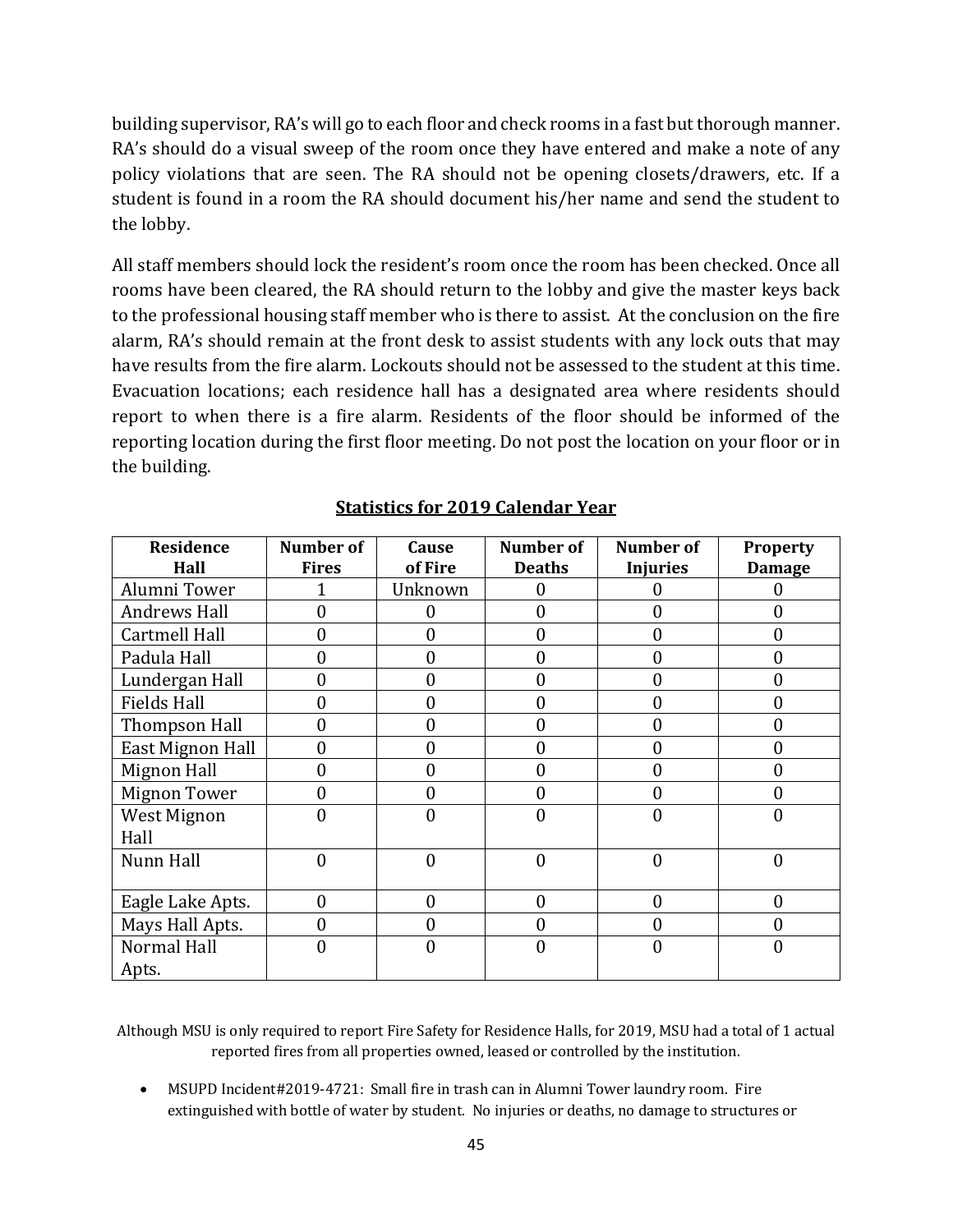personal property. State Fire Marshal notified. Investigation concluded the fire was accidental and likely caused by disposing of cigarette butt.

| Residence           | Number of      | Cause            | Number of      | <b>Number of</b> | <b>Property</b>  |
|---------------------|----------------|------------------|----------------|------------------|------------------|
| Hall                | <b>Fires</b>   | of Fire          | <b>Deaths</b>  | <b>Injuries</b>  | <b>Damage</b>    |
| Alumni Tower        | 0              | $\theta$         | 0              | 0                | $\Omega$         |
| <b>Andrews Hall</b> | 0              | $\theta$         | 0              | 0                | $\boldsymbol{0}$ |
| Cartmell Hall       | 0              | $\mathbf{0}$     | 0              | $\mathbf{0}$     | $\mathbf{0}$     |
| Padula Hall         | 0              | $\boldsymbol{0}$ | 0              | $\boldsymbol{0}$ | $\boldsymbol{0}$ |
| Lundergan Hall      | 0              | $\boldsymbol{0}$ | $\overline{0}$ | $\boldsymbol{0}$ | $\mathbf{0}$     |
| <b>Fields Hall</b>  | 0              | $\boldsymbol{0}$ | 0              | $\mathbf{0}$     | $\mathbf{0}$     |
| Thompson Hall       | 0              | $\mathbf{0}$     | 0              | $\mathbf{0}$     | $\boldsymbol{0}$ |
| East Mignon Hall    | 0              | $\boldsymbol{0}$ | 0              | 0                | $\mathbf{0}$     |
| Mignon Hall         | 0              | $\boldsymbol{0}$ | 0              | 0                | $\mathbf{0}$     |
| <b>Mignon Tower</b> | 0              | $\mathbf{0}$     | 0              | 0                | $\mathbf{0}$     |
| West Mignon         | 0              | $\overline{0}$   | 0              | 0                | $\boldsymbol{0}$ |
| Hall                |                |                  |                |                  |                  |
| Nunn Hall           | $\overline{0}$ | $\boldsymbol{0}$ | $\theta$       | $\mathbf{0}$     | $\mathbf{0}$     |
|                     |                |                  |                |                  |                  |
| Eagle Lake Apts.    | $\overline{0}$ | $\mathbf{0}$     | $\overline{0}$ | $\mathbf{0}$     | $\theta$         |
| Mays Hall Apts.     | 0              | $\mathbf{0}$     | 0              | 0                | $\mathbf{0}$     |
| <b>Normal Hall</b>  | 0              | $\overline{0}$   | 0              | 0                | $\mathbf{0}$     |
| Apts.               |                |                  |                |                  |                  |

### **Statistics for 2018 Calendar Year**

Although MSU is only required to report Fire Safety for Residence Halls, for 2018, MSU had a total of 1 actual reported fires from all properties owned, leased or controlled by the institution.

• MSUPD Incident#2018-0994: Small fire in mulch at Educational Services Building. Fire extinguished with bottle of water by faculty/staff member. No injuries or deaths, no damage to structures or personal property. State Fire Marshal notified.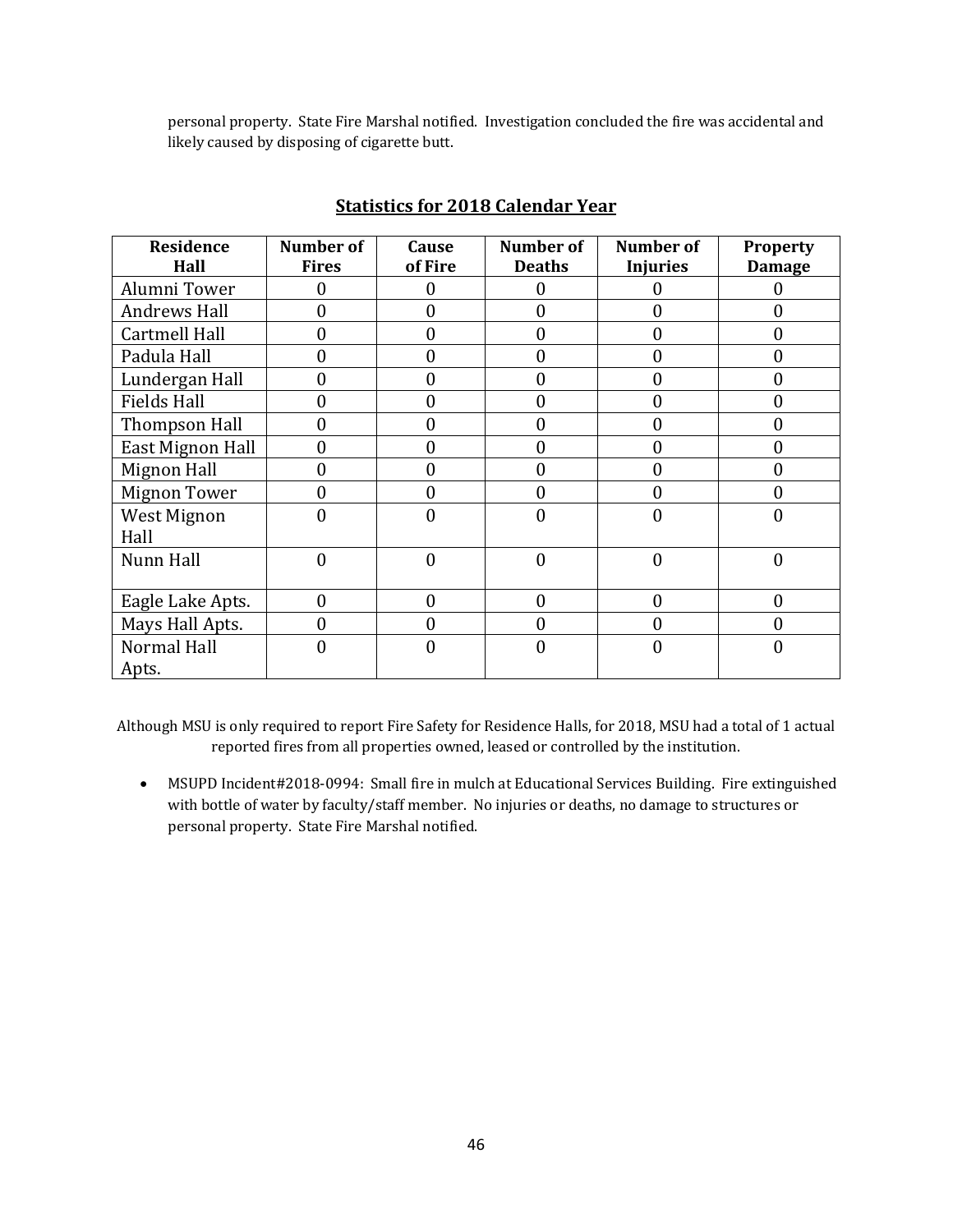| Residence<br>Hall    | Number of<br><b>Fires</b> | Cause<br>of Fire | Number of<br><b>Deaths</b> | Number of<br><b>Injuries</b> | <b>Property</b>    |
|----------------------|---------------------------|------------------|----------------------------|------------------------------|--------------------|
| Alumni Tower         | 0                         | 0                | $\overline{0}$             | 0                            | <b>Damage</b><br>0 |
| <b>Andrews Hall</b>  | $\overline{0}$            | $\theta$         | $\boldsymbol{0}$           | $\overline{0}$               | $\overline{0}$     |
| Butler Hall*         | $\overline{0}$            | 0                | $\boldsymbol{0}$           | $\overline{0}$               | $\overline{0}$     |
| <b>Cartmell Hall</b> |                           | Unknown          | $\boldsymbol{0}$           | 0                            | $\boldsymbol{0}$   |
| Padula Hall          | $\Omega$                  | $\Omega$         | $\overline{0}$             | $\overline{0}$               | $\overline{0}$     |
|                      | $\overline{0}$            | $\mathbf{0}$     | $\mathbf{0}$               | $\overline{0}$               | $\overline{0}$     |
| Lundergan Hall       |                           |                  |                            |                              |                    |
| <b>Fields Hall</b>   | 0                         | 0                | $\boldsymbol{0}$           | 0                            | $\boldsymbol{0}$   |
| <b>Thompson Hall</b> | $\overline{0}$            | $\theta$         | $\boldsymbol{0}$           | $\overline{0}$               | $\overline{0}$     |
| Cooper Hall**        | $\mathbf{0}$              | $\overline{0}$   | $\boldsymbol{0}$           | $\mathbf{0}$                 | $\mathbf{0}$       |
| East Mignon Hall     | $\boldsymbol{0}$          | $\overline{0}$   | $\boldsymbol{0}$           | $\overline{0}$               | $\boldsymbol{0}$   |
| Mignon Hall          | $\overline{0}$            | $\overline{0}$   | $\boldsymbol{0}$           | $\overline{0}$               | $\mathbf{0}$       |
| <b>Mignon Tower</b>  | $\mathbf{0}$              | $\mathbf{0}$     | $\boldsymbol{0}$           | $\overline{0}$               | $\mathbf{0}$       |
| West Mignon          | $\boldsymbol{0}$          | $\overline{0}$   | $\boldsymbol{0}$           | $\overline{0}$               | $\mathbf{0}$       |
| Hall                 |                           |                  |                            |                              |                    |
| Nunn Hall            | $\mathbf{1}$              | Toaster          | $\mathbf{0}$               | $\overline{0}$               | $\mathbf{0}$       |
|                      |                           | Oven             |                            |                              |                    |
|                      |                           |                  |                            |                              |                    |
| Eagle Lake Apts.     | $\mathbf{0}$              | $\mathbf{0}$     | $\boldsymbol{0}$           | $\boldsymbol{0}$             | $\mathbf{0}$       |
| Mays Hall Apts.      | $\mathbf{0}$              | $\theta$         | $\overline{0}$             | 0                            | $\mathbf{0}$       |
| <b>Normal Hall</b>   | $\mathbf{0}$              | $\theta$         | $\mathbf{0}$               | $\overline{0}$               | $\boldsymbol{0}$   |
| Apts.                |                           |                  |                            |                              |                    |

#### **Statistics for 2017 Calendar Year**

Although MSU is only required to report Fire Safety for Residence Halls, for 2017, MSU had a total of 3 actual reported fires from all properties owned, leased or controlled by the institution.

- MSUPD Incident#2017-0480: Morehead Fire Department responded. Brush fire at location bordering MSU campus property. Fire contained before reaching main campus structures. No injuries or deaths, no damage to structures or personal property. State Fire Marshal notified.
- MSUPD Incident# 2017-2183: Morehead Fire Department responded. Small fire in toaster oven on **Campus Property**, Location Nunn Hall, no injuries, deaths or MSU property damage. Fire was extinguished prior to Fire Department's arrival. State Fire Marshal notified.
- MSUPD Incident#2017-3193: Morehead Fire Department responded. Trash can fire on **Campus Property**, Location Cartmell Hall, no injuries or deaths, and no MSU property damage. State Fire Marshal notified.

\*Butler Hall was in service  $01/17 - 06/17$  during the calendar year.

\*\*Cooper Hall was in service  $01/17 - 06/17$  during the calendar year.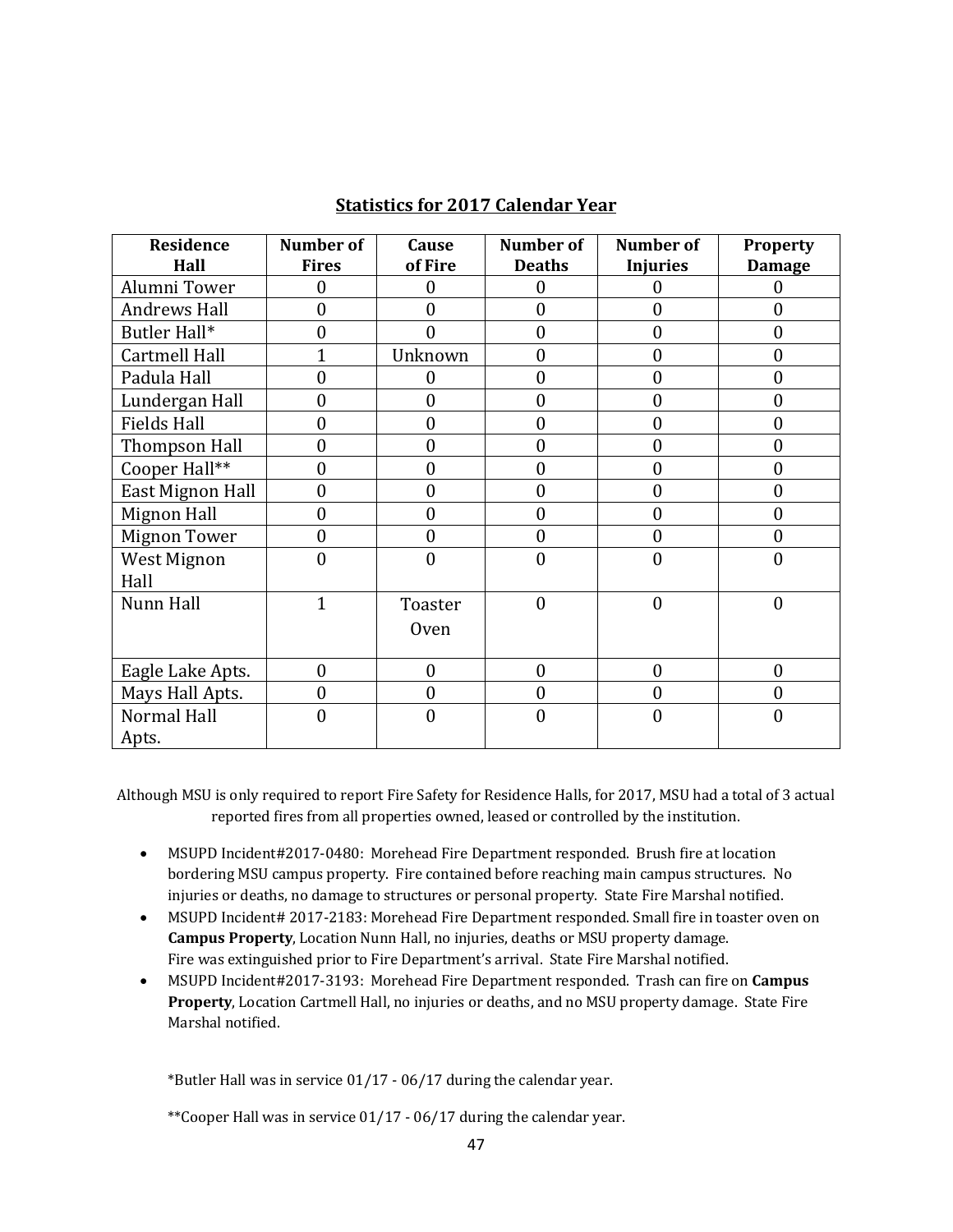#### **Clery Act Crime Definitions**

**Murder and Non-Negligent Manslaughter:** The willful (non-negligent) killing of one human being by another. NOTE: Deaths caused by negligence, attempts to kill, assaults to kill, suicides, accidental deaths, and justifiable homicides are excluded.

**Negligent Manslaughter:** The killing of another person through gross negligence.

**Sex Offenses:** Any sexual act directed against another person, without the consent of the victim, including instances where the victim is incapable of giving consent.

**Rape** - The penetration, no matter how slight, of the vagina or anus with any body part or object, or oral penetration by a sex organ of another person, without the consent of the victim.

**Fondling** - The touching of the private body parts of another person for the purpose of sexual gratification, without the consent of the victim, including instances where the victim is incapable of giving consent because of his/her age or because of his/her temporary or permanent mental or physical incapacity.

**Date Rape Drug** - Under Clery, the administration of a date rape drug in an unsuccessful attempt to incapacitate and sexually assault the victim, and investigation determines that the perpetrator's attempt was to commit a sex offense, is a sexual assault. Administration of a date rape drug in which intent cannot be proven is an Aggravated Assault.

**Incest** – Non-forcible sexual intercourse between persons who are related to each other within the degrees wherein marriage is prohibited by law.

**Statutory Rape** – Non-forcible sexual intercourse with a person who is under the statutory age of consent.

#### **Domestic Violence:**

**Federal Definition** - A felony or misdemeanor crime of violence committed, by a current or former spouse or intimate partner of the victim, by a person with whom the victim shares a child in common, by a person who is cohabitating with or has cohabitated with the victim as a spouse or a partner, by a person similarly situated to a spouse of the victim under the domestic violence laws of the jurisdiction in which the crime of violence occurred, or by any other person against an adult or youth victim who is protected from that person's acts under the domestic or family violence laws of the jurisdiction in which the crime of violence occurred.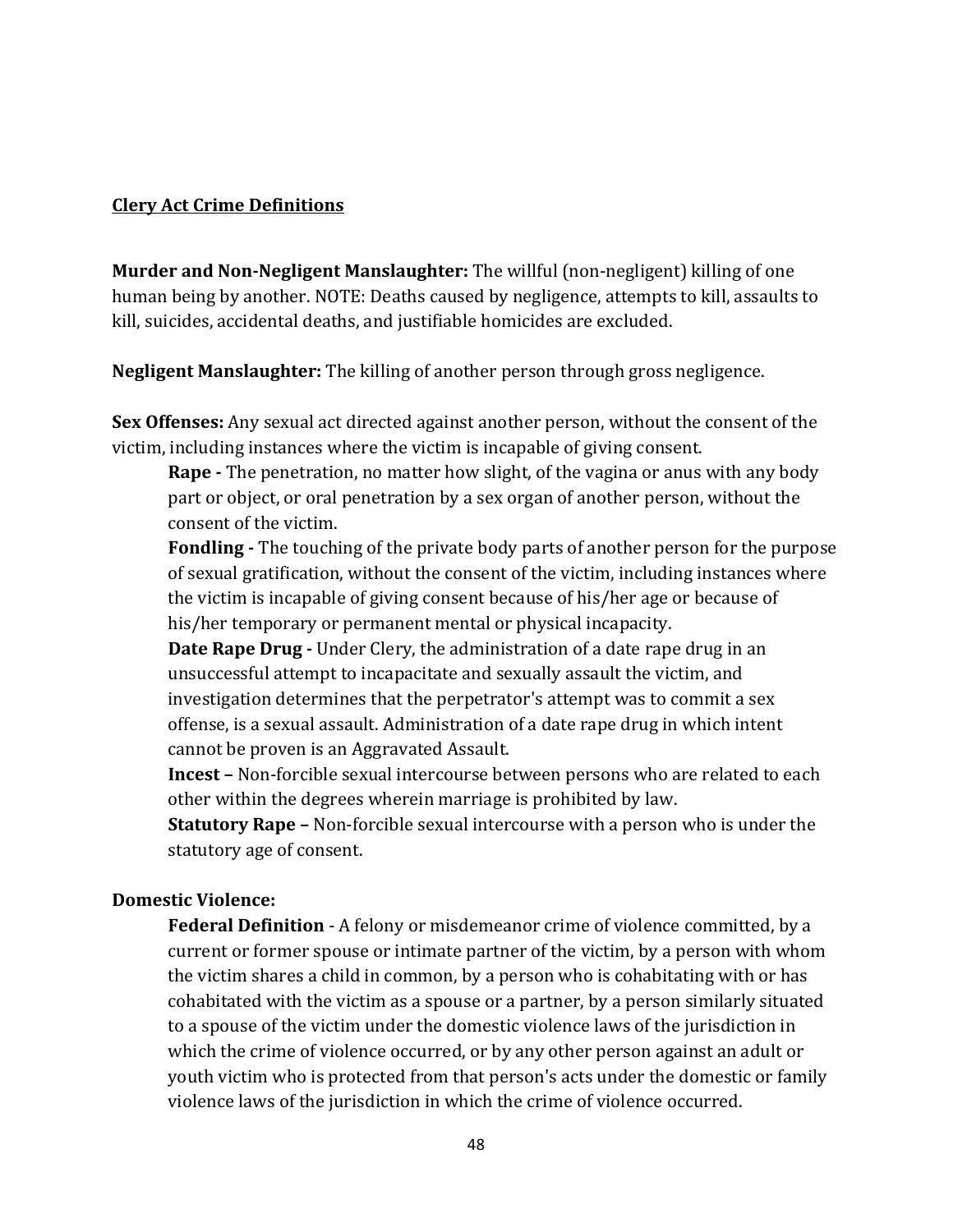#### **Dating Violence:**

**Federal Definition** - Violence committed by a person who is or has been in a social relationship of a romantic or intimate nature with the victim. The existence of such a relationship shall be determined based on the reporting party's statement and with consideration of the length of the relationship, the type of relationship, and the frequency of interaction between the persons involved in the relationship. For purposes of this definition - Dating violence includes, but is not limited to, sexual or physical abuse or the threat of such abuse. Dating violence does not include acts covered under the definition of domestic violence. For the purposes of complying with the requirements of this section, any incident meeting this definition is considered a crime for the purposes of Clery Act reporting.

#### **Stalking:**

**Federal Definition:** Engaging in a course of conduct directed at a specific person that would cause a reasonable person to 1) fear for the person's safety or the safety of others; or 2) suffer substantial emotional distress. For the purposes of this definition; the course of conduct means two or more acts, including, but not limited to, acts in which the stalker directly, indirectly, or through third parties, by any action, method, device or means, follows, monitors, observes, surveils, threatens, or communicates to or about, a person, or interferes with a person's property. Substantial emotional distress means significant mental suffering or anguish that may, but does not necessarily, require medical or other professional treatment or counseling. Reasonable person means a reasonable person under similar circumstances and with similar identities to the victim.

**Robbery:** The taking or attempting to take anything of value from the care, custody, or control of a person or persons by force or threat of force or violence and/or by putting the victim in fear.

**Aggravated Assault:** An unlawful attack by one person upon another for the purpose of inflicting severe or aggravated bodily injury. This type of assault usually is accompanied by the use of a weapon or by means likely to produce death or great bodily harm. It is not necessary that injury result from an aggravated assault when a gun, knife, or other weapon is used which could or probably would result in a serious potential injury if the crime were successfully completed. Aggravated assault includes poisoning (date rape drug, etc.)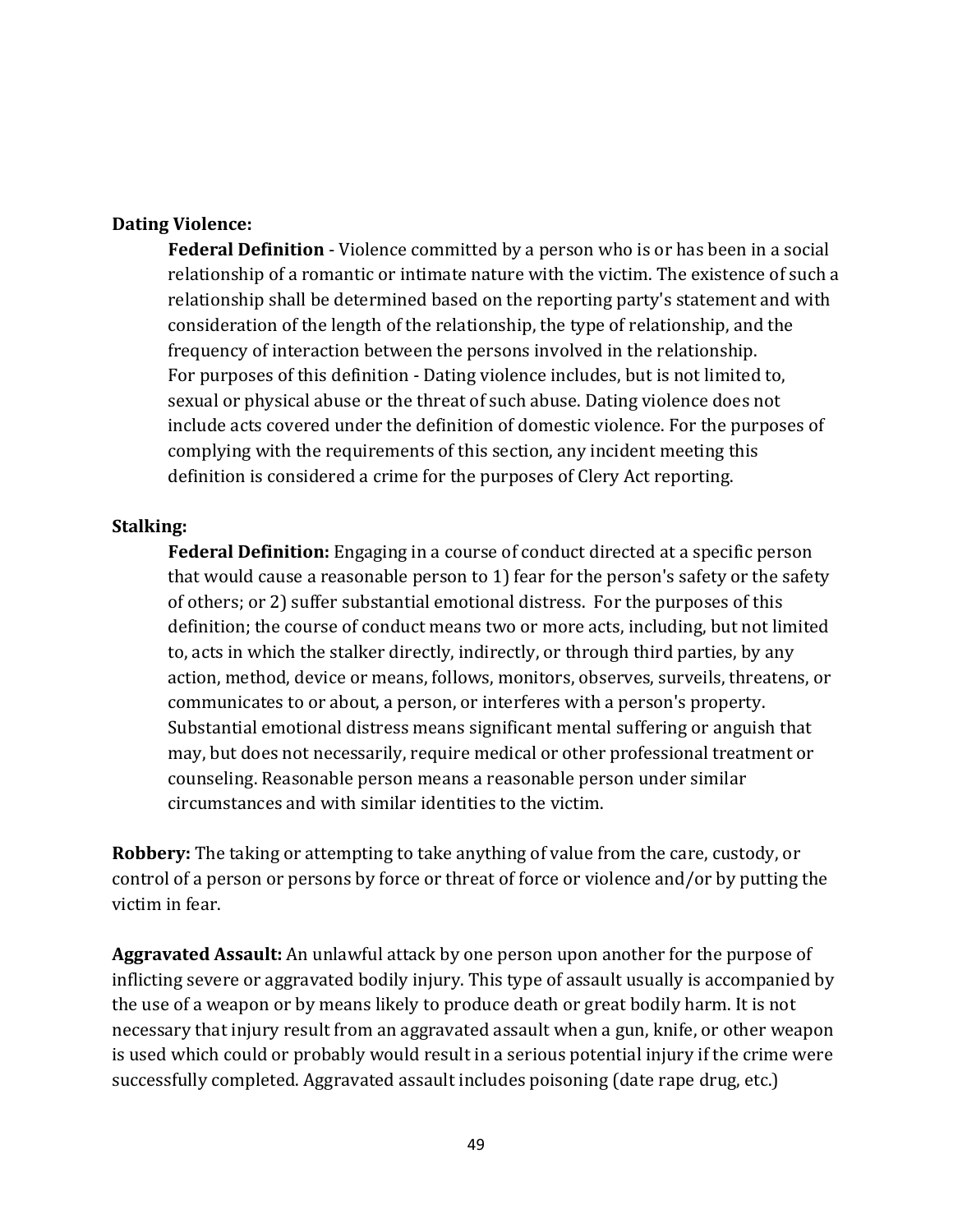**Burglary:** The unlawful entry of a structure to commit a felony or a theft. For reporting purposes this definition includes: unlawful entry with intent to commit a larceny or a felony; breaking and entering with intent to commit a larceny; housebreaking; safecracking; and all attempts to commit any of the aforementioned.

**Motor Vehicle Theft:** The theft or attempted theft of a motor vehicle.

**Arson:** The willful or malicious burning or attempt to burn, with or without intent to defraud, a dwelling house, public building, motor vehicle or aircraft, or personal property of another kind.

**Liquor Law Violations:** The violation of laws or ordinance prohibiting: the manufacture, sale, transporting, furnishing, possessing of intoxicating liquor; maintaining unlawful drinking places; bootlegging; operating a still; furnishing liquor to minor or intemperate person; using a vehicle for illegal transportation of liquor; drinking on a train or public conveyance; all attempts to commit any of the aforementioned. (Drunkenness and driving under the influence are not included in this definition.)

**Drug Abuse Violations:** Violations of state and local laws relating to the unlawful possession, sale, use, growing, manufacturing, and making of narcotic drugs. The relevant substances include: opium or cocaine and their derivatives (morphine, heroin, codeine); marijuana; synthetic narcotics (Demerol, methadone); and dangerous non-narcotic drugs (barbiturates, Benzedrine).

**Weapon Law Violations:** The violation of laws or ordinances dealing with weapon offenses, regulatory in nature, such as: manufacture, sale, or possession of deadly weapons; carrying deadly weapons, concealed or openly; furnishing deadly weapons to minors; aliens possessing deadly weapons; all attempts to commit any of the aforementioned.

Crime definitions are from the Uniform Crime Reporting Handbook. Sex offense definitions are from the National *Incident-Based Reporting System edition* of the Uniform Crime Reporting Program.

## **Clery Act Hate/Bias Crimes**

A hate crime is defined as any crime that manifests evidence that a victim was selected because of his/her actual or perceived race; gender; gender identity; religion; sexual orientation; ethnicity; national origin or disability. A hate crime is not a separate, distinct crime, but is the commission of a criminal offense which was motivated by the offender's bias. If the facts of the case indicate that the offender was motivated to commit the offense because of his/her bias against the victim's perceived race; gender; gender identity;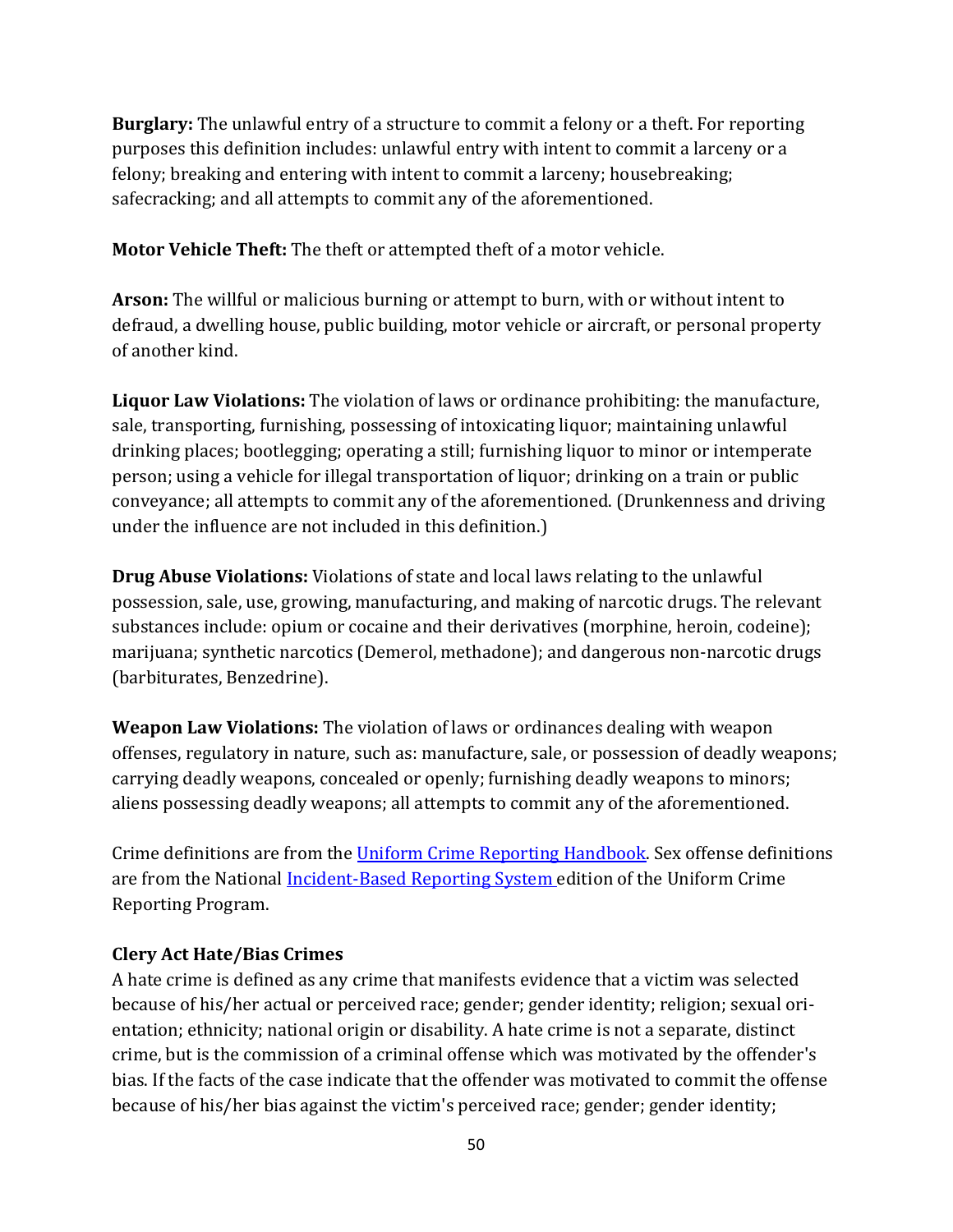religion; sexual orientation; ethnicity; national origin or disability, the crime is classified as a hate crime**.** 

## **Bias**

Bias is a preformed negative opinion or attitude toward a group of persons based on their race, gender, gender identity, religion, disability, sexual orientation, ethnicity or national origin. Although there are many possible categories of bias, under Clery, only the following eight categories are reported:

**Race** - A preformed negative attitude toward a group of persons who possess common physical characteristics (e.g., color of skin, eyes, and/or hair; facial features, etc.) genetically transmitted by descent and heredity, which distinguish them as a distinct division of humankind (e.g., Asians, blacks, whites).

**Gender** - A preformed negative opinion or attitude toward a group of persons because those persons are male or female.

**Gender Identity** - A preformed negative opinion or attitude toward a person or group of persons based on their actual or perceived gender identity, e.g., bias against transgender or gender non-conforming individuals.

**Religion** - A preformed negative opinion or attitude toward a group of persons who share the same religious beliefs regarding the origin and purpose of the universe and the existence or nonexistence of a supreme being, e.g., Catholics, Jews, Protestants, atheists.

**Sexual Orientation** - A preformed negative opinion or attitude toward a person or group of persons based on their actual or perceived sexual orientation.

**Ethnicity** - A preformed negative opinion or attitude toward a group of people whose members identify with each other, through a common heritage, often consisting of a common language, common culture (often including a shared religion) and/or ideology that stresses common ancestry. The concept of ethnicity differs from the closely related term race in that "race" refers to grouping based mostly upon biological criteria, while "ethnicity" also encompasses additional cultural factors.

**National Origin -** A preformed negative opinion or attitude toward a group of persons of the same race or national origin who share common or similar traits, languages, customs and/or traditions.

**Disability** - A preformed negative opinion or attitude toward a group of persons based on their physical or mental impairments/challenges, whether such disability is temporary or permanent, congenital or acquired by heredity, accident, injury, advanced age or illness.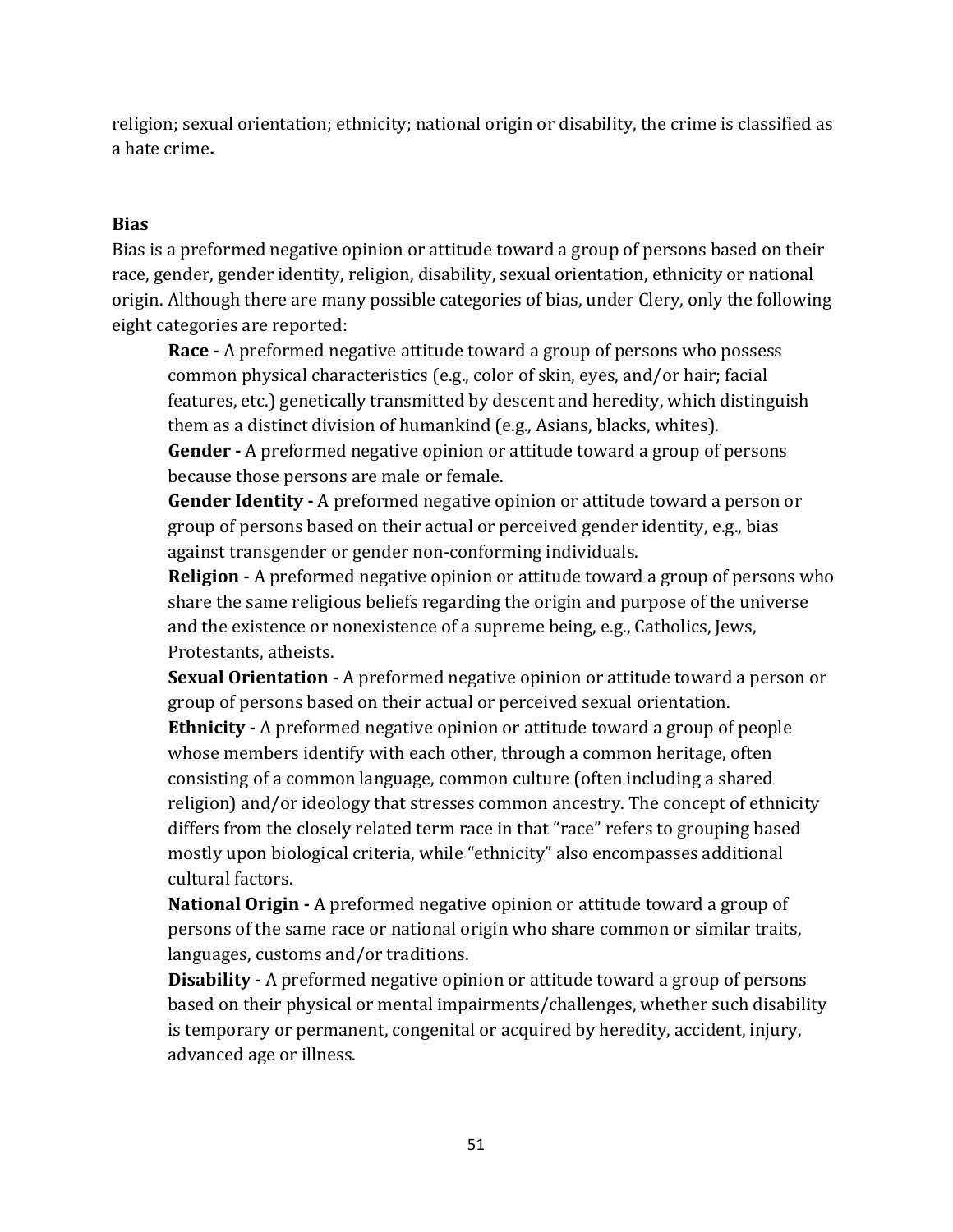If a hate crime occurs during an incident involving larceny, simple assault, intimidation or vandalism, Clery law requires that the statistic be reported as a hate crime even though these four crime classifications by themselves are not Clery-reportable crimes. A hate crime is not a separate, distinct crime, but is the commission of a criminal offense which was motivated by the offender's bias. If the facts of the case indicate that the offender was motivated to commit the offense because of his/her bias against the victim's race, religion, ethnicity, national origin, gender, gender identity, sexual orientation, or disability, the crime is classified as a hate crime.

The below listed crimes are not Clery reportable crimes unless the crime was motivated by bias. 

**Larceny-Theft:** The unlawful taking, carrying, leading, or riding away of property from the possession or constructive possession of another.

**Simple Assault:** An unlawful physical attack by one person upon another where neither the offender displays a weapon, nor the victim suffers obvious severe or aggravated bodily injury involving apparent broken bones, loss of teeth, possible internal injury, severe laceration, or loss of consciousness.

**Intimidation:** To unlawfully place another person in reasonable fear of bodily harm through the use of threatening words and/or other conduct, but without displaying a weapon or subjecting the victim to actual physical attack.

**Destruction/Damage/Vandalism of Property (Except "Arson"):** To willfully or maliciously destroy, injure, disfigure, or deface any public or private property.

## **Geographical Locations**

**On-Campus** – Defined as (1) any building or property owned or controlled by an institutional within the same reasonably contiguous geographic area and used by the institution in direct support of, or in a manner related to, the institution's educational purposes, including residence halls; and (2) any building or property that is within or reasonably contiguous to the area identified in paragraph (1) of this definition, that is owned by the institution but controlled by another person, is frequently used by students and supports institutional purposes (such as a food or retail vendor). Dormitories or other residential facilities for students on campus is a subset of the on-campus category.

**Non-Campus Building or Property** – Defined as (1) any building or property owned or controlled by a student organization that is officially recognized by the institutional; or  $(2)$ any building or property owned or controlled by an institution that is used in direct support of, or in relation to, the institution's educational purposes, is frequently used by students, and is not within the same reasonably contiguous geographic area of the institution.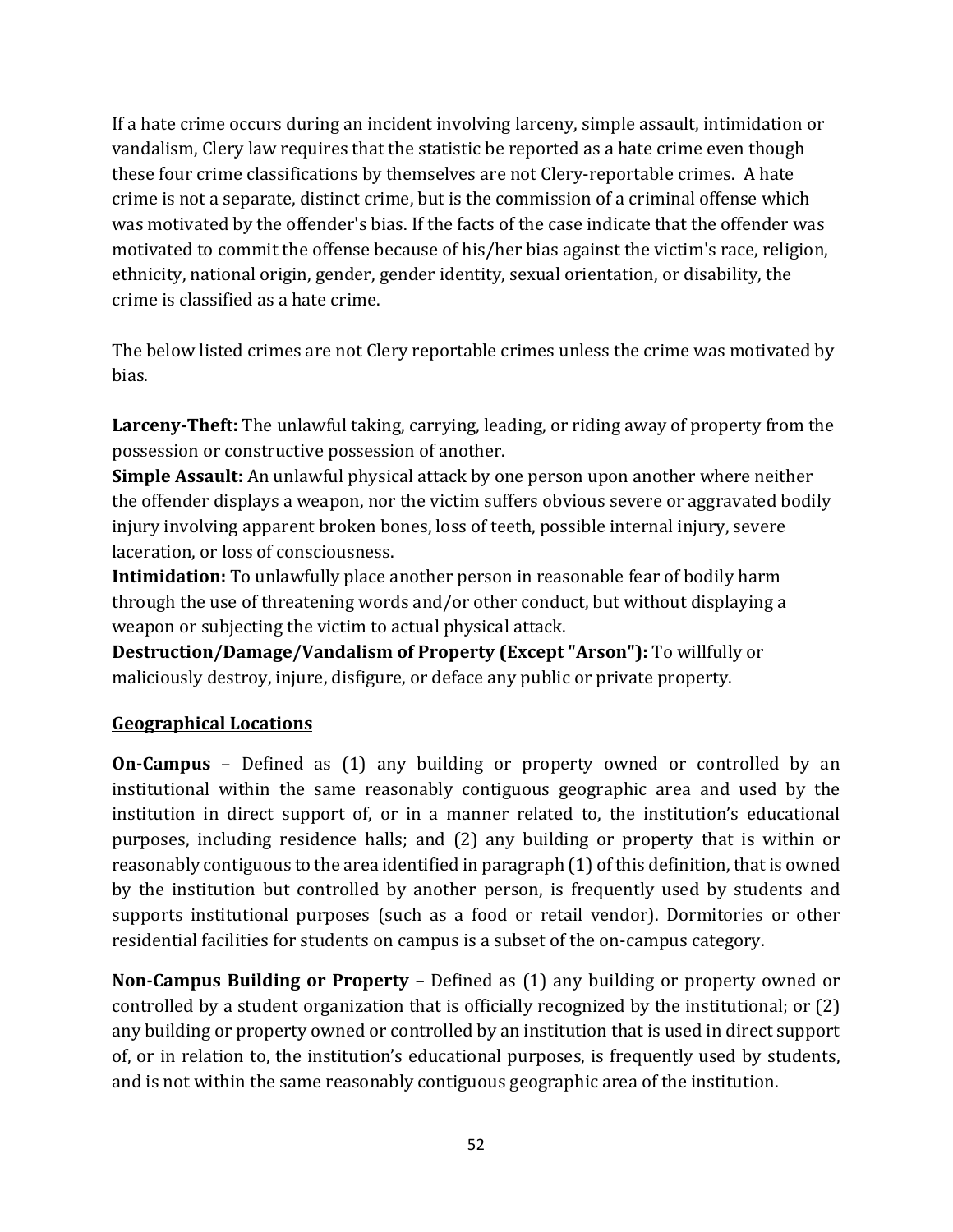**Public Property** - Defined as all public property, including thoroughfares, streets, sidewalks and parking facilities, that is within the campus or immediately adjacent to and accessible from the campus.

| Type of Offense                            | Year | On<br>Campus     | Residential<br>Facility | Non-<br>Campus   | Public<br>Property | Unfounded        |
|--------------------------------------------|------|------------------|-------------------------|------------------|--------------------|------------------|
| Murder & Non-Negligent Homicide            | 2017 | 0                | 0                       | 0                | 0                  | 0                |
|                                            | 2018 | $\mathbf 0$      | 0                       | $\mathbf 0$      | $\mathbf 0$        | 0                |
|                                            | 2019 | $\boldsymbol{0}$ | $\boldsymbol{0}$        | $\boldsymbol{0}$ | $\boldsymbol{0}$   | $\boldsymbol{0}$ |
| Negligent Manslaughter                     | 2017 | $\mathbf 0$      | $\mathbf 0$             | $\pmb{0}$        | $\mathbf 0$        | $\pmb{0}$        |
|                                            | 2018 | $\mathbf 0$      | $\overline{0}$          | $\mathbf 0$      | $\mathbf 0$        | 0                |
|                                            | 2019 | $\boldsymbol{0}$ | $\boldsymbol{0}$        | $\boldsymbol{0}$ | $\boldsymbol{0}$   | $\boldsymbol{0}$ |
| Arson                                      | 2017 | 0                | 0                       | 0                | 0                  | $\pmb{0}$        |
|                                            | 2018 | $\mathbf 0$      | 0                       | $\mathbf 0$      | 0                  | 0                |
|                                            | 2019 | $\boldsymbol{0}$ | $\boldsymbol{0}$        | $\boldsymbol{0}$ | $\boldsymbol{0}$   | $\boldsymbol{0}$ |
| Rape                                       | 2017 | $\overline{7}$   | 6                       | $\mathbf 0$      | $\mathbf 0$        | $\overline{2}$   |
|                                            | 2018 | 8                | 6                       | $\mathbf 0$      | $\mathbf 0$        | $\mathbf{1}$     |
|                                            | 2019 | $\mathbf{1}$     | $\overline{0}$          | $\mathbf{1}$     | $\mathbf{0}$       | $\boldsymbol{0}$ |
| Sodomy (Forcible)                          | 2017 | $\mathbf 1$      | $\mathbf{1}$            | $\mathbf 0$      | $\mathbf 0$        | $\mathbf{1}$     |
|                                            | 2018 | $\mathbf 0$      | 0                       | 0                | $\mathbf 0$        | $\pmb{0}$        |
|                                            | 2019 | $\boldsymbol{0}$ | $\mathbf{0}$            | $\boldsymbol{0}$ | $\boldsymbol{0}$   | $\boldsymbol{0}$ |
| Sexual Assault With an Object              | 2017 | $\mathbf 0$      | $\mathbf 0$             | $\mathbf 0$      | $\overline{0}$     | $\mathbf 0$      |
|                                            | 2018 | $\mathbf 0$      | $\mathsf 0$             | $\pmb{0}$        | $\mathbf 0$        | $\pmb{0}$        |
|                                            | 2019 | $\boldsymbol{0}$ | $\boldsymbol{0}$        | $\boldsymbol{0}$ | $\boldsymbol{0}$   | $\boldsymbol{0}$ |
| Fondling (Forcible)                        | 2017 | $\mathbf 0$      | 0                       | $\mathbf 0$      | 0                  | 0                |
|                                            | 2018 | 1                | $\overline{1}$          | $\mathbf 0$      | 0                  | 0                |
|                                            | 2019 | $\overline{2}$   | $\mathbf 1$             | $\mathbf{1}$     | $\boldsymbol{0}$   | $\boldsymbol{0}$ |
| Incest                                     | 2017 | $\boldsymbol{0}$ | $\mathbf{0}$            | $\boldsymbol{0}$ | $\boldsymbol{0}$   | $\boldsymbol{0}$ |
|                                            | 2018 | $\boldsymbol{0}$ | $\overline{0}$          | $\boldsymbol{0}$ | $\overline{0}$     | $\boldsymbol{0}$ |
|                                            | 2019 | $\boldsymbol{0}$ | $\mathbf{0}$            | $\boldsymbol{0}$ | $\mathbf{0}$       | $\boldsymbol{0}$ |
| <b>Statutory Rape</b>                      | 2017 | $\boldsymbol{0}$ | $\boldsymbol{0}$        | $\boldsymbol{0}$ | $\boldsymbol{0}$   | $\boldsymbol{0}$ |
|                                            | 2018 | $\boldsymbol{0}$ | $\boldsymbol{0}$        | $\boldsymbol{0}$ | $\mathbf{0}$       | $\boldsymbol{0}$ |
|                                            | 2019 | $\boldsymbol{0}$ | $\boldsymbol{0}$        | $\boldsymbol{0}$ | $\boldsymbol{0}$   | $\boldsymbol{0}$ |
| Robbery                                    | 2017 | $\boldsymbol{0}$ | $\boldsymbol{0}$        | $\boldsymbol{0}$ | $\boldsymbol{0}$   | $\boldsymbol{0}$ |
|                                            | 2018 | $\boldsymbol{0}$ | $\boldsymbol{0}$        | $\boldsymbol{0}$ | $\boldsymbol{0}$   | $\boldsymbol{0}$ |
|                                            | 2019 | $\boldsymbol{0}$ | $\boldsymbol{0}$        | $\boldsymbol{0}$ | $\boldsymbol{0}$   | $\boldsymbol{0}$ |
| <b>Aggravated Assault</b>                  | 2017 | $\boldsymbol{0}$ | $\boldsymbol{0}$        | $\boldsymbol{0}$ | $\boldsymbol{0}$   | $\boldsymbol{0}$ |
|                                            | 2018 | $\boldsymbol{0}$ | $\boldsymbol{0}$        | $\boldsymbol{0}$ | $\boldsymbol{0}$   | $\boldsymbol{0}$ |
|                                            | 2019 | $\boldsymbol{0}$ | $\boldsymbol{0}$        | $\boldsymbol{0}$ | $\boldsymbol{0}$   | $\boldsymbol{0}$ |
| <b>Burglary (Forcible Entry)</b>           | 2017 | $\overline{2}$   | $\pmb{0}$               | $\pmb{0}$        | $\mathsf 0$        | $\pmb{0}$        |
|                                            | 2018 | $\mathbf 0$      | $\mathbf 0$             | $\mathbf 0$      | $\mathbf 0$        | $\boldsymbol{0}$ |
|                                            | 2019 | $\boldsymbol{0}$ | $\boldsymbol{0}$        | $\boldsymbol{0}$ | $\boldsymbol{0}$   | $\boldsymbol{0}$ |
| Burglary (Unlawful Entry-No Force)         | 2017 | $\overline{2}$   | $\mathbf{1}$            | $\pmb{0}$        | $\pmb{0}$          | $\pmb{0}$        |
|                                            | 2018 | $\mathbf 0$      | 0                       | $\pmb{0}$        | 0                  | 0                |
|                                            | 2019 | $\sqrt{2}$       | $\overline{c}$          | $\boldsymbol{0}$ | $\boldsymbol{0}$   | $\boldsymbol{0}$ |
| <b>Burglary (Attempted Forcible Entry)</b> | 2017 | $\boldsymbol{0}$ | $\boldsymbol{0}$        | $\boldsymbol{0}$ | $\boldsymbol{0}$   | $\boldsymbol{0}$ |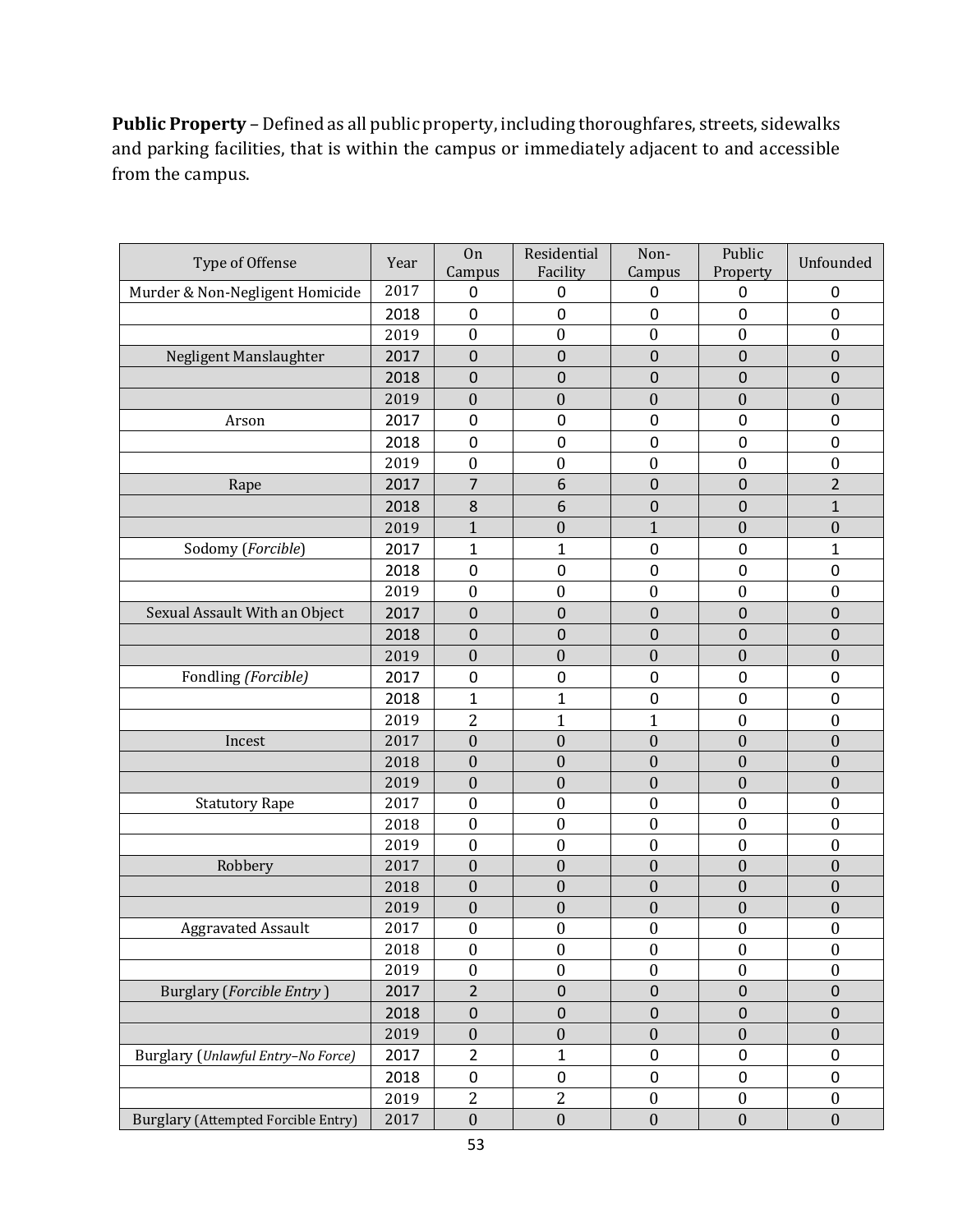|                     | 2018 |  |  |  |
|---------------------|------|--|--|--|
|                     | 2019 |  |  |  |
| Motor Vehicle Theft | 2017 |  |  |  |
|                     | 2018 |  |  |  |
|                     | 2019 |  |  |  |

| Type of Offense               | Year | On<br>Campus     | Residential<br>Facility | Non-<br>Campus   | Public<br>Property | Unfounded        |
|-------------------------------|------|------------------|-------------------------|------------------|--------------------|------------------|
| Dating Violence               | 2017 | 7                | 5                       | 2                | $\overline{0}$     | $\boldsymbol{0}$ |
|                               | 2018 | 3                | 3                       | $\mathbf{0}$     | $\Omega$           | $\mathbf{0}$     |
|                               | 2019 | $\overline{2}$   | $\overline{2}$          | $\boldsymbol{0}$ | $\overline{0}$     | $\boldsymbol{0}$ |
| Domestic Violence             | 2017 | $\boldsymbol{0}$ | $\bf{0}$                | $\boldsymbol{0}$ | $\boldsymbol{0}$   | $\boldsymbol{0}$ |
|                               | 2018 | $\mathbf{0}$     | $\overline{0}$          | $\mathbf{0}$     | $\mathbf{0}$       | $\boldsymbol{0}$ |
|                               | 2019 | $\boldsymbol{0}$ | $\bf{0}$                | $\boldsymbol{0}$ | $\mathbf{0}$       | $\boldsymbol{0}$ |
| Stalking                      | 2017 | 1                | $\boldsymbol{0}$        | $\boldsymbol{0}$ | $\overline{0}$     | $\boldsymbol{0}$ |
|                               | 2018 | $\mathbf{1}$     | $\mathbf{1}$            | $\mathbf{1}$     | $\overline{0}$     | $\boldsymbol{0}$ |
|                               | 2019 | $\theta$         | $\mathbf{0}$            | $\boldsymbol{0}$ | $\overline{0}$     | $\boldsymbol{0}$ |
| <b>Arrests/Citations</b>      |      |                  |                         |                  |                    |                  |
| <b>Liquor Law Violations</b>  | 2017 | $\mathbf{0}$     | 0                       | $\boldsymbol{0}$ | $\mathbf{0}$       | $\boldsymbol{0}$ |
|                               | 2018 | 3                | 3                       | $\boldsymbol{0}$ | $\mathbf{0}$       | $\boldsymbol{0}$ |
|                               | 2019 | $\boldsymbol{0}$ | $\boldsymbol{0}$        | $\boldsymbol{0}$ | $\boldsymbol{0}$   | $\boldsymbol{0}$ |
| <b>Drug Violations</b>        | 2017 | 24               | 18                      | $\overline{2}$   | $\overline{0}$     | $\boldsymbol{0}$ |
|                               | 2018 | 28               | 12                      | $\mathbf{0}$     | $\overline{0}$     | $\boldsymbol{0}$ |
|                               | 2019 | 18               | 11                      | $\boldsymbol{0}$ | $\overline{0}$     | $\mathbf{0}$     |
| <b>Weapons Violations</b>     | 2017 | $\boldsymbol{0}$ | $\overline{0}$          | $\boldsymbol{0}$ | $\mathbf{0}$       | $\boldsymbol{0}$ |
|                               | 2018 | $\boldsymbol{0}$ | $\boldsymbol{0}$        | $\boldsymbol{0}$ | $\boldsymbol{0}$   | $\boldsymbol{0}$ |
|                               | 2019 | $\boldsymbol{0}$ | $\boldsymbol{0}$        | $\boldsymbol{0}$ | $\boldsymbol{0}$   | $\boldsymbol{0}$ |
| <b>Disciplinary Referrals</b> |      |                  |                         |                  |                    |                  |
| <b>Liquor Law Violations</b>  | 2017 | 36               | 36                      | $\boldsymbol{0}$ | $\mathbf{0}$       | $\mathbf{0}$     |
|                               | 2018 | 37               | 37                      | $\boldsymbol{0}$ | $\theta$           | $\boldsymbol{0}$ |
|                               | 2019 | 22               | 21                      | $\boldsymbol{0}$ | $\overline{0}$     | $\boldsymbol{0}$ |
| Drug Law Violations           | 2017 | $\theta$         | 0                       | $\mathbf 0$      | 0                  | 0                |
|                               | 2018 | 14               | 7                       | $\boldsymbol{0}$ | $\boldsymbol{0}$   | 0                |
|                               | 2019 | 6                | 6                       | $\boldsymbol{0}$ | $\mathbf{0}$       | 0                |
| <b>Weapon Law Violation</b>   | 2017 | $\boldsymbol{0}$ | $\boldsymbol{0}$        | $\boldsymbol{0}$ | $\boldsymbol{0}$   | 0                |
|                               | 2018 | $\theta$         | $\overline{0}$          | $\boldsymbol{0}$ | $\overline{0}$     | $\mathbf 0$      |
|                               | 2019 | $\boldsymbol{0}$ | $\boldsymbol{0}$        | $\boldsymbol{0}$ | $\boldsymbol{0}$   | $\mathbf 0$      |

Universities starting in 2014 are required to list the number of unfounded complaints for the above Clery Crimes. Unfounded complaints are those cases in which appropriate law enforcement officials conclude that the crime did not occur based on the results of an investigation and evidence.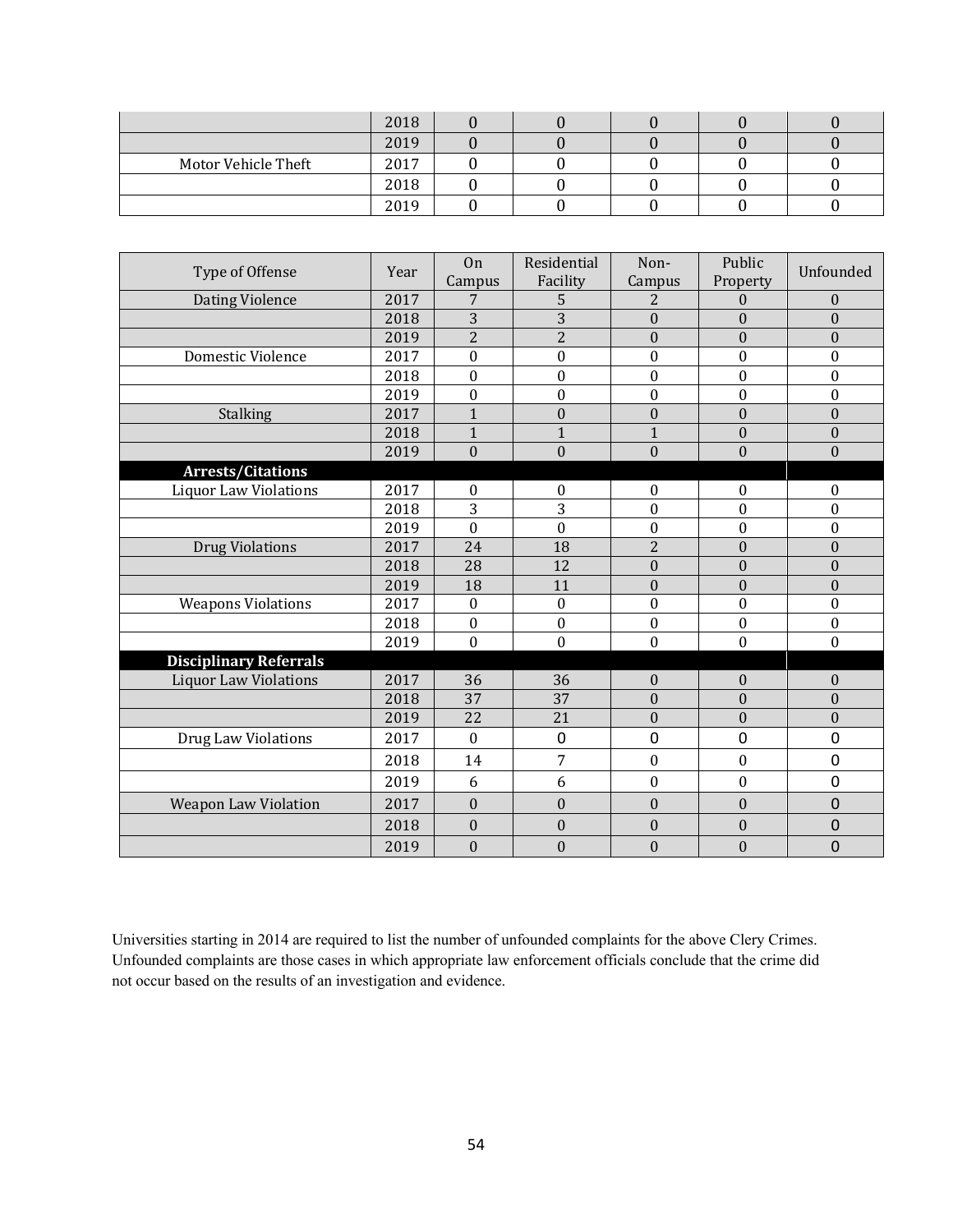The Clery Act was amended to include the following as reportable categories of hate crimes. These new reporting *categories are only reported if motivated by bias as determined by the one of six biases categories above.* 

| Hate/Bias Crimes - Main<br><b>Campus</b>                          | Year | On<br><b>Campus</b> | <b>Residential</b><br>Facility | Non-<br><b>Campus</b> | <b>Public</b><br><b>Property</b> | <b>Unfounded</b> |
|-------------------------------------------------------------------|------|---------------------|--------------------------------|-----------------------|----------------------------------|------------------|
| Larceny/Theft                                                     | 2017 | 0                   |                                | 0                     |                                  | 0                |
|                                                                   | 2018 | $\Omega$            |                                | $\theta$              |                                  | $\Omega$         |
|                                                                   | 2019 | $\Omega$            |                                | $\Omega$              |                                  | 0                |
| Simple Assault                                                    | 2017 | $\Omega$            | $\Omega$                       | $\Omega$              |                                  | $\Omega$         |
|                                                                   | 2018 | $\Omega$            | $\Omega$                       | $\Omega$              | 0                                | $\Omega$         |
|                                                                   | 2019 | $\theta$            | $\left( \right)$               | $\theta$              | $\Omega$                         | $\Omega$         |
| Intimidation                                                      | 2017 | O                   |                                | $\Omega$              |                                  | 0                |
|                                                                   | 2018 | $\Omega$            |                                | 0                     |                                  | 0                |
|                                                                   | 2019 | $\Omega$            |                                | $\Omega$              |                                  | $\Omega$         |
| Destruction/Damage/Vandalism of<br><b>Property (Except Arson)</b> | 2017 | $\theta$            | $\Omega$                       | $\theta$              | $\Omega$                         | 0                |
|                                                                   | 2018 | $\Omega$            | $\Omega$                       | $\Omega$              | $\Omega$                         | $\Omega$         |
|                                                                   | 2019 | $\theta$            |                                | $\theta$              |                                  |                  |

## **Reported Crime at MSU Regional Campuses**

| <b>Regional</b> | Year      | Year      | Year      |  |  |
|-----------------|-----------|-----------|-----------|--|--|
| <b>Campuses</b> | 2019      | 2018      | 2017      |  |  |
| Ashland         | No Crimes | No Crimes | No Crimes |  |  |
| Mt. Sterling    | No Crimes | No Crimes | No Crimes |  |  |
| Prestonsburg    | No Crimes | No Crimes | No Crimes |  |  |
| Hazard          | No Crimes | No Crimes | No Crimes |  |  |

There were no reportable Hate/Bias Crimes reported to any of Morehead State University's Regional Campuses for 2019, 2018 and 2017.